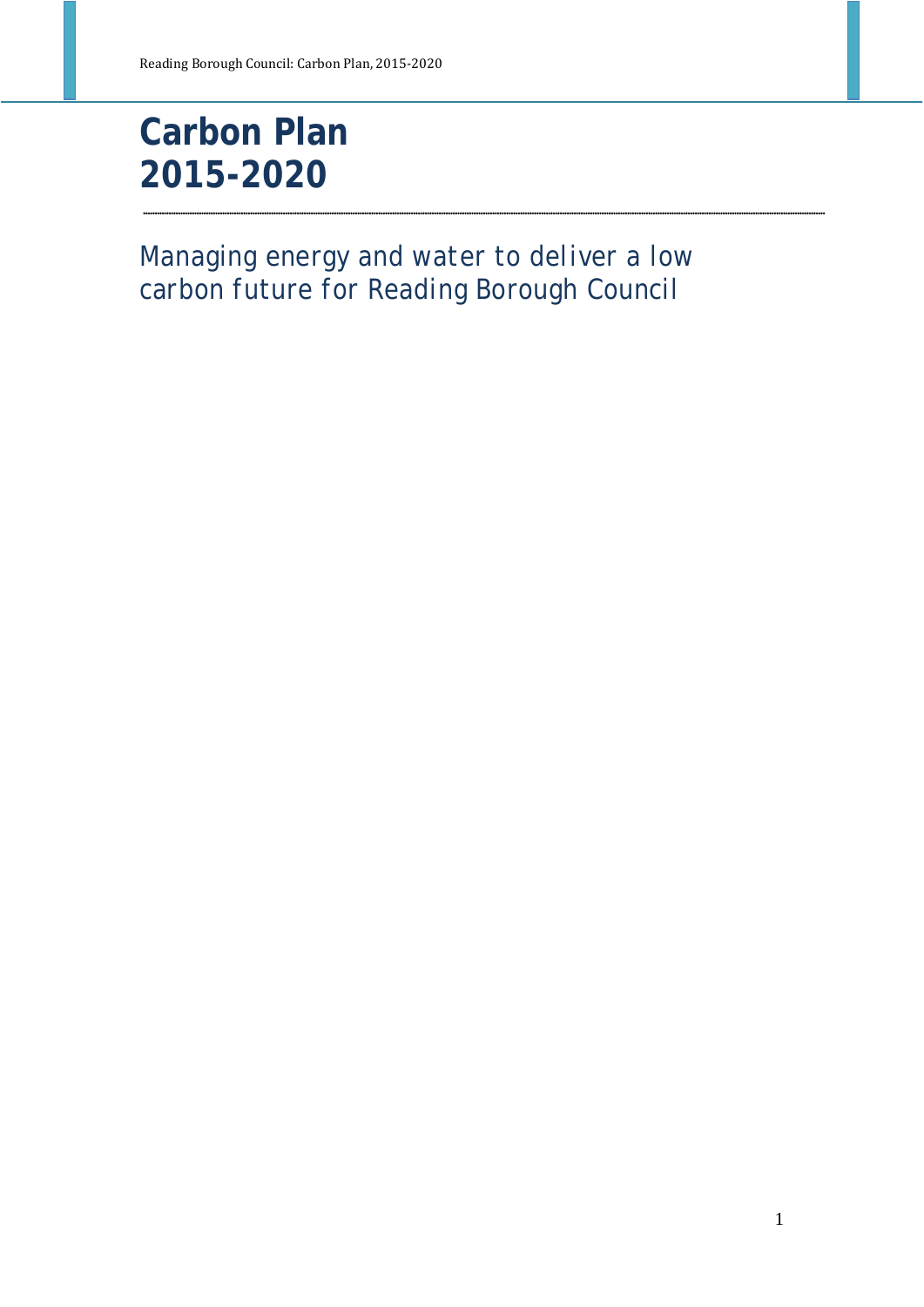## **Contents**

| $\mathbf{1}$         | Our visions and ambition<br>About the Council                                                         | 3<br>$\overline{4}$ |
|----------------------|-------------------------------------------------------------------------------------------------------|---------------------|
| $\overline{2}$       | Managing our resources - progress to date and the<br>savings gap                                      | 5                   |
|                      | Cost                                                                                                  | 6                   |
|                      | Environmental impact                                                                                  | $\overline{7}$      |
|                      | Decarbonisation                                                                                       | $\overline{7}$      |
|                      | Integration                                                                                           | 8                   |
| 3                    | What we will do to reduce our energy, water use and<br>carbon footprint                               | 9                   |
|                      | Policy statement                                                                                      | 9                   |
|                      | <b>Targets</b>                                                                                        | 9                   |
|                      | Aims & objectives                                                                                     | 9                   |
|                      | <b>Action Plan</b>                                                                                    | 11                  |
| 4                    | How we will do it                                                                                     | 20                  |
|                      | Our responsibilities                                                                                  | 20                  |
|                      | Leadership                                                                                            | 20                  |
|                      | Integration and good decision making                                                                  | 20                  |
| 5                    | Investment in the future                                                                              | 22                  |
|                      | Value at stake                                                                                        | 22                  |
| Glossary of<br>terms |                                                                                                       | 23                  |
| Appendix 1           | Background                                                                                            | 26                  |
| Appendix 2           | Scope of measuring and reporting Reading Borough Council's<br>carbon footprint                        | 33                  |
| Appendix 3           | Energy and carbon emissions baseline, progress against target and<br>potential investment and savings | 35                  |
| References           |                                                                                                       | 47                  |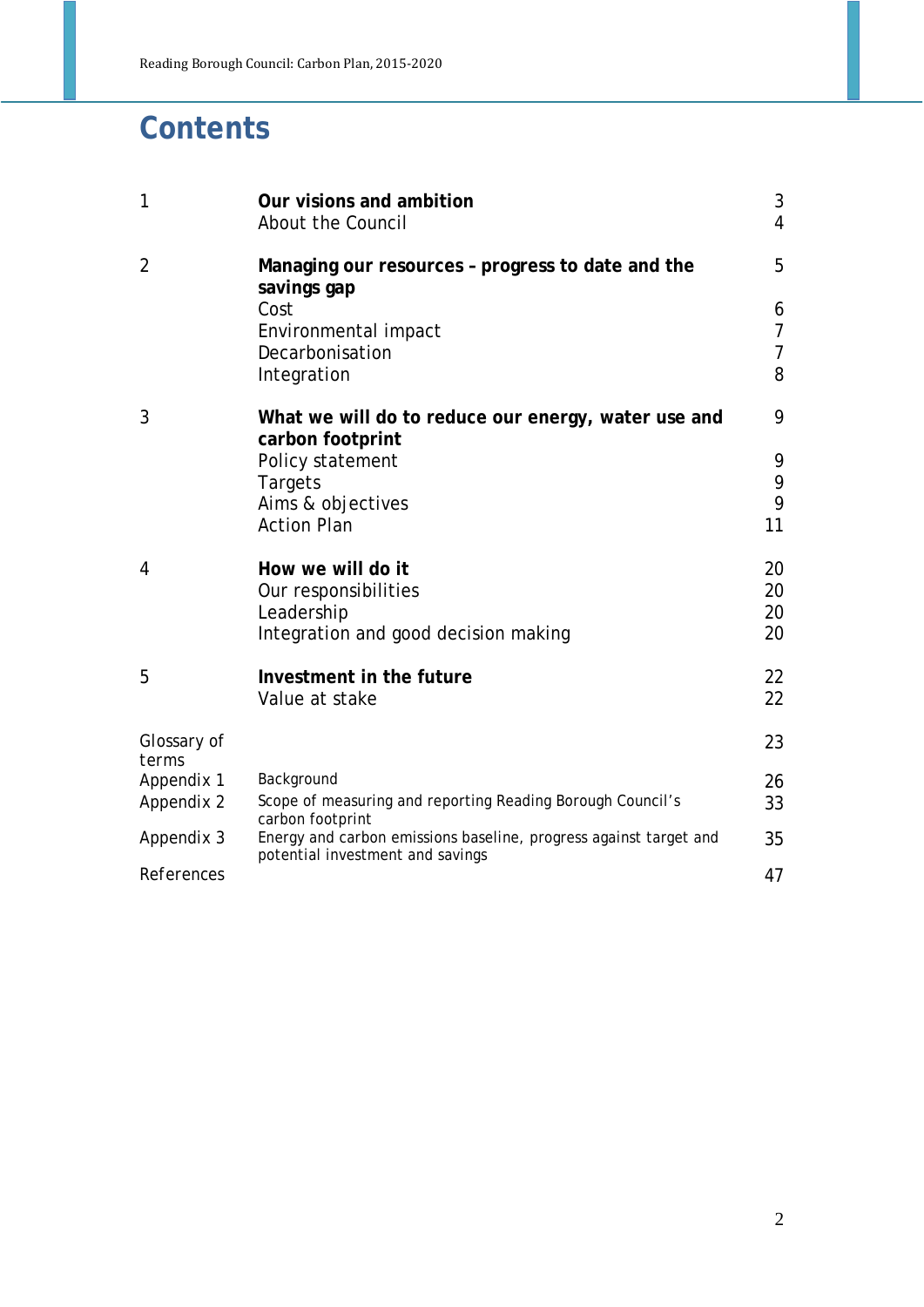The use of energy and water is essential to the operation of Reading Borough Council and in providing services to the community. Whilst its use is vital to the functioning of the organisation it is crucial that our use of energy and water is managed and minimised, to reduce our impact on the environment, limit our expenditure and mitigate our exposure to insecure energy supplies and limited water resources.

The use of certain types of energy directly, or indirectly, produces greenhouse gas emissions, typically in the form of carbon dioxide, such as from the combustion of natural gas in boilers, or from combustion of gas in power stations generating electricity for the National Grid. Greenhouse gases are a main factor is causing man-made climate change, which is having and will in the future, have a significant impact on our way of life, and the world around us. By limiting our energy and water use and thereby restricting our carbon emissions we are helping to safeguard our world for future generations.

This policy and implementation plan sets out the council's policy and targets on corporate energy and water management, and identifies actions to achieve these within the time period 2015-2020. The plan sets out actions to ensure the authority is compliant with relevant legislation (such as Energy Performance in Buildings legislation) and national reporting requirements (GreenHouse Gas Protocol). The strategy will assist the council in making energy and water management an integral part of decision making processes, to ensure efficient use of these resources today and in the future.

How successful we are in managing our energy and water use will have a significant impact on the council's key priorities and service delivery to the community. The Carbon Plan will support the organisation in achieving the Council's service priorities in; 'Keeping the town clean, safe, green and active'; 'Providing infrastructure to support the economy' and 'Remaining financially sustainable to deliver these service priorities' (Corporate Plan 2015-18).

### **1 Our vision and ambition**

Our vision for Reading Borough Council is to have an energy and water efficient estate and operations, in which we strive to achieve best practice. The organisation will have an energy management approach which will endeavour to continually make improvements, and lead by example. By 2020 we will have reduced our energy consumption and resulting carbon emissions by 50%, against a 2008/9 baseline. Reading Borough Council will take an innovate approach to limiting costs and generating income. The local authority will have increased the use of low carbon and renewable technologies, generating at least 15% of total energy use off grid by 2020. Reading Borough Council will have taken a significant step down the road to decarbonise its energy use, position itself well for uptake of 'new' technologies and prepare for demand management.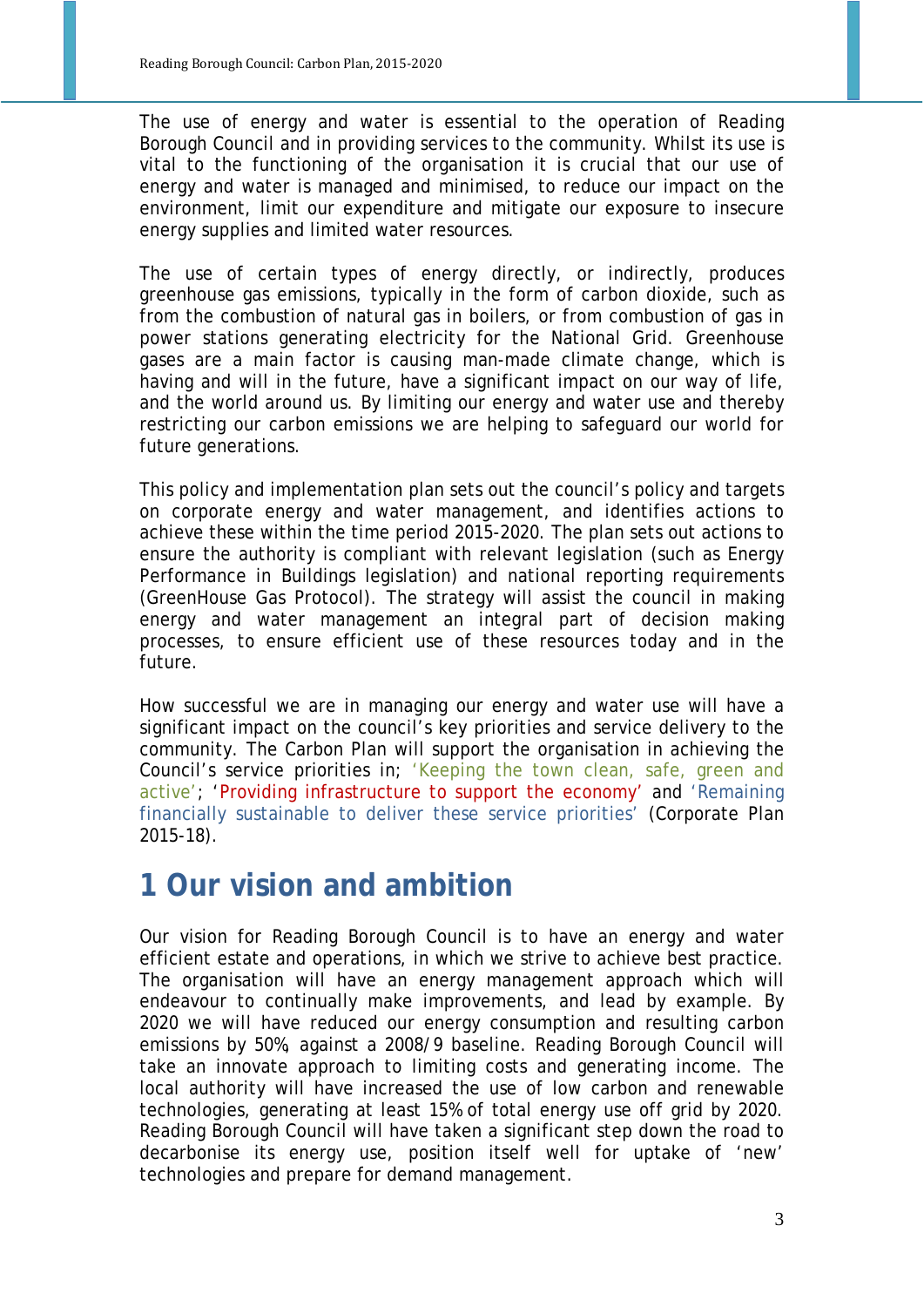# **ABOUT THE COUNCIL**

| 2008/9 Baseline:<br>19,761 $tCO2$                                                                                 | 2013/14 carbon<br>footprint:<br>13,585 $tCO2$                                                          | Avoided costs<br>of £1.1m in<br>2013/14                                                 |  |  |  |  |
|-------------------------------------------------------------------------------------------------------------------|--------------------------------------------------------------------------------------------------------|-----------------------------------------------------------------------------------------|--|--|--|--|
| 2008/9 baseline<br>year spend on gas<br>& electricity<br>$-E1.9m$                                                 | 31% down on<br>baseline                                                                                | 2013/14 ~£2.1m<br>spent on gas &<br>electricity                                         |  |  |  |  |
| 2013/14 63% carbon footprint from<br>2013/14 24% carbon footprint<br>buildings<br>from street lighting            |                                                                                                        |                                                                                         |  |  |  |  |
| Electricity unit prices<br>2013/14 12% carbon footprint<br>from travel and transport<br>increased 71 % in 5 years |                                                                                                        |                                                                                         |  |  |  |  |
| Gas unit<br>prices<br>increased 5%<br>in 5 years<br>2008/09                                                       | Carbon emissions per<br>kilometre travelled of<br>Reading Transport Ltd bus<br>fleet down by 13% since | Group purchasing<br>of gas and<br>electricity<br>benefitting from<br>economies of scale |  |  |  |  |
| 46% gas meters upgraded<br>to Automatic Reads                                                                     | <b>Certificates</b>                                                                                    | 23 corporate sites with Display Energy                                                  |  |  |  |  |
| Over 40 invest-to-save Salix<br>funded projects                                                                   |                                                                                                        | 46 solar PV installations generating<br>over 2% of building electricity used            |  |  |  |  |
| Over 90% of electricity<br>meters upgraded to<br><b>Automatic Reads</b>                                           | 10% of street<br>lighting upgraded<br>to LEDs                                                          | £1.1m invested<br>energy<br><b>on</b><br>efficiency<br>and<br>renewable                 |  |  |  |  |
| <b>Council houses</b>                                                                                             | 465 solar pv systems being installed on                                                                | technology<br>in<br>newly refurbished<br>Civic Offices                                  |  |  |  |  |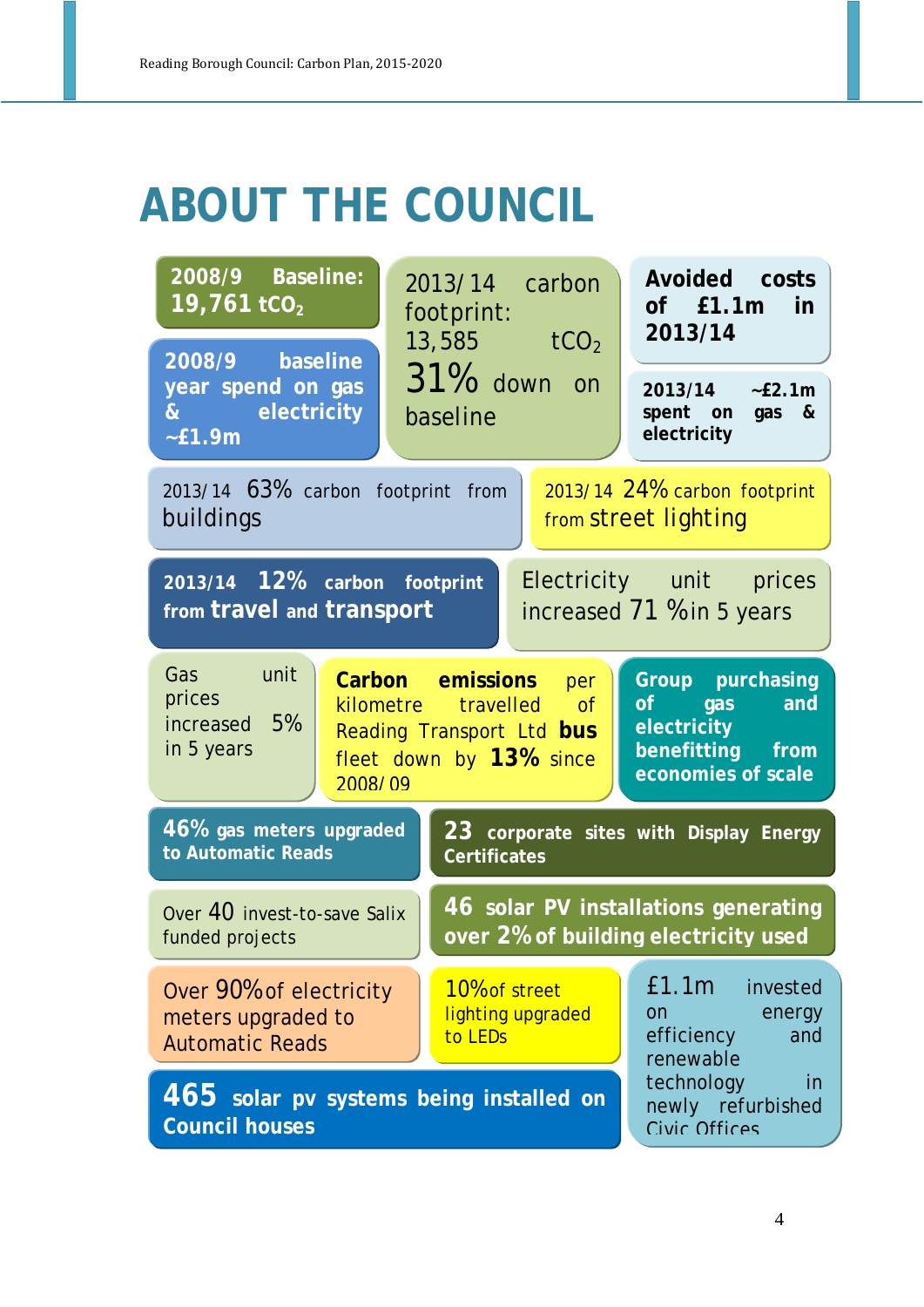### **2 Managing our resources – progress to date and the savings gap**

Reading Borough Council's current corporate energy use is principally through electricity and gas, for buildings and street lighting, with a small volume of fuel oil for heating buildings, with the cost in 2013/14 totalling over £2 m (commodity elements only). The carbon emissions from energy used in buildings accounted for 63% of the carbon footprint in 2013/14. Carbon emissions from street lighting made up 24% of the carbon footprint in 2013/14. Other energy is used to fuel cars for the RBC fleet and business travel, which accounted for 12% of the carbon footprint in 2013/14.

Unit prices for energy have gradually increased over the last six years, so although energy use in kWh has decreased by over 30% since 2008/9, spend on energy has slightly increased.

Since Reading Borough Council signed the Nottingham Declaration on Climate Change in 2006 the authority has undertaken a wide range of work to address energy, water and carbon management, focusing on reducing costs, limiting its impact on the environment, decarbonising our energy supply and integrating these approaches across the organisation.

Since the Council began its investment programme in 2008 just under £1m has been invested through the SALIX energy efficiency fund. Of this, £669 k has been invested in 48 corporate projects, totalling an annual saving of £190 k, 1,320 tCO<sub>2</sub>, with an average 3.5 year pay back. Reading Borough schools have invested £261 k in 22 projects, giving a total annual saving of £50 k, 278 tCO<sub>2</sub>, with an average pay back period of 5.3 years.

Reading Transport Ltd have continued to invest in their bus fleet. These investments include electric hybrid vehicles and more recently a fleet of renewably sourced, Compressed Natural Gas (CNG) fuelled buses. This investment included the infrastructure at the bus depot to fuel the vehicles with CNG which has also been made available to external fleet operators, including Reading's taxi operators in conjunction with the Council's Cleaner Vehicle CNG conversion grant scheme. RTL have begun replacing Euro IV vehicles with more efficient Euro VI double deck buses. This substantial investment in the bus fleet has reduced the fuel consumption and associated carbon emissions of the fleet by 13% (tCO<sub>2</sub> per kilometre travelled) and helped to improve the air quality of the Borough.

A major investment of £1.22m on 26 solar panel systems on schools, council and community buildings was made in 2012, saving 210 tonnes of carbon emissions per annum and creating an income of £135,000 per annum to the Council.

In 2013/14, the Council installed 1,300 LED streetlights. This represents around 10% of the streetlights in Reading. LED (Light Emitting Diode)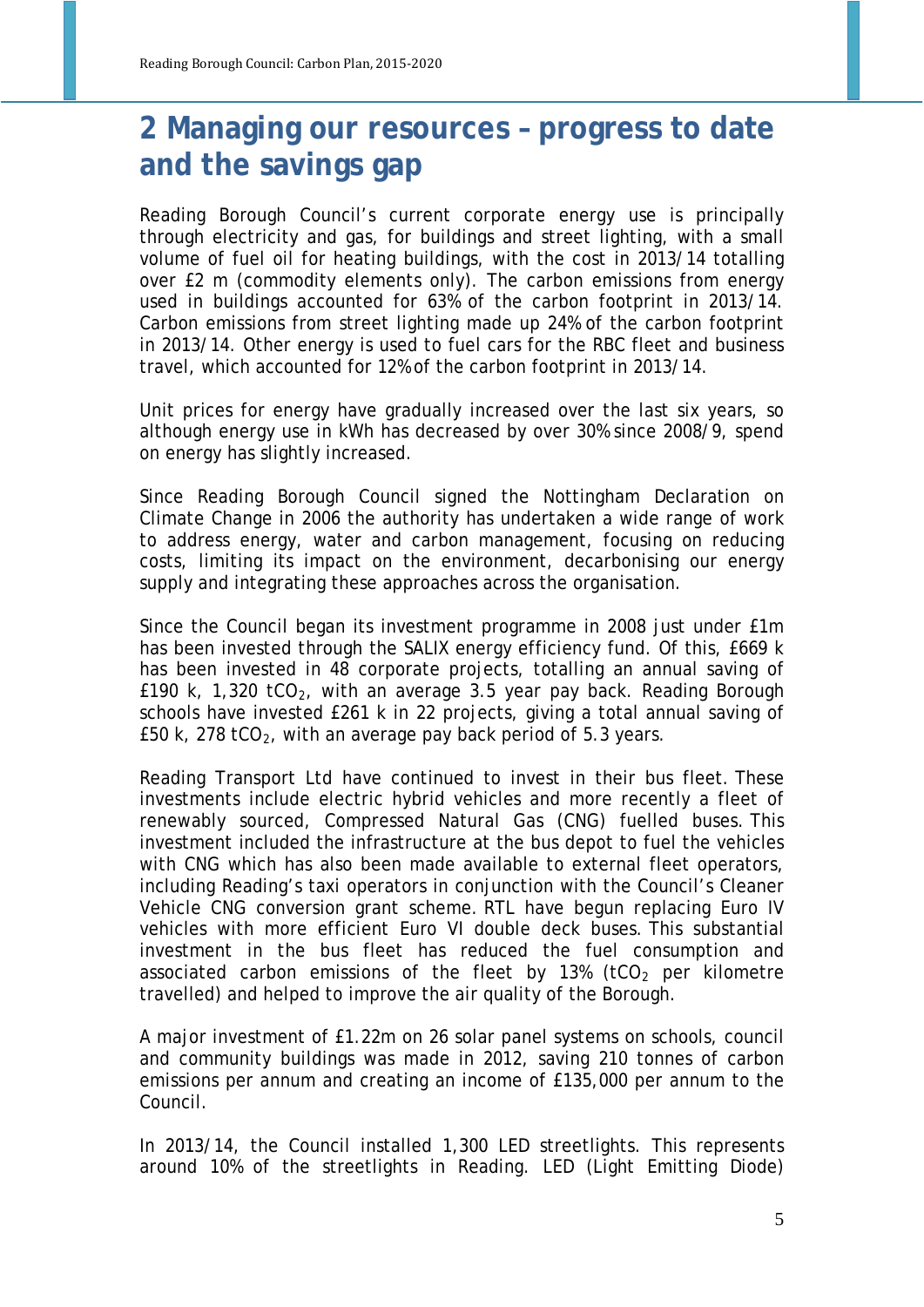technology is capable of reducing energy use from the lamps by over 70% and makes significant savings on maintenance.

In 2014/15 the Council invested £1.1m on energy efficiency and renewable energy measures in the new Civic centre, which is predicted to reduce the energy use from the Councils headquarters by 75%. The new Civic Centre now hosts the Council's largest solar panel system with 572 solar panels, generating an estimated 10% of the building's electricity.

RBC's carbon emissions reduction target was set by the Climate Change Strategy 2008-2013 as 50 % by 2020. As a result of these actions with others, The 2013/14 carbon footprint for the Council's corporate activities is now 31.3% lower than the baseline emissions in 2008/09, 10% ahead of target, which is significant progress to meet the 50% reduction target. An assessment of 'value at stake' showed that over £1m of costs were avoided by the Council in 2013/14.

Work is ongoing to continue to reduce the carbon emissions of the Council, including the installation of approximately 5,400 PV solar panels on to around 465 Council houses, full upgrade of street lights across the borough to LED lamps and investigations into the development of energy performance contracting schemes to invest in whole building approaches with guaranteed energy savings. Cautious predictions estimate that the most recent and ongoing investments should save at least a further  $2,400$  tCO<sub>2</sub>. Should RBC maintain its current energy consumption, and make only these recently identified savings, the carbon footprint would be around 1,300  $tCO<sub>2</sub>$  adrift from its corporate 2020 target, or over 10% above the target emissions. The aims, objectives and actions set out in this strategy should bridge this savings gap.

Reading Borough Council has set out its key priorities to help narrow the gaps in Reading to ensure that everyone can benefit from its success (in its Corporate Plan 2015-2018). Six service priorities have been identified to focus the work of the Council. Our priority for the period of this strategy, 2015-2020, is to reduce the carbon emissions savings gap and our work to manage our energy and water use directly supports three of the Council's service priorities;

Keeping the town clean, safe, green and active Providing infrastructure to support the economy Remaining financially sustainable to deliver these service priorities

We continue to focus our work on the four key issues which affect our energy and water use and carbon emissions; cost; environmental impact; energy decarbonisation; and integration of energy management approaches throughout the organisation.

**Cost**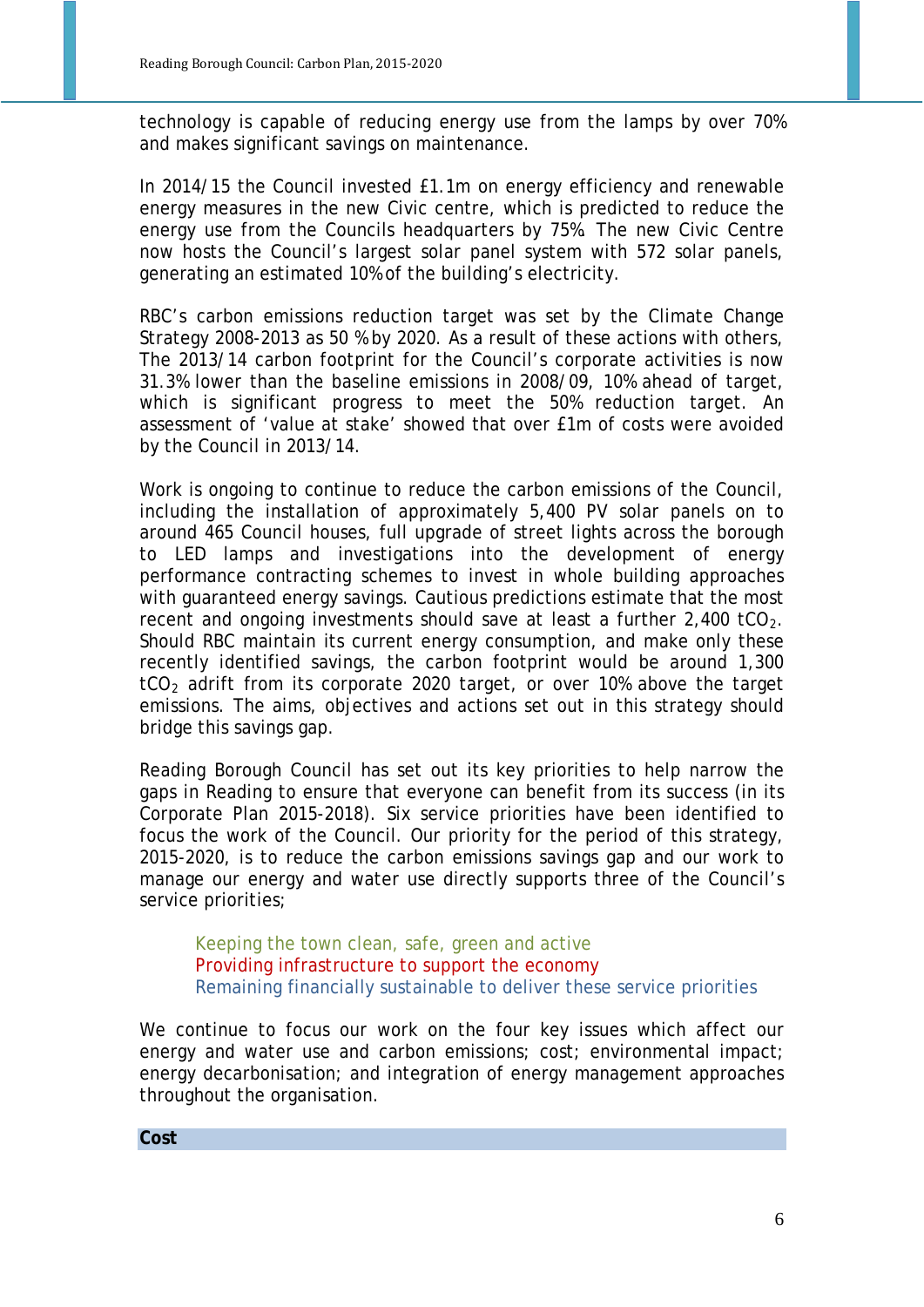Whilst the use of energy and water is vital to the functioning of the organisation it's crucial that it is managed and minimised, to limit our expenditure and mitigate our exposure to limited water resources and insecure energy supplies, particularly in globally uncertain times.

Although energy use in kWh has decreased significantly over the last six years, spend on energy has only slightly increased. This is due to unit prices increasing, and in particular electricity, which has increased by over 70%. This rising cost of energy puts increasing pressure on financial resources, with the need to make consistent energy savings ever more critical.

The current (2013/14) approximate corporate annual spend on gas and electricity for RBC is around £2.1m (non-commodity elements are not included in this figure). Since the baseline year of 2008/9 there have been significant avoided costs on energy, as more efforts have been directed to reduce energy use. Had energy consumption continued as Business As Usual (BAU), increasing at 1.5% per year (based on assumptions used by the Carbon Trust) since 2008/9, then the total annual energy spend would likely be closer to £3.2m in 2013/14.

Remaining financially sustainable to deliver these service priorities Providing infrastructure to support the economy

#### **Environmental impact**

The use of certain types of energy directly, or indirectly, produces greenhouse gas emissions, typically in the form of carbon dioxide, such as from the combustion of natural gas in boilers, or from combustion of gas in power stations generating electricity for the National Grid. Greenhouse gases are a main factor is causing man-made climate change, which is having and will in the future, have a significant impact on our way of life, and the world around us. By limiting our energy and water use and thereby restricting our carbon emissions we are helping to safeguard our world for future generations.

Keeping the town clean, safe, green and active

#### **Decarbonisation**

Whilst RBC has been and will continue to manage and reduce its energy use throughout its operations, this resource is still required to deliver services to the community. Decarbonising our energy supply will reduce the impact on the environment, limit the cost and exposure to volatile energy markets of this essential energy use. A decarbonised energy supply would see energy which is renewably generated, locally, off-grid, and supplied directly to the demand on site.

Keeping the town clean, safe, green and active Remaining financially sustainable to deliver these service priorities Providing infrastructure to support the economy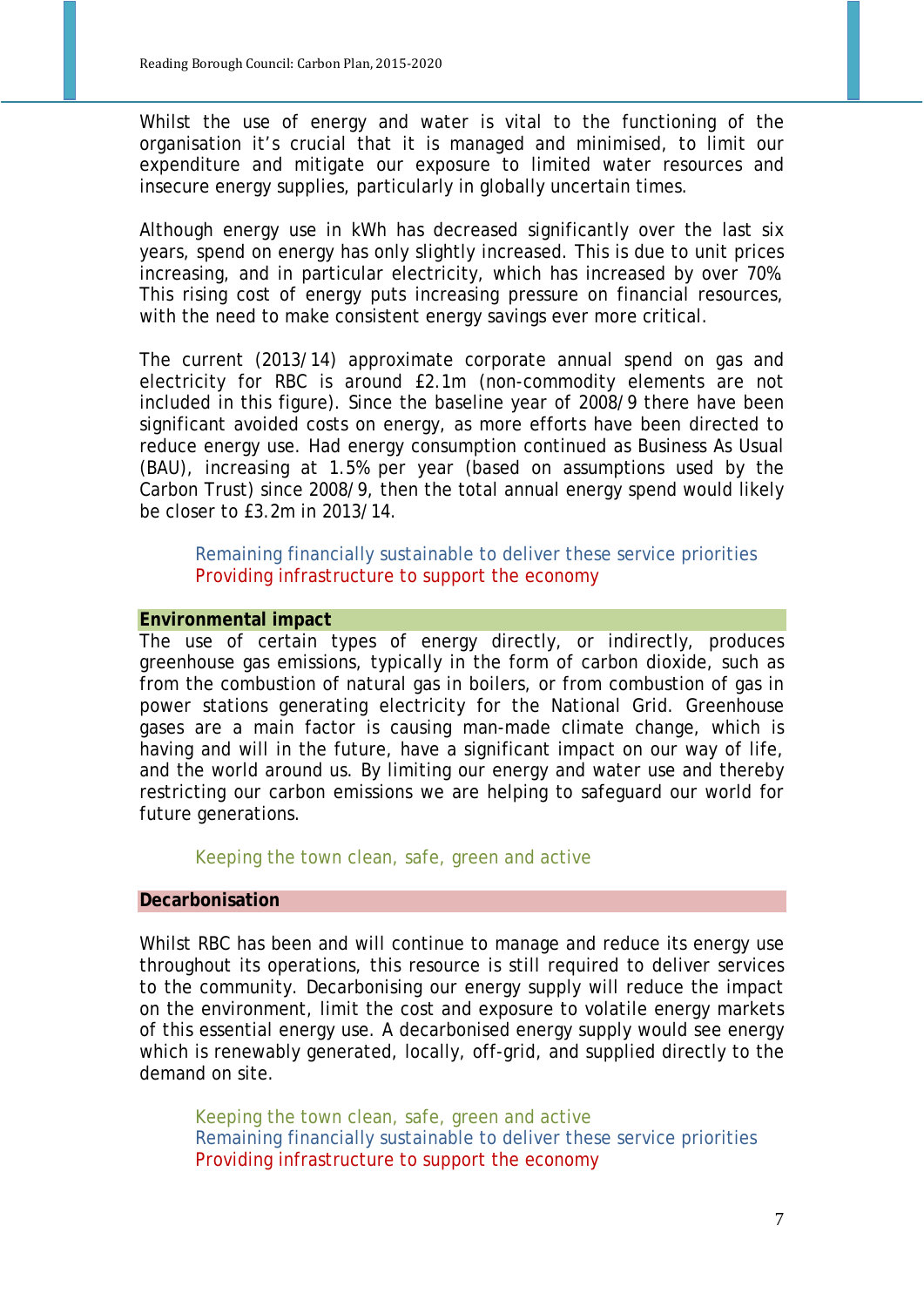#### **Integration**

The use of energy and water is integral to the functioning of the organisation, and is used at all levels of the council and by all members of staff. Different roles and levels of seniority have varying degrees of influence over this use of energy and water. To ensure these resources are used efficiently, an integrated energy and water management approach is essential, in which all individuals are aware of and understand their responsibilities, and energy and water use is considered in decision making processes.

Remaining financially sustainable to deliver these service priorities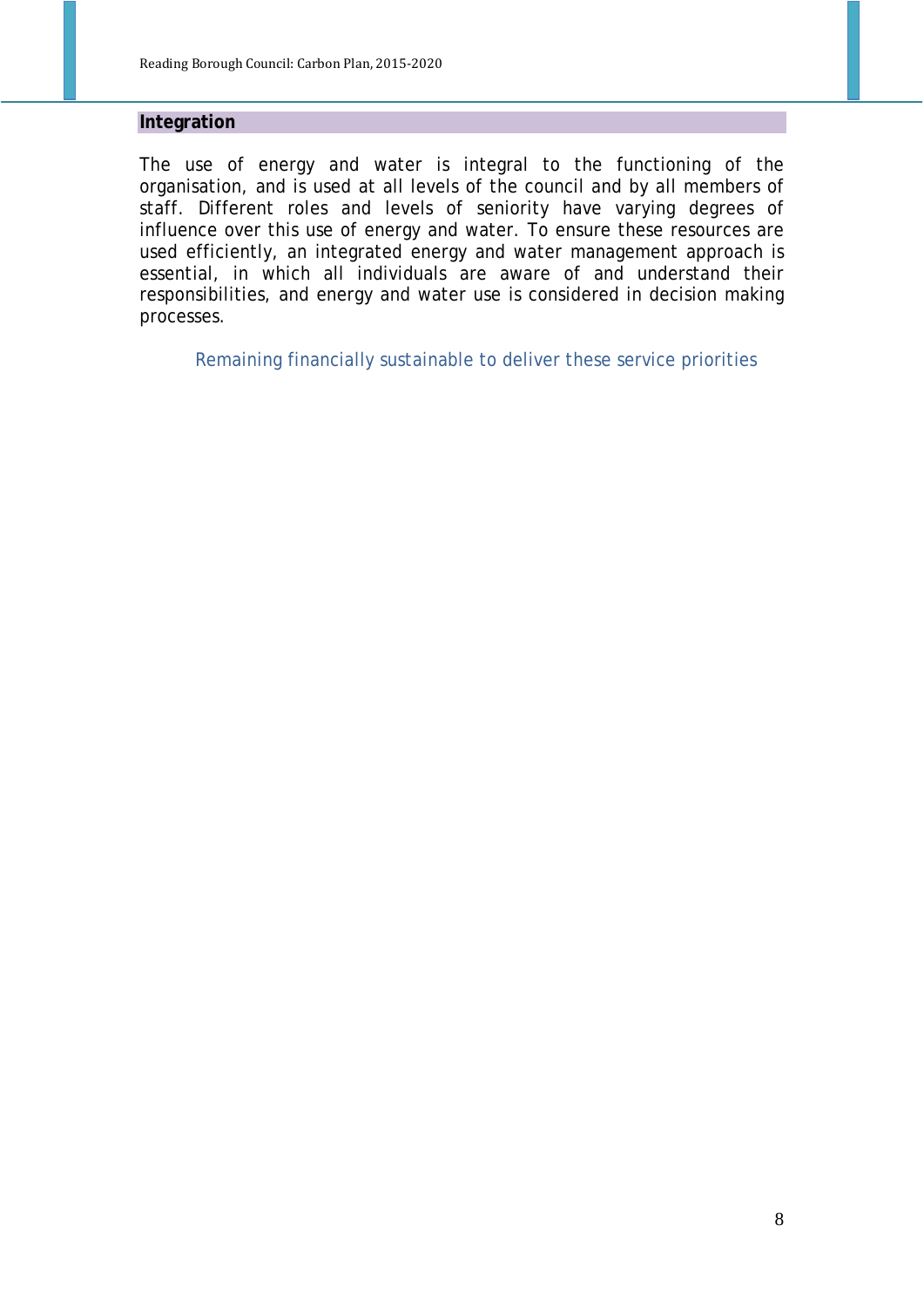### **3 What we will do to reduce our energy, water use and carbon footprint**

#### **Policy Statement**

Reading Borough Council is committed to working to reduce its energy use, Greenhouse Gas emissions and water use across its estate and operations, and to make energy, carbon and water savings an integral part of the everyday decision making process. Reading Borough Council is dedicated to continually reduce its dependence on fossil fuels and diversify its range of energy supplies, whereby reducing the organisations exposure to the volatility of the energy markets, limited water resource availability and the financial risks from price fluctuations.

We will ensure that the necessary systems and processes are in place to allow continuous improvement in the council's operations, through effective monitoring and management of energy and water use.

#### **Targets**

We will reduce RBC's carbon footprint by 50 % by 2020, and aim for 100 % by 2050, against a 2008/9 baseline, to include provision of renewable energy of 15 % by 2020 (15 % of total energy consumed), and aiming for 50% by 2050.

To meet these 2020 targets, on an annual basis we will continually reduce RBC's energy and water use by 7 %, and increase the use of renewable/low carbon energy by 35 % per year.

We will review progress against each aim annually, and review the Policy & Strategy after 3 years and develop a new strategy for the 2020-2025 period.

#### **Aims & objectives**

This plan focusses our work on the four key issues which affect our energy and water use and carbon emissions. We identify four aims to address the key goals of the policy, as outlined below;

| COST:                   | Reduce costs                                                                  |
|-------------------------|-------------------------------------------------------------------------------|
| <b>ENVIRONMENT:</b>     | Reduce negative impacts on the environment                                    |
| <b>DECARBONISATION:</b> | Continue to decarbonise energy supply & manage<br>demand                      |
| <b>INTEGRATION:</b>     | Make energy, carbon and water savings an<br>integral part of the organisation |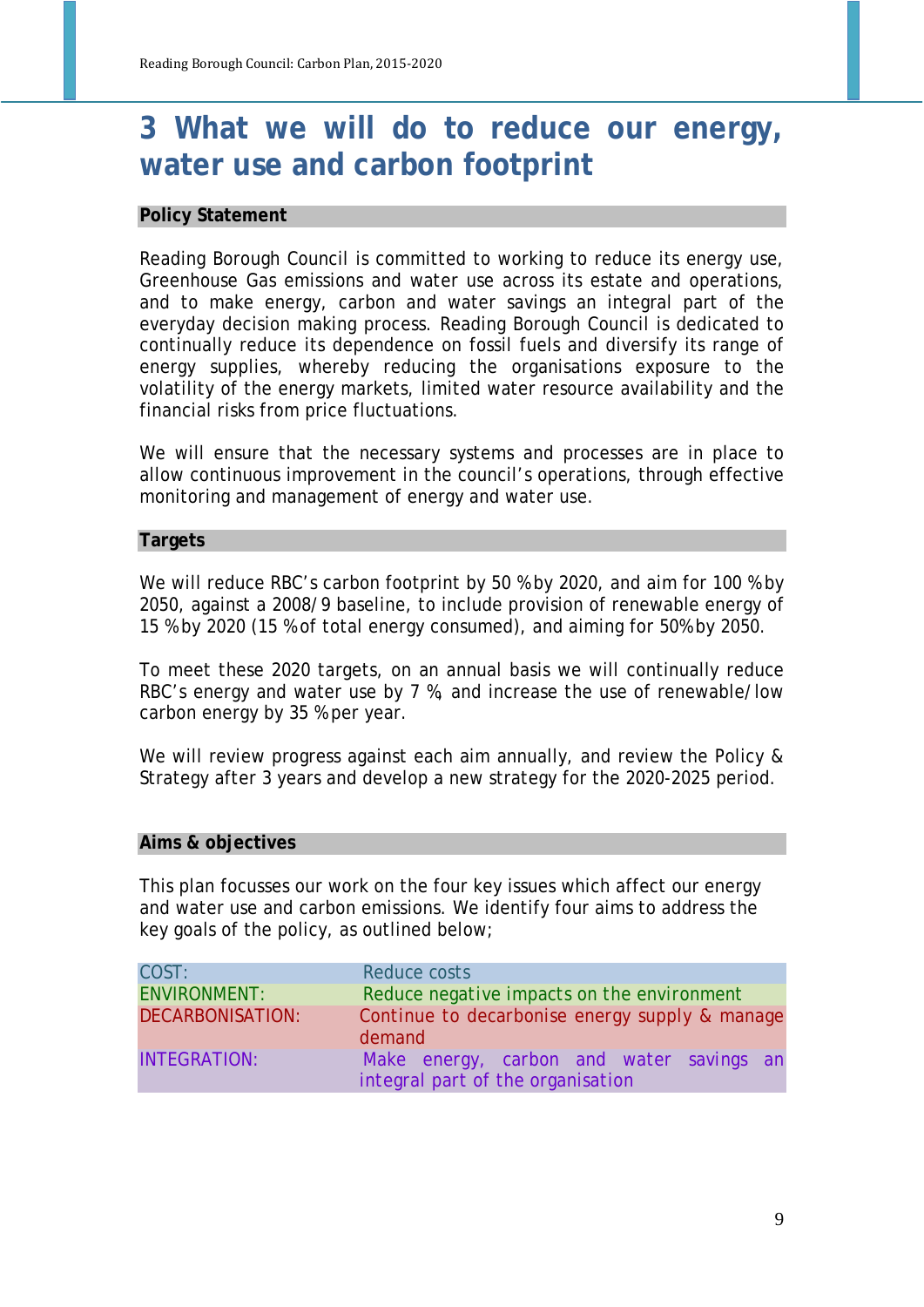To meet the aims of the policy, Reading Borough Council has 12 objectives, which identify the work streams to meet the aims and reduction targets;

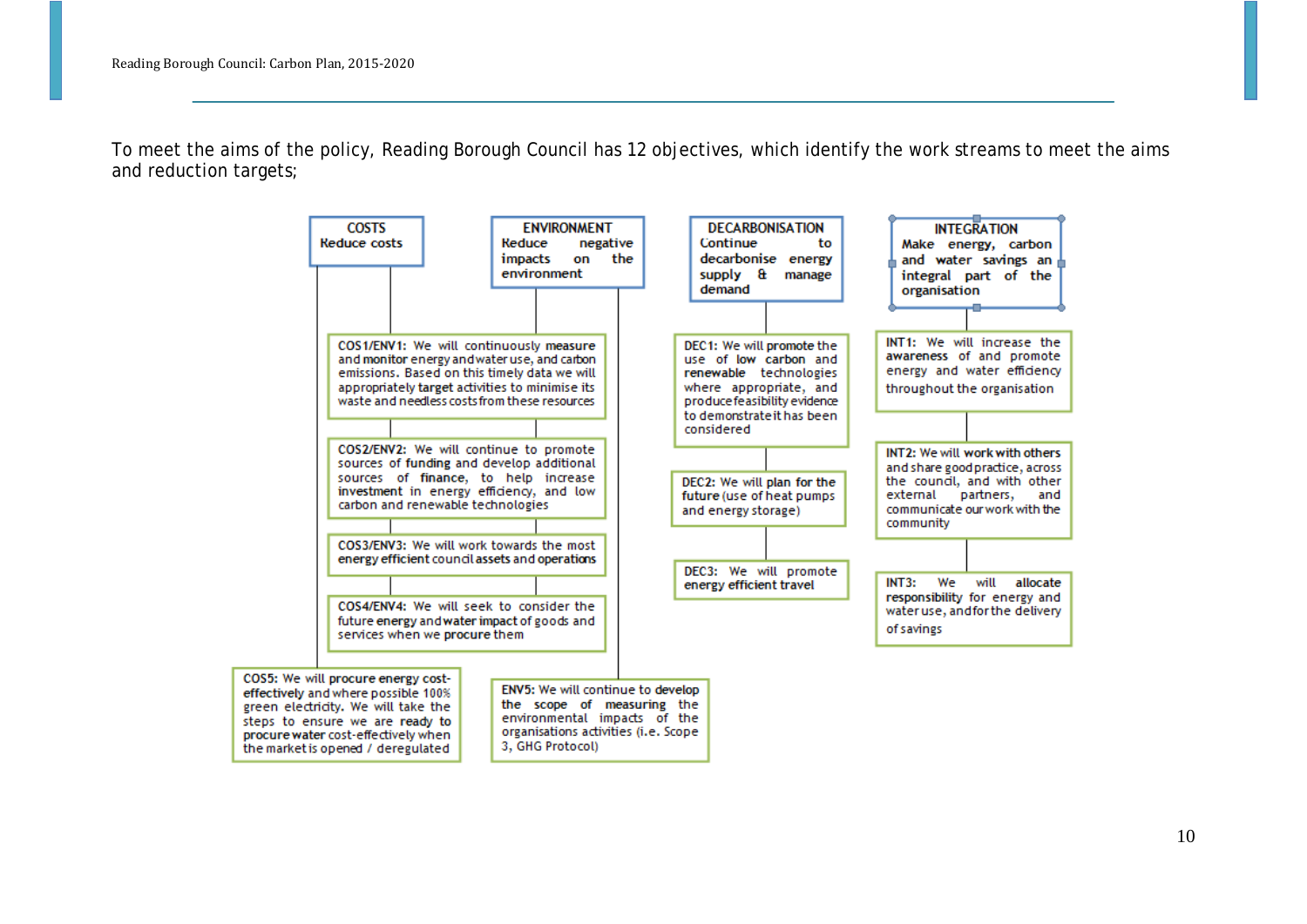#### **Action Plan**

Each objective has a number of actions, which outline our work to help bridge the carbon emissions savings gap by 2020, and reduce the Council's energy and water use. The following tables provide a summary of actions to meet each aim and objective of this strategy.

In summary the actions fall into four categories;

- Establishing and maintaining organisational systems and approaches that maintain and improve the efficient use of energy and water
- Identification and investment in infrastructure and building estate
- Planning for and being ready for opportunities in the future
- Working with others and sharing good practice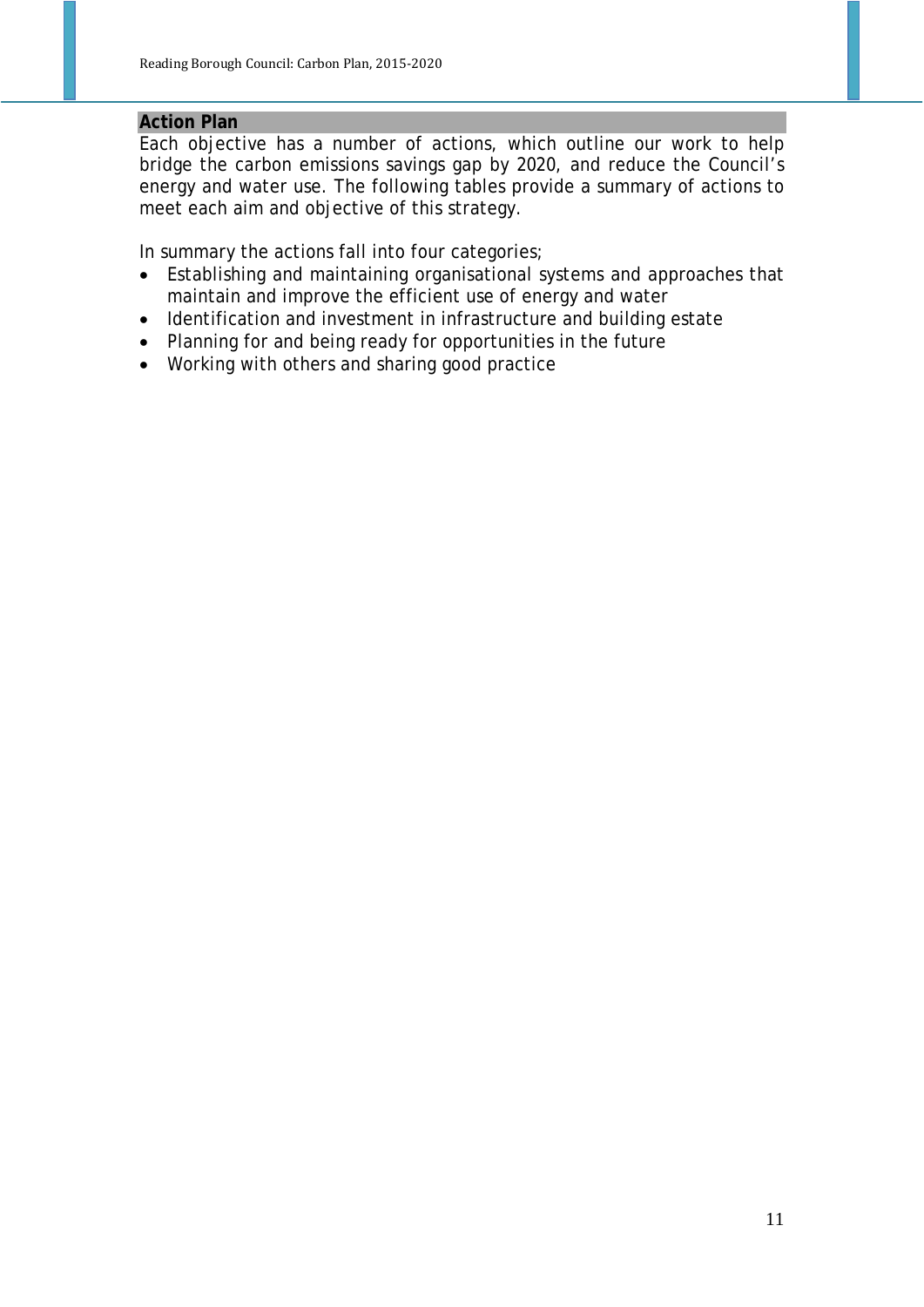#### Our Service Priority

Remaining financially sustainable to deliver these service priorities Keeping the town clean, safe, green and active Providing infrastructure to support the economy

Our Aim

*COST: Reduce costs ENVIRONMENT: Reduce negative impacts on the environment*

#### Our Objectives:

COS1/ENV1: We will continuously measure and monitor energy and water use, and carbon emissions. Based on this timely data we will appropriately target activities to minimise waste and the associated costs from these resources

COS2/ENV2: We will continue to promote sources of funding and develop additional sources of finance, to help increase investment in energy efficiency, and low carbon and renewable technologies

COS3/ENV3: We will work towards the most energy efficient council assets and operations

COS4/ENV4: We will seek to consider the future 'energy/water' impact of goods and services when we procure them

COS5: We will procure energy cost-effectively and where possible 100% green electricity. We will take the steps to ensure we are ready to procure water costeffectively when the market is opened / deregulated

ENV5: We will continue to develop the scope of measuring the environmental impacts of the organisations activities (i.e. Scope 3, GHG Protocol)

| What we'll do                                                      | When we'll do it                                               | How will we measure                                                                                                                                                           | What we think we                              | What might we  | What might affect                                                                                | Who will do it     | Who else will be                                                    |
|--------------------------------------------------------------------|----------------------------------------------------------------|-------------------------------------------------------------------------------------------------------------------------------------------------------------------------------|-----------------------------------------------|----------------|--------------------------------------------------------------------------------------------------|--------------------|---------------------------------------------------------------------|
|                                                                    |                                                                | progress                                                                                                                                                                      | will save                                     | need to invest | our success                                                                                      |                    | involved                                                            |
|                                                                    |                                                                | COS1/ENV1: We will continuously measure and monitor energy and water use, and carbon emissions. Based on this timely data we will appropriately target activities to minimise |                                               |                |                                                                                                  |                    |                                                                     |
| waste and the associated costs from these resources                |                                                                |                                                                                                                                                                               |                                               |                |                                                                                                  |                    |                                                                     |
| Baseline, benchmark,<br>monitor, review & report                   | 01 15/16                                                       | Establish water baseline,<br>incl. full asset list                                                                                                                            | 1% of building use &<br>avoided costs in      | Staff time     | Without continuous<br>input savings will                                                         | EMO, Finance, ENRG | Building Manager,<br>Services, Budget                               |
| energy and water use,<br>energy generation and<br>carbon footprint | Annually & quarterly,<br>incl. annual reports to<br>CMT & SEPT | Review & reports on water,<br>energy, carbon, solar, street<br>lighting, other renewable<br>generation and compare<br>against targets                                         | future<br>~£18k (and avoiding<br>1.5% growth) |                | not be realised, and<br>likely drift in energy<br>consumption<br>increasing by 1.5%<br>each year |                    | holders, Solar users,<br>feed into Corporate<br><b>Asset Review</b> |
|                                                                    | At budget setting                                              | Budget predictions. Staged<br>approach - Corporate FM sites<br>15/.16. Identify next sites in                                                                                 |                                               |                |                                                                                                  |                    |                                                                     |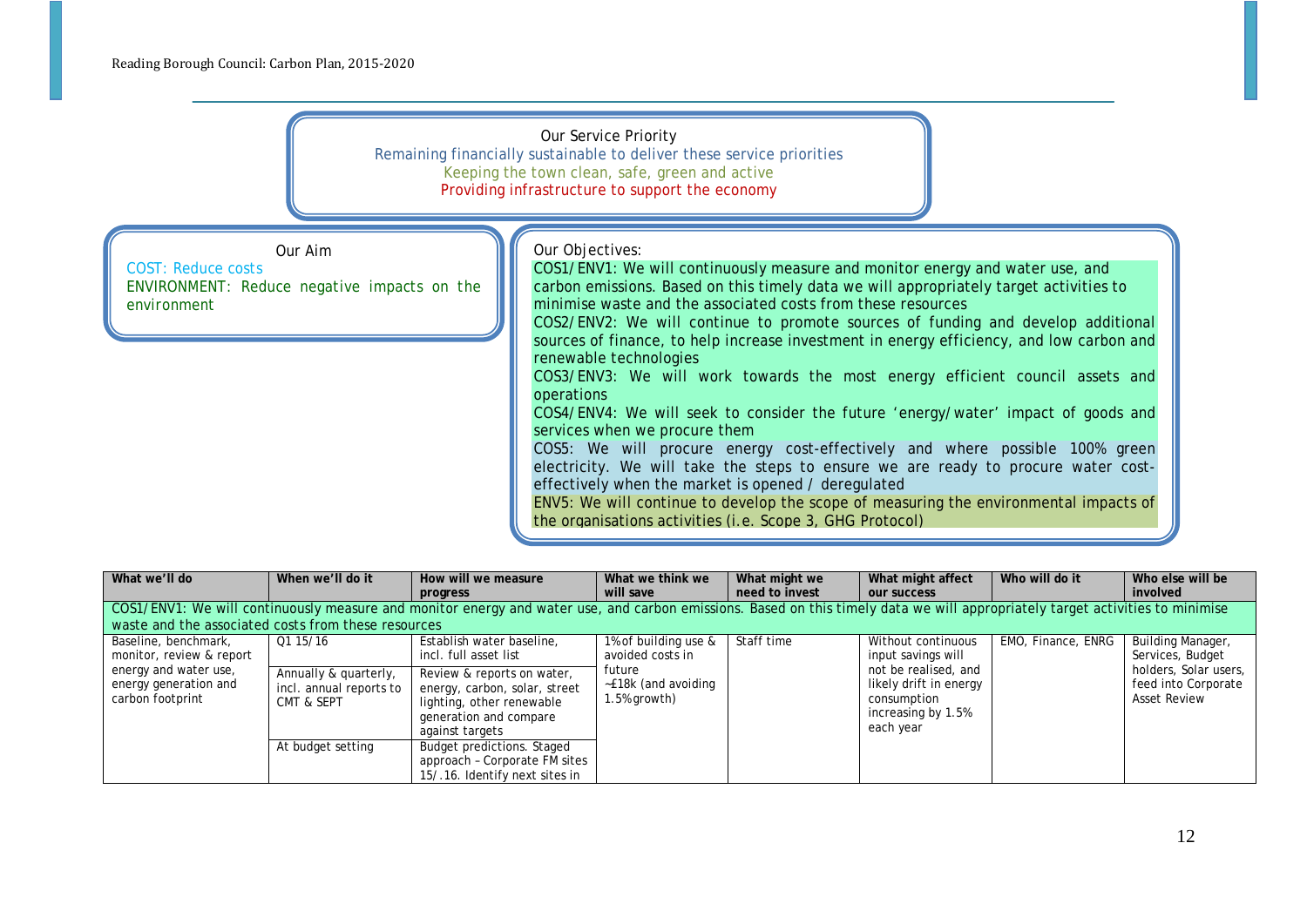| What we'll do                                                        | When we'll do it                               | How will we measure<br>progress                                                                                                                                                 | What we think we<br>will save                                                                                                                                                                                                                      | What might we<br>need to invest                                                               | What might affect<br>our success                                                                                                                                                                                                                                                      | Who will do it                        | Who else will be<br>involved                                                          |
|----------------------------------------------------------------------|------------------------------------------------|---------------------------------------------------------------------------------------------------------------------------------------------------------------------------------|----------------------------------------------------------------------------------------------------------------------------------------------------------------------------------------------------------------------------------------------------|-----------------------------------------------------------------------------------------------|---------------------------------------------------------------------------------------------------------------------------------------------------------------------------------------------------------------------------------------------------------------------------------------|---------------------------------------|---------------------------------------------------------------------------------------|
|                                                                      |                                                | 15/16                                                                                                                                                                           |                                                                                                                                                                                                                                                    |                                                                                               |                                                                                                                                                                                                                                                                                       |                                       |                                                                                       |
| Automatic Meter Read<br>(AMR), automatic                             | By end 16/17                                   | Elec, gas, solar - 80% of<br>meters automated                                                                                                                                   | 1% of building<br>energy costs<br>~£18k (and avoiding                                                                                                                                                                                              | £ for AMR<br>£ for monitoring<br>systems - already in                                         | Without continuous<br>input savings will<br>not be realised, and                                                                                                                                                                                                                      | EMO, Finance, ENRG                    | Building Manager,<br>Services, Budget<br>holders, Solar users                         |
| monitoring, bill validation<br>in place                              | By end 15/16                                   | Water - review cost<br>effectiveness & options<br>appraisal                                                                                                                     | 1.5% growth)                                                                                                                                                                                                                                       | place, expansion<br>will require<br>additional cost                                           | likely drift in<br>consumption<br>increasing by 1.5%<br>each year                                                                                                                                                                                                                     |                                       |                                                                                       |
| Leak alerts for water                                                | By end 15/16                                   | Options appraisal - water<br>accounts on bill validation                                                                                                                        | 10% water costs =<br>~£40k, over 5 years.<br>Avoided costs in<br>future                                                                                                                                                                            | £ to set up water<br>bill on validation<br>system. Staff time<br>to monitor & react           |                                                                                                                                                                                                                                                                                       | EMO, Finance, ENRG                    | Services                                                                              |
| DECs & A/C assessments                                               | Annual, first Q                                | DECs - all completed by<br>expiry dates                                                                                                                                         | Legal requirement.<br><b>Recommendations</b>                                                                                                                                                                                                       | £ and staff resource                                                                          |                                                                                                                                                                                                                                                                                       | EMO, Prop Serv,<br><b>Educ Assets</b> | Building Managers,<br>Services                                                        |
|                                                                      | AC every 5 yrs                                 | AC - Completed within 12<br>months                                                                                                                                              | for improvement<br>provided                                                                                                                                                                                                                        |                                                                                               |                                                                                                                                                                                                                                                                                       |                                       |                                                                                       |
| renewable technologies                                               |                                                | COS2/ENV2: We will continue to promote sources of funding and develop additional sources of finance, to help increase investment in energy efficiency, and low carbon and       |                                                                                                                                                                                                                                                    |                                                                                               |                                                                                                                                                                                                                                                                                       |                                       |                                                                                       |
| Salix, SEELS investment                                              | By end each FY                                 | Investment targets. £250k/yr                                                                                                                                                    | 5-8 yr Pay Back<br>Period<br>£30-50k/yr, after<br>loan repaid                                                                                                                                                                                      | £250k/yr<br>Potential link with<br><b>Energy Performance</b><br>Contracting through<br>RE:FIT | Projects need to be<br>continually<br>identified across the<br>estate, and<br>resources to<br>implement projects<br>needs to be<br>available                                                                                                                                          | EMO/Sustainability<br>Manager         | ENRG, Prop Serv,<br>Educ Assets,<br>Services, Finance                                 |
| <b>Energy Performance</b><br>Contracting, likely RE:FIT<br>framework | Options & initial<br>assessment by Q2<br>15/16 | Options appraisal and<br>building short list.<br>Desktop assessment of<br>potential savings by RE:FIT<br>Staged investment.<br>Initial 5 buildings followed by<br>further 5-10. | 15-20% on affected<br>buildings. Indicative<br>annual savings total<br>£78-105k annual<br>savings on energy<br>costs (based on<br>current energy<br>prices) once all<br>phased complete.<br>Other savings will<br>be realised, e.g.<br>maintenance | <b>E</b> £E<br>Likely £2-5m across<br>5 yrs, though likely<br>to include Salix<br>Fund        | Allocated project<br>management will be<br>required to manage<br>Procurement phase<br>and installation<br>phase - without<br>dedicated resource<br>savings will be<br>delayed.<br>Monitoring systems<br>need to be in place<br>to manage contract<br>and monitor<br>predicted savings | EMO, Sustainability<br>Manager        | Finance,<br>Procurement,<br>Assets, Legal, Educ<br>Assets, Prop Serv,<br>FM, Services |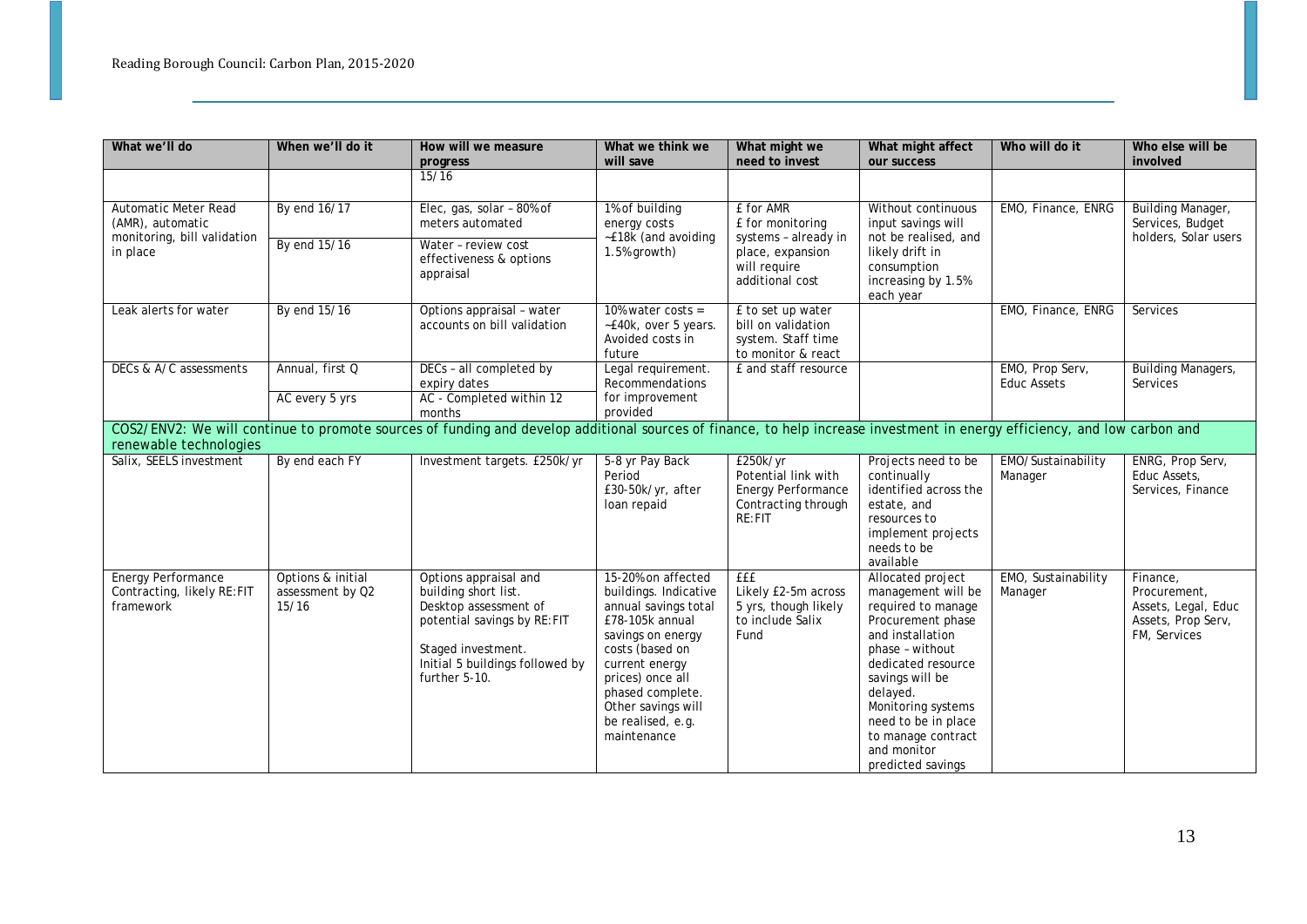| What we'll do                                                                              | When we'll do it                        | How will we measure<br>progress                                                                                                                                                   | What we think we<br>will save                                                                               | What might we<br>need to invest                                                    | What might affect<br>our success                                                                                                      | Who will do it                                   | Who else will be<br>involved                         |
|--------------------------------------------------------------------------------------------|-----------------------------------------|-----------------------------------------------------------------------------------------------------------------------------------------------------------------------------------|-------------------------------------------------------------------------------------------------------------|------------------------------------------------------------------------------------|---------------------------------------------------------------------------------------------------------------------------------------|--------------------------------------------------|------------------------------------------------------|
| Income from renewables<br>sources - FIT, RHI                                               | Summer 2015<br>By Q2 15/16              | Deliver Solar Housing<br>Review other options                                                                                                                                     | Potential for<br>income/savings of<br>over £565k/yr<br>(£180-280k net),<br>based on current<br>unit prices. | <b>EEE</b><br>Possible further £2m<br>over next 5 yrs                              | Allocated project<br>management will be<br>required                                                                                   | EMO, Housing,<br>Sustainability<br>Manager       | ENRG, Services,<br>Finance                           |
| Horizon scanning                                                                           | Biannually or as<br>necessary           | Funding grid distributed to<br>relevant officers                                                                                                                                  |                                                                                                             | Staff resource                                                                     |                                                                                                                                       | EMO/Sustainability<br>Team                       | TVE, ENRG                                            |
|                                                                                            |                                         | COS3/ENV3: We will work towards the most energy efficient council assets and operations                                                                                           |                                                                                                             |                                                                                    |                                                                                                                                       |                                                  |                                                      |
| Energy management<br>system approach and<br>procedures for building<br>use                 | By Q2 15/16 (1)<br>By Q4 15/16 (2)      | Investigate & develop<br>1)<br>first stages energy<br>management system<br>approach<br>2)<br>Identify best practice<br>protocols for building<br>use.                             | 1% on buildings<br>affected.<br>Avoided costs up to<br>~£18k (and avoiding<br>1.5% growth)                  | Staff resources                                                                    | Without continuous<br>input savings will<br>not be realised, and<br>likely drift in<br>consumption<br>increasing by 1.5%<br>each year | Sustainability<br>Manager, Head FM,<br>Prop Serv | Services, building<br>managers, EMO,<br><b>ENRG</b>  |
| Standards for<br>refurbishment, upgrade &<br>maintenance projects                          | By Q4 15/16                             | Develop technology list,<br>refurb checklist and identify<br>design routes                                                                                                        | Avoided costs for<br>the future                                                                             | Staff resource                                                                     | Cross directorate<br>input required                                                                                                   | Sustainability<br>Manager, Head FM,<br>Prop Serv | EMO, L&P Officer<br>Group, ENRG                      |
| Street lighting upgrade,<br>deilluminate where<br>possible and standards for               | By Q3 15/16                             | Review inventory                                                                                                                                                                  |                                                                                                             | Staff resource                                                                     |                                                                                                                                       | Transport                                        | EMO, ENRG,<br>Finance, Slough BC<br>and Wokingham BC |
| new additions                                                                              | 15/16 Procurement<br>16/7 start install | Street lighting upgrade, to<br>include all units on Central<br>Management System (CMS)<br>and use of dimming &<br>trimming where appropriate                                      | Savings from<br>energy,<br>maintenance and<br>replacement costs<br>over £500k/yr                            | <b>fff</b><br>~£10m over 2-3 yrs<br>70% funding won<br>from Challenge<br>Fund, DfT | Allocated project<br>management will be<br>required                                                                                   |                                                  |                                                      |
|                                                                                            | 15/16                                   | New standards & policy                                                                                                                                                            |                                                                                                             | Staff resource                                                                     |                                                                                                                                       |                                                  |                                                      |
|                                                                                            |                                         |                                                                                                                                                                                   |                                                                                                             |                                                                                    |                                                                                                                                       |                                                  |                                                      |
|                                                                                            |                                         | COS4/ENV4: We will seek to consider the future 'energy/water' impact of goods and services when we procure them                                                                   |                                                                                                             |                                                                                    |                                                                                                                                       |                                                  |                                                      |
| Investigate potential to<br>consider future<br>energy/water impacts of<br>goods & services | By end 15/16                            | Discussion paper                                                                                                                                                                  | Avoided costs for<br>the future                                                                             | Staff resource                                                                     |                                                                                                                                       | Procurement                                      | Sustainability Team,<br>EMO, ENRG                    |
| market is opened / deregulated                                                             |                                         | COS5: We will procure energy cost-effectively and where possible 100% green electricity. We will take the steps to ensure we are ready to procure water cost-effectively when the |                                                                                                             |                                                                                    |                                                                                                                                       |                                                  |                                                      |
| Group purchasing of<br>energy                                                              | <b>Start FY</b>                         | Contract renewals                                                                                                                                                                 | Avoided costs                                                                                               | Staff resource                                                                     |                                                                                                                                       | Finance                                          | <b>EMO</b>                                           |
| Central contracts for                                                                      | Ongoing                                 | Continued                                                                                                                                                                         | Avoided costs                                                                                               | Staff resource                                                                     | Staff resource                                                                                                                        | Finance                                          | Service managers,                                    |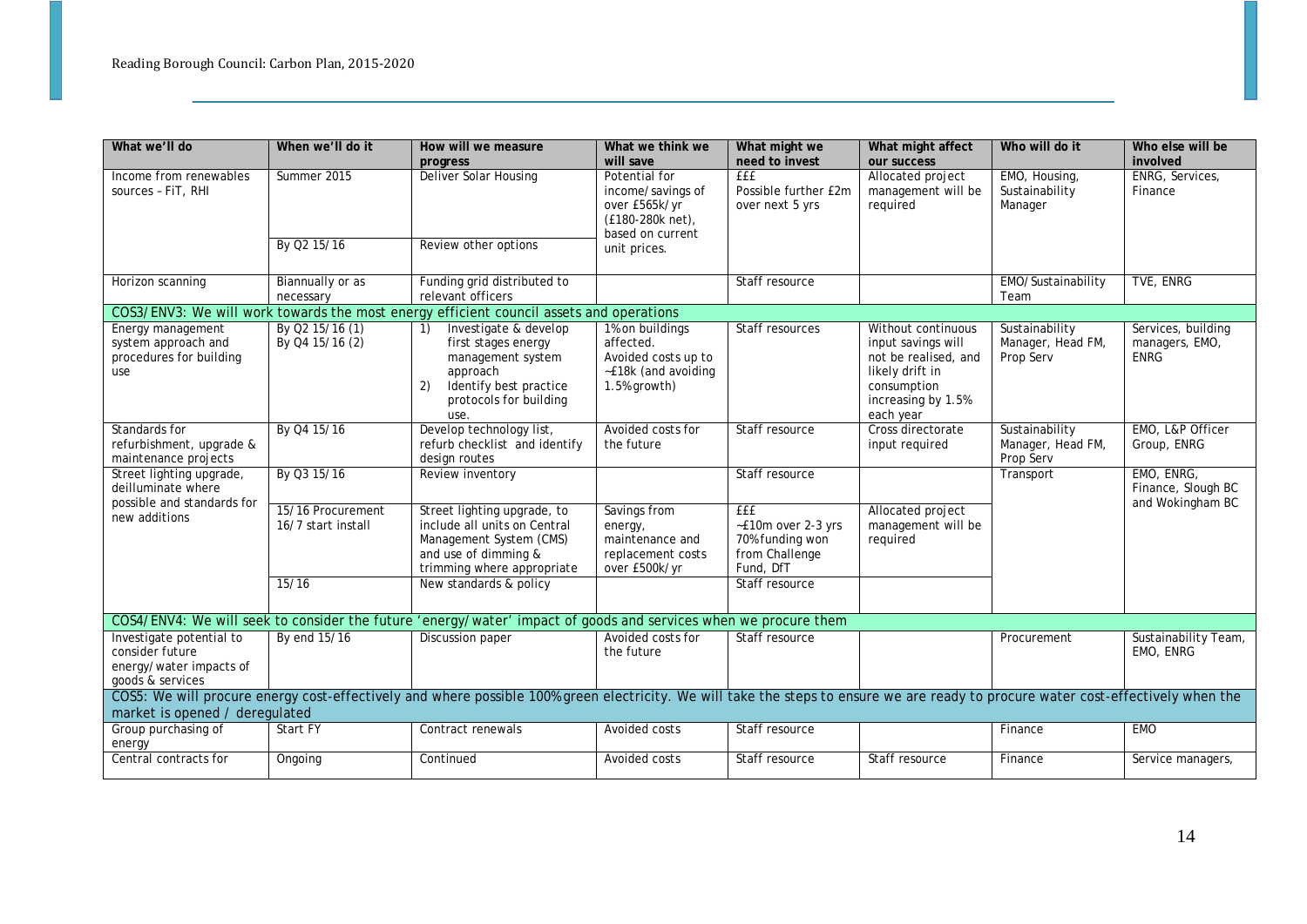| What we'll do              | When we'll do it   | How will we measure                                                                                                                             | What we think we      | What might we  | What might affect    | Who will do it | Who else will be         |
|----------------------------|--------------------|-------------------------------------------------------------------------------------------------------------------------------------------------|-----------------------|----------------|----------------------|----------------|--------------------------|
|                            |                    | progress                                                                                                                                        | will save             | need to invest | our success          |                | involved                 |
| energy & water             | 15/16              | Consolidated water bills to 1                                                                                                                   |                       |                |                      |                | EMO, Prop Serv,          |
|                            |                    | group account                                                                                                                                   |                       |                |                      |                | Educ Assets,             |
|                            |                    |                                                                                                                                                 |                       |                |                      |                | <b>Building Managers</b> |
| New supplies/meters        | Ongoing            | Continued                                                                                                                                       |                       | Staff resource |                      | Finance        | Service managers,        |
| provided through central   |                    |                                                                                                                                                 |                       |                |                      |                | EMO, Prop Serv,          |
| contract suppliers         |                    |                                                                                                                                                 |                       |                |                      |                | Educ Assets,             |
|                            |                    |                                                                                                                                                 |                       |                |                      |                | <b>Building Managers</b> |
| Prepare for opening of the | By Q2 15/16        | Water baseline and historic                                                                                                                     | 10% saving on price   | Staff resource | Without reasonable   | EMO, Finance   | <b>TW</b>                |
| water market in 2017 &     |                    | billing info. Link to                                                                                                                           | $-E40k$               |                | baseline data and    |                |                          |
| negotiate more             |                    | COS1/ENV1 action                                                                                                                                |                       |                | monitoring systems   |                |                          |
| favourable contract        | Ongoing throughout | Seek support, potentially                                                                                                                       |                       |                | set up, RBC will not |                |                          |
|                            | 15/16              | through Crown Commercial                                                                                                                        |                       |                | be in a position to  |                |                          |
|                            |                    | Services                                                                                                                                        |                       |                | negotiate to most    |                |                          |
|                            |                    |                                                                                                                                                 |                       |                | favourable contract  |                |                          |
|                            |                    | ENV5: We will continue to develop the scope of measuring the environmental impacts of the organisations activities (i.e. Scope 3, GHG Protocol) |                       |                |                      |                |                          |
| Identify wider             | By Q2 16/17        | Discussion paper                                                                                                                                | Raise awareness &     | Staff resource |                      | EMO, ENRG      | Finance, TW,             |
| environmental impacts of   |                    |                                                                                                                                                 | assist in identifying |                |                      |                | Transport, Health,       |
| RBC & how to report this   |                    |                                                                                                                                                 | future areas for      |                |                      |                | Housing, CICT, RTL       |
|                            |                    |                                                                                                                                                 | savings. Focus on     |                |                      |                |                          |
|                            |                    |                                                                                                                                                 | initially working     |                |                      |                |                          |
|                            |                    |                                                                                                                                                 | with RTL.             |                |                      |                |                          |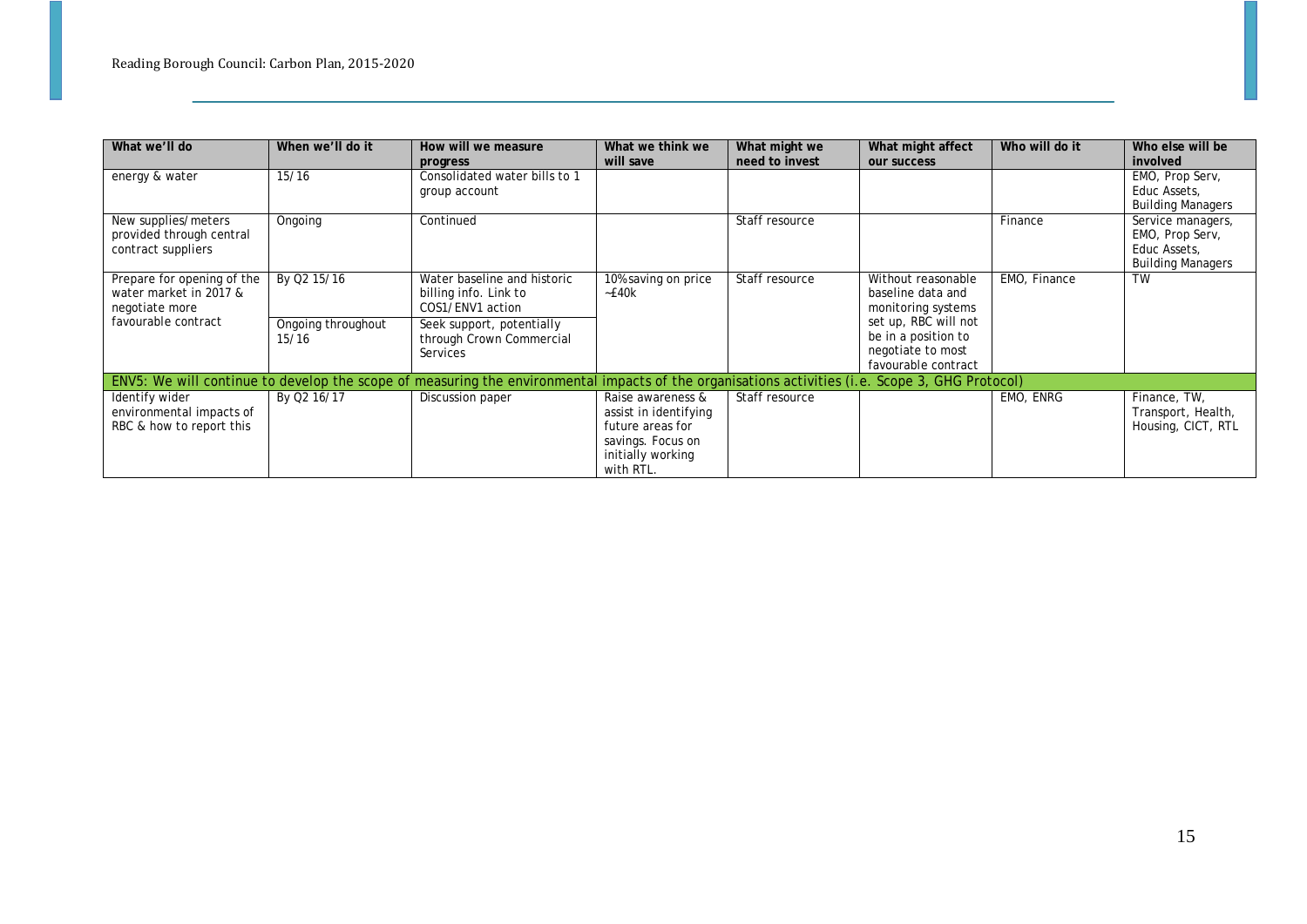#### Our Service Priority

Remaining financially sustainable to deliver these service priorities Keeping the town clean, safe, green and active

Providing infrastructure to support the economy

Our Aim

#### Our Objectives:

*DECARBONISATION: Continue to decarbonise energy supply & manage demand*

DEC1: We will promote and increase the use of low carbon and renewable technologies where appropriate, and produce feasibility evidence to demonstrate it has been considered DEC2: We will plan for the future (use of heat pumps and energy storage, demand management) DEC3: We will promote energy efficient travel

| What we'll do                                                                                                | When we'll do it                                            | How will we measure                                                                                                                                                           | What we think we                                                                                                       | What might we                          | What might affect                                                                                                                                                                                | Who will do it                     | Who else will be                                                                              |
|--------------------------------------------------------------------------------------------------------------|-------------------------------------------------------------|-------------------------------------------------------------------------------------------------------------------------------------------------------------------------------|------------------------------------------------------------------------------------------------------------------------|----------------------------------------|--------------------------------------------------------------------------------------------------------------------------------------------------------------------------------------------------|------------------------------------|-----------------------------------------------------------------------------------------------|
|                                                                                                              |                                                             | progress                                                                                                                                                                      | will save                                                                                                              | need to invest                         | our success                                                                                                                                                                                      |                                    | involved                                                                                      |
|                                                                                                              |                                                             | DEC1: We will promote and increase the use of low carbon and renewable technologies where appropriate, and produce feasibility evidence to demonstrate it has been considered |                                                                                                                        |                                        |                                                                                                                                                                                                  |                                    |                                                                                               |
| Identify potential<br>opportunities for low<br>carbon/renewable<br>technology and district<br>energy schemes | Q <sub>2</sub> 15/16                                        | Review assets for potential.<br>Identify potential for<br>incorporation in new<br>build/refurb, and review<br>against target                                                  | Potential income<br>(see COS2/ENV2)                                                                                    | Staff resource or £<br>for consultancy |                                                                                                                                                                                                  | Sustainability Team                | EMO, L&P Officer<br>group, ENRG, Prop<br>Serv, Planning, TVE,<br>RCCP, Climate<br>Berks, APSE |
|                                                                                                              |                                                             | DEC2: We will plan for the future (use of heat pumps and energy storage, demand management)                                                                                   |                                                                                                                        |                                        |                                                                                                                                                                                                  |                                    |                                                                                               |
| Identify best scenarios &<br>possible risks for new<br>technology                                            | By Q2 15/16 (1)<br>By Q4 15/15 (2)<br>and annual thereafter | Needs Assessment<br>2)<br>Review technology and<br>identify risks & 'best'<br>scenarios, highlight<br>trials and potential<br>training                                        | Potential savings for<br>future<br>Raise awareness &<br>make prepared for<br>uptake of new<br>technology               | Staff resource                         |                                                                                                                                                                                                  | Sustainability Team,<br><b>EMO</b> | ENRG, Prop Serv,<br><b>TVE</b>                                                                |
| Demand Side Management<br>& Electricity Demand<br>Reduction                                                  | Start Q2 15/16                                              | Investigate potential. Civic<br>Offices & Street lighting<br>considered first.<br>Other sites after 2017                                                                      | $0.5 - 1%$ (approx. £5-<br>10k) on DUOS costs<br>of HH electricity<br>sites + savings on<br>reduced energy<br>consumed | Staff resource<br>initially            | DUOS charges<br>currently account<br>for approx. 10% of<br>the bill<br>Most appropriate in<br>locations where<br>best monitoring is<br>available (to date,<br>Plaza West and<br>Street lighting) | <b>EMO</b>                         | ENRG, University of<br>Reading research                                                       |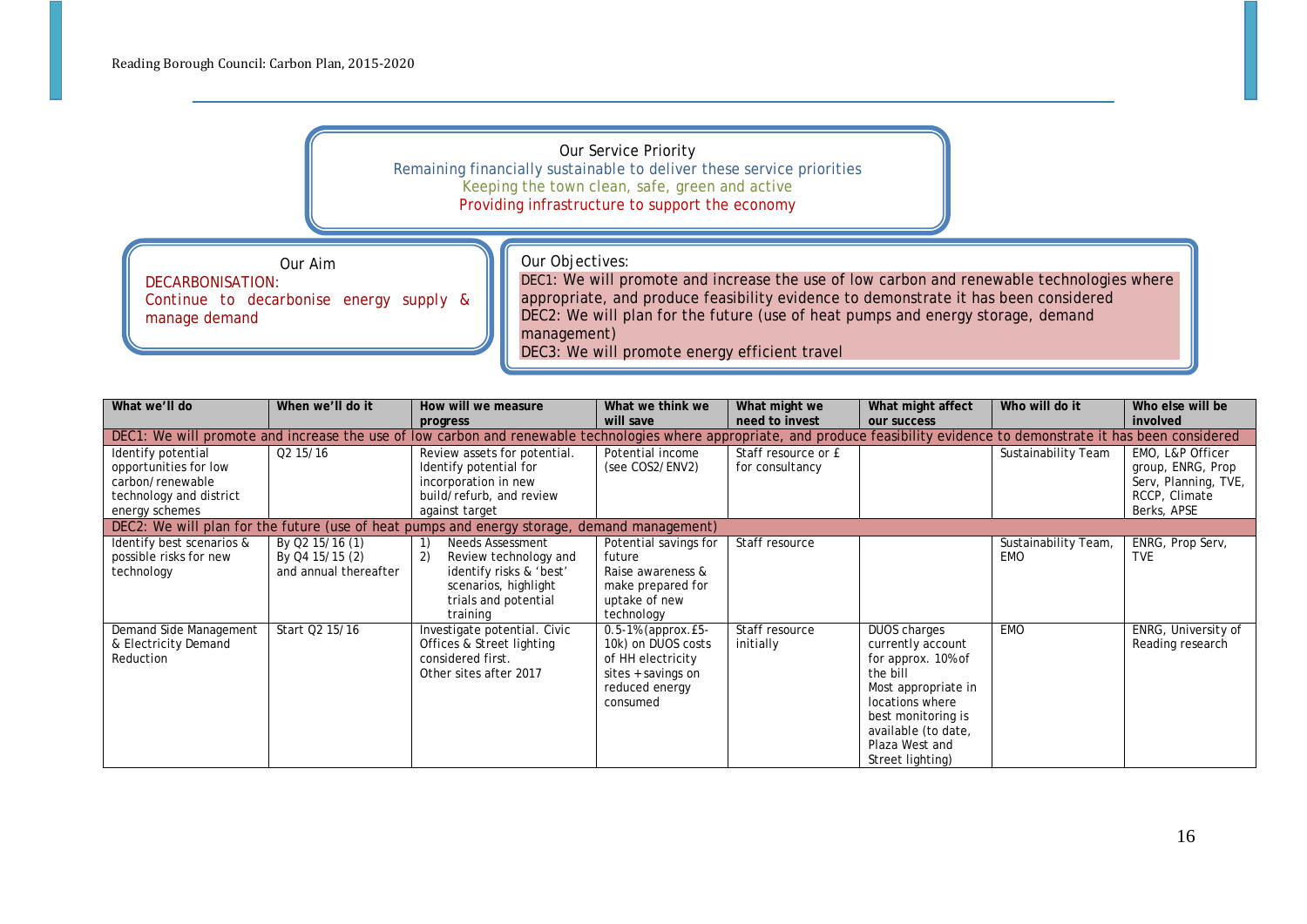| What we'll do                                 | When we'll do it | How will we measure                                                                                            | What we think we                                                                                                                             | What might we                                                                  | What might affect                                      | Who will do it          | Who else will be                     |
|-----------------------------------------------|------------------|----------------------------------------------------------------------------------------------------------------|----------------------------------------------------------------------------------------------------------------------------------------------|--------------------------------------------------------------------------------|--------------------------------------------------------|-------------------------|--------------------------------------|
|                                               |                  | progress                                                                                                       | will save                                                                                                                                    | need to invest                                                                 | our success                                            |                         | involved                             |
| DEC3: We will promote energy efficient travel |                  |                                                                                                                |                                                                                                                                              |                                                                                |                                                        |                         |                                      |
| New staff travel plan                         | Summer 15        | Launch Travel Plan                                                                                             | Requirement for<br>new civic offices,<br>shows meeting<br>planning<br>stipulations.                                                          | Time of small team<br>of officers<br>Could also produce<br>online learning     | Lack of committed<br>resource                          | Transport/FM            | Sustainability                       |
| Promote energy efficient<br>travel            | 15/16            | Inform Staff of key elements<br>of travel plan<br>Promote national campaigns<br>Travel packs for all new staff | Raise awareness,<br>increase active<br>travel, improve<br>staff health and<br>potentially<br>attendance,<br>improve Reading's<br>air quality | Printing of travel<br>packs - time for<br>regular review to<br>keep up to date | Lack of committed<br>resource                          | Transport/HR            | Communications                       |
| Annual review car parking<br>permits          | Annual           | Parking permit review carried<br>out                                                                           | Cost of parking<br>space maintenance                                                                                                         | Officer Time                                                                   | Not seen as<br>important                               | Transport               | FM Team, building<br>managers        |
| Staff travel surveys                          | Bi-annual        | Staff travel survey carried<br>out                                                                             | Measurement to<br>inform future action<br>on travel plan                                                                                     | Time to produce,<br>analyse and respond<br>to survey                           | Lack of committed<br>resource                          | FM team                 | Communications                       |
| Fleet review                                  | Every 5 years    | Review carried out                                                                                             | Greater efficiency,<br>greater safety                                                                                                        | Currently free from<br><b>EST</b>                                              | Charge introduced<br>for this service by<br><b>EST</b> | Transport<br>Streetcare | Risk management<br>Health and Safety |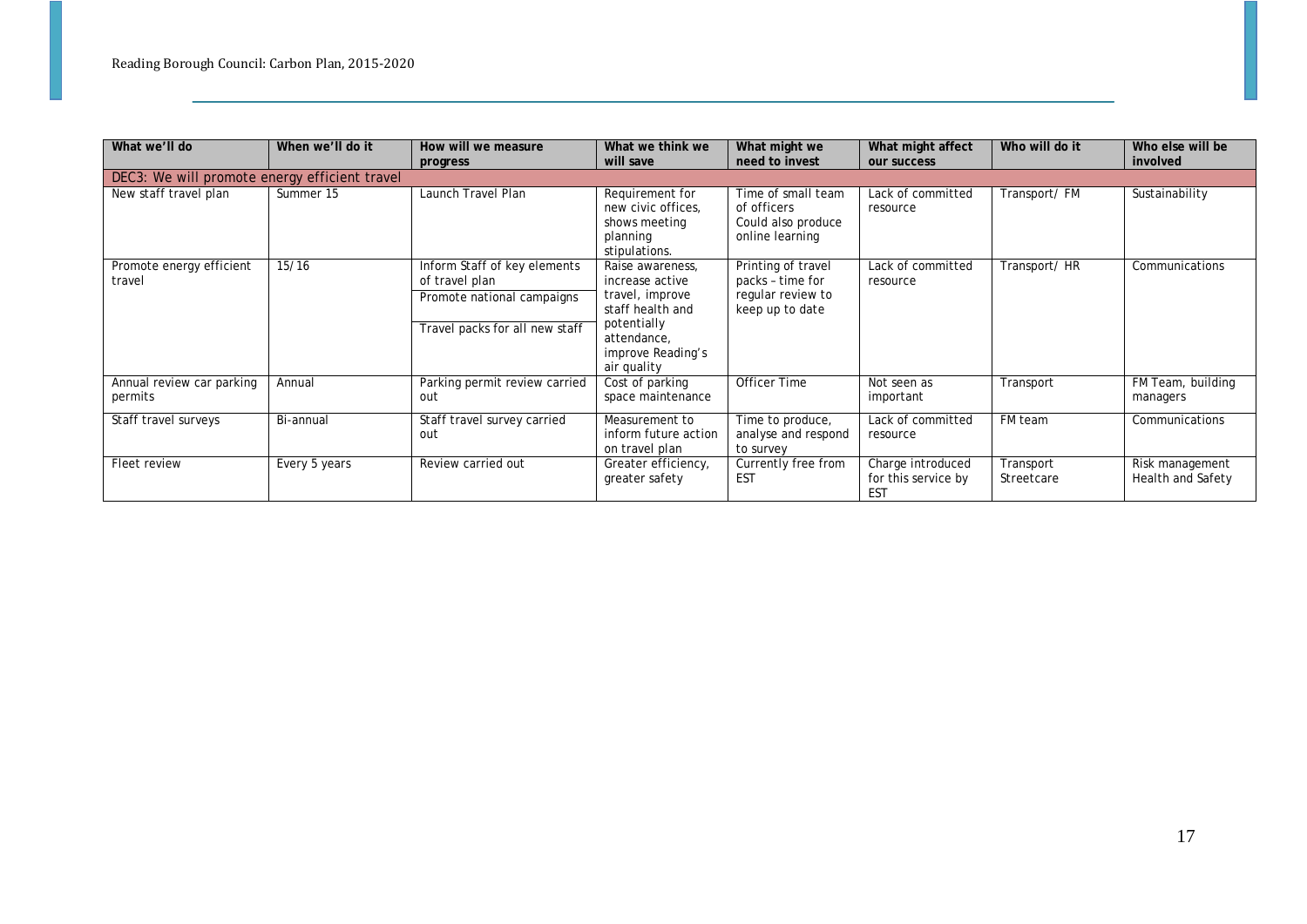*INTEGRATION:* 

Our Service Priority Remaining financially sustainable to deliver these service priorities

Our Aim

*integral part of the organisation*

Our Objectives:

*Make energy, carbon and water savings an*  INT1: We will increase the awareness of and promote energy and water efficiency throughout the organisation INT2: We will work with others and share good practice, across the council, and with other external partners, and communicate our work with the community INT3: We will allocate responsibility for energy and water use, and for the delivery of savings

| What we'll do                                                                                                  | When we'll do it                                                                                | How will we measure                                                                                                                                       | What we think we                                          | What might we  | What might affect                                                                                                                     | Who will do it                     | Who else will be                                                  |
|----------------------------------------------------------------------------------------------------------------|-------------------------------------------------------------------------------------------------|-----------------------------------------------------------------------------------------------------------------------------------------------------------|-----------------------------------------------------------|----------------|---------------------------------------------------------------------------------------------------------------------------------------|------------------------------------|-------------------------------------------------------------------|
|                                                                                                                |                                                                                                 | progress                                                                                                                                                  | will save                                                 | need to invest | our success                                                                                                                           |                                    | involved                                                          |
|                                                                                                                |                                                                                                 | INT1: We will increase the awareness of and promote energy and water efficiency throughout the organisation                                               |                                                           |                |                                                                                                                                       |                                    |                                                                   |
| Develop & deliver<br>training, communications<br>& reporting                                                   | By Q2 15/16 (1)<br>By Q3 15/16 (2)<br>Review schedule<br>annually<br>Deliver throughout<br>year | Identify audience,<br>develop training options,<br>reporting<br>2)<br>Delivery schedule                                                                   | 1% of energy use<br>-£18k (and avoiding<br>1.5% growth)   | Staff resource | Without continuous<br>input savings will<br>not be realised, and<br>likely drift in<br>consumption<br>increasing by 1.5%<br>each year | Sustainability Team                | EMO, Finance,<br>ENRG, Learning &<br>Development, HR              |
|                                                                                                                |                                                                                                 | INT2: We will work with others and share good practice, across the council, and with other external partners, and communicate our work with the community |                                                           |                |                                                                                                                                       |                                    |                                                                   |
| Build network of relevant<br>stakeholders & share good<br>practice, explore shared<br>services/procurement etc | By end 15/16                                                                                    | Identify and meet<br>stakeholders and develop<br>communications.<br>Focus initial network on small<br>number of key organisations,<br>such as RTL.        | Potential shared<br>service/economies<br>of scale savings | Staff resource |                                                                                                                                       | Sustainability Team,<br><b>EMO</b> | RTL, NHS, UoR, Las,<br>Prop Serv, Building<br>Managers, Transport |
| Communications plan                                                                                            | Q1 15/16                                                                                        | Develop & deliver                                                                                                                                         |                                                           | Staff resource |                                                                                                                                       | Sustainability Team                | EMO, Comms                                                        |
|                                                                                                                |                                                                                                 | INT3: We will allocate responsibility for energy and water use, and for the delivery of savings                                                           |                                                           |                |                                                                                                                                       |                                    |                                                                   |
| Set directorate carbon<br>budgets & targets for<br>reduction, and monitor<br>progress                          | Start Q1/2 of 15/16<br>(1)<br>By Q4 15/16                                                       | Start dialogue with<br>directorates,<br>2)<br>Establish carbon budgets<br>& targets.<br>Potential staged approach                                         | 1% of energy use<br>~£18k (and avoiding<br>1.5% growth)   | Staff resource | Without continuous<br>input savings will<br>not be realised, and<br>likely drift in<br>consumption<br>increasing by 1.5%              | Sustainability<br>Manager          | EMO, Finance                                                      |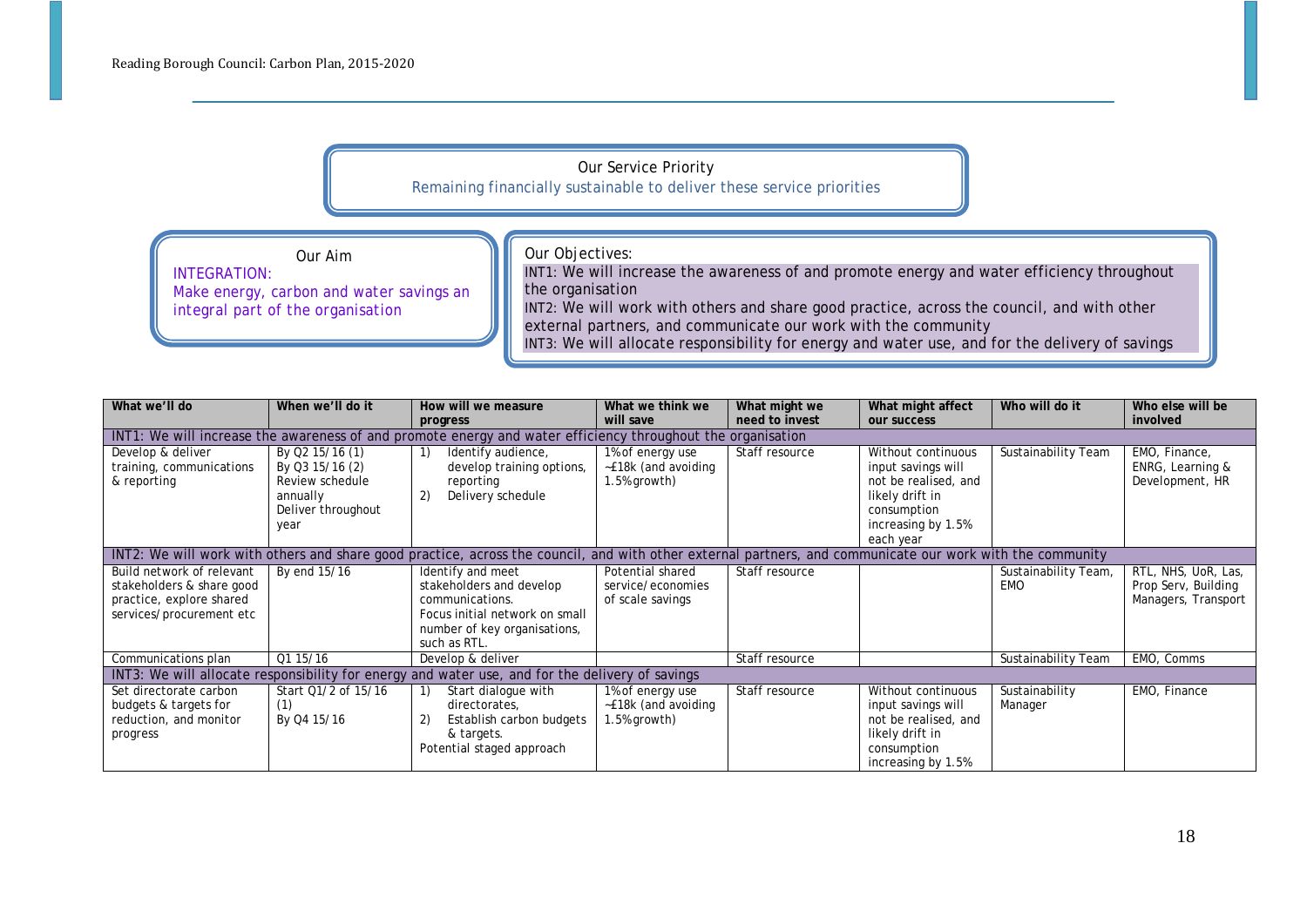| What we'll do      | When we'll do it | How will we measure       | What we think we | What might we  | What might affect | Who will do it | Who else will be |
|--------------------|------------------|---------------------------|------------------|----------------|-------------------|----------------|------------------|
|                    |                  | progress                  | will save        | need to invest | our success       |                | involved         |
|                    |                  |                           |                  |                | each year         |                |                  |
| Identify who has   | Start Q3 15/16   | Review assets to identify |                  | Staff resource |                   | Sustainability | Services, FM,    |
| responsibility for |                  | responsibility            |                  |                |                   | Manager, EMO   | Finance          |
| energy/water use   |                  |                           |                  |                |                   |                |                  |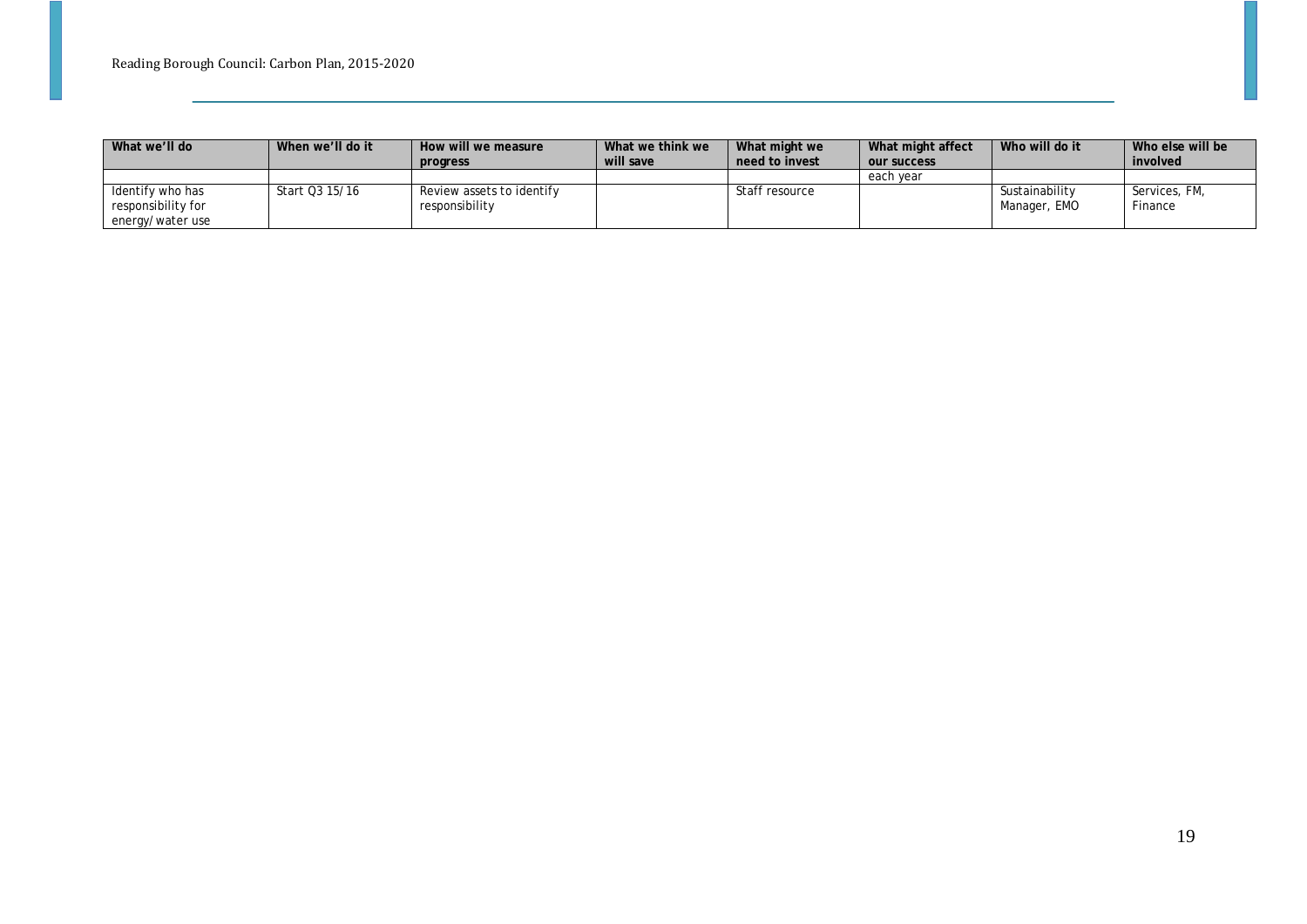### **4 How we will do it**

#### **Our responsibilities**

The council has a responsibility to be compliant with the Energy Performance of Buildings legislation, and to provide verifiable annual carbon emissions reporting to the Department of Energy and Climate Change. We also have a duty to ensure that public money is safeguarded and properly accounted for, and used economically, efficiency and effectively. As a signatory to Reading's Climate Change Strategy '*Reading Means Business on Climate Change*', the authority is committed to reducing its carbon emissions by 50% by 2020.

#### **Leadership**

Our elected councillors make decisions about council services and funding, and the policy direction of the organisation. Lead Councillors are appointed to have particular responsibilities or 'portfolios'. The Lead Councillor for Strategic Environment, Planning and Transport oversees the policy direction for energy, water and carbon management.

The Council and Committees shape what services are delivered and how Reading develops and grows. The Strategic Environment, Planning and Transport Committee is responsible for the Carbon Plan.

The Director of Environment and Neighbourhood Services is the sponsor for this strategy, and will bring annual update reports to the Corporate Management Team and the Strategic Environment, Planning and Transport Committee.

Senior managers will have a responsibility to work to reduce energy and water use, and carbon emissions within their service areas. Each directorate will have an annual carbon budget for its operations. The Energy and Natural Resources Group will support senior managers in achieving this. This officer group will be responsible for driving and monitoring the progress of the Carbon Plan.

#### **Integration and good decision making**

The Energy and Natural Resources Group will have appropriate directorate representatives and technical specialists as members. The officer group will monitor the progress of the delivery of the strategy on a quarterly and annual basis. The group will also drive the progress of the key projects identified within the strategy, and will update and communicate with other relevant officer groups, such as Land and Property Working Group, to ensure all key stakeholders are involved in the development and implementation of actions from the strategy, and decisions are made with the appropriate information.

The Energy and Natural Resources Group will work with others and share good practice with other external partners, such as Reading Transport Ltd.

The Energy and Natural Resources Group will hold a working document of the Carbon Plan's actions, and will update and develop as appropriate. This working document will be responsive and flexible, allowing for potential adjustments of focus and inclusion of new opportunities.

A communication plan for the Carbon Plan will be developed in the early stages of the strategy period. It will aim to ensure that communications between services, energy management officers, senior management, building managers, general staff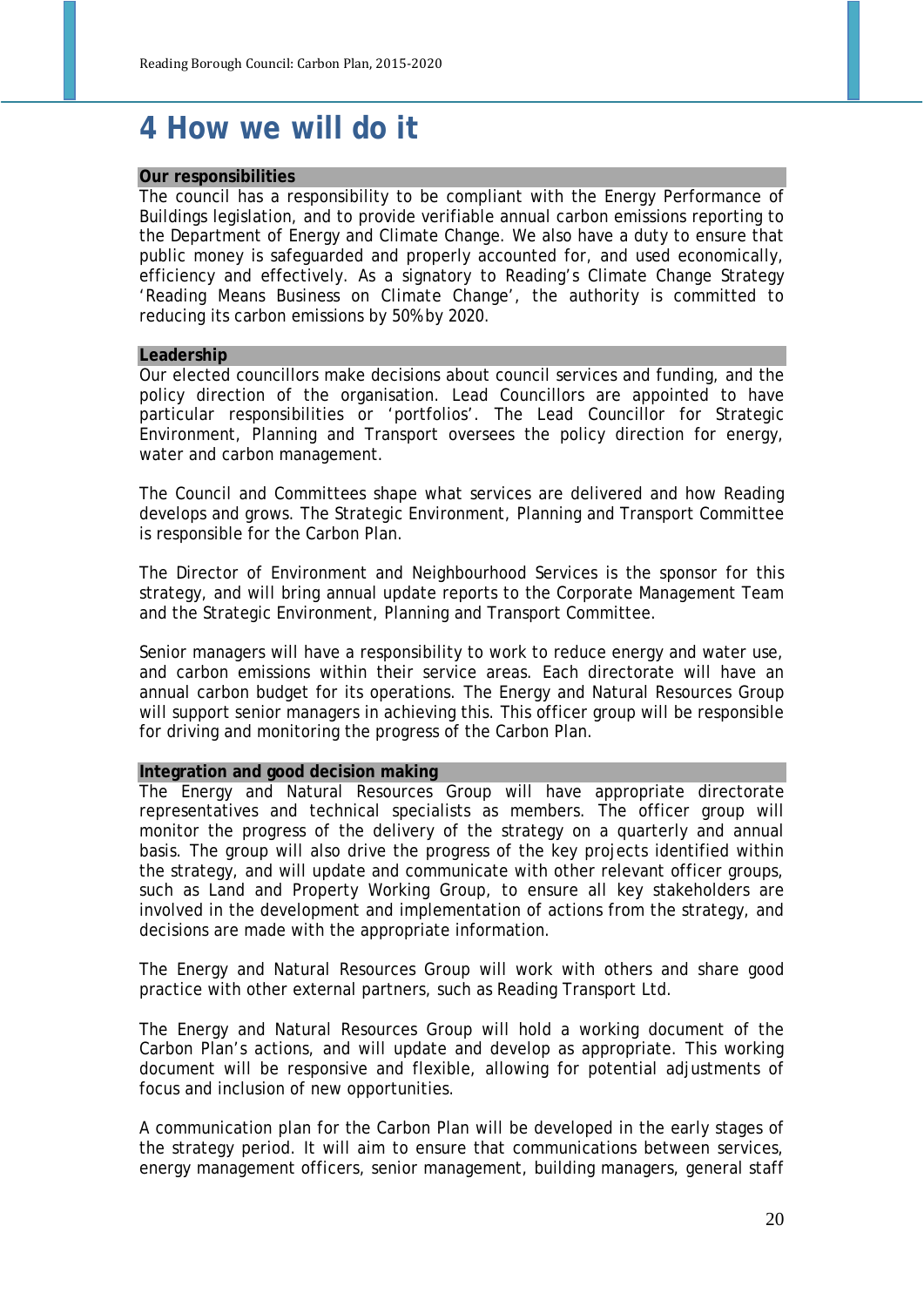and Reading residents are well co-coordinated, effectively managed and responsive to the information needs of each of those groups.

All staff are responsible for being aware of the best use of resources, for reporting issues and following the sustainable travel hierarchy.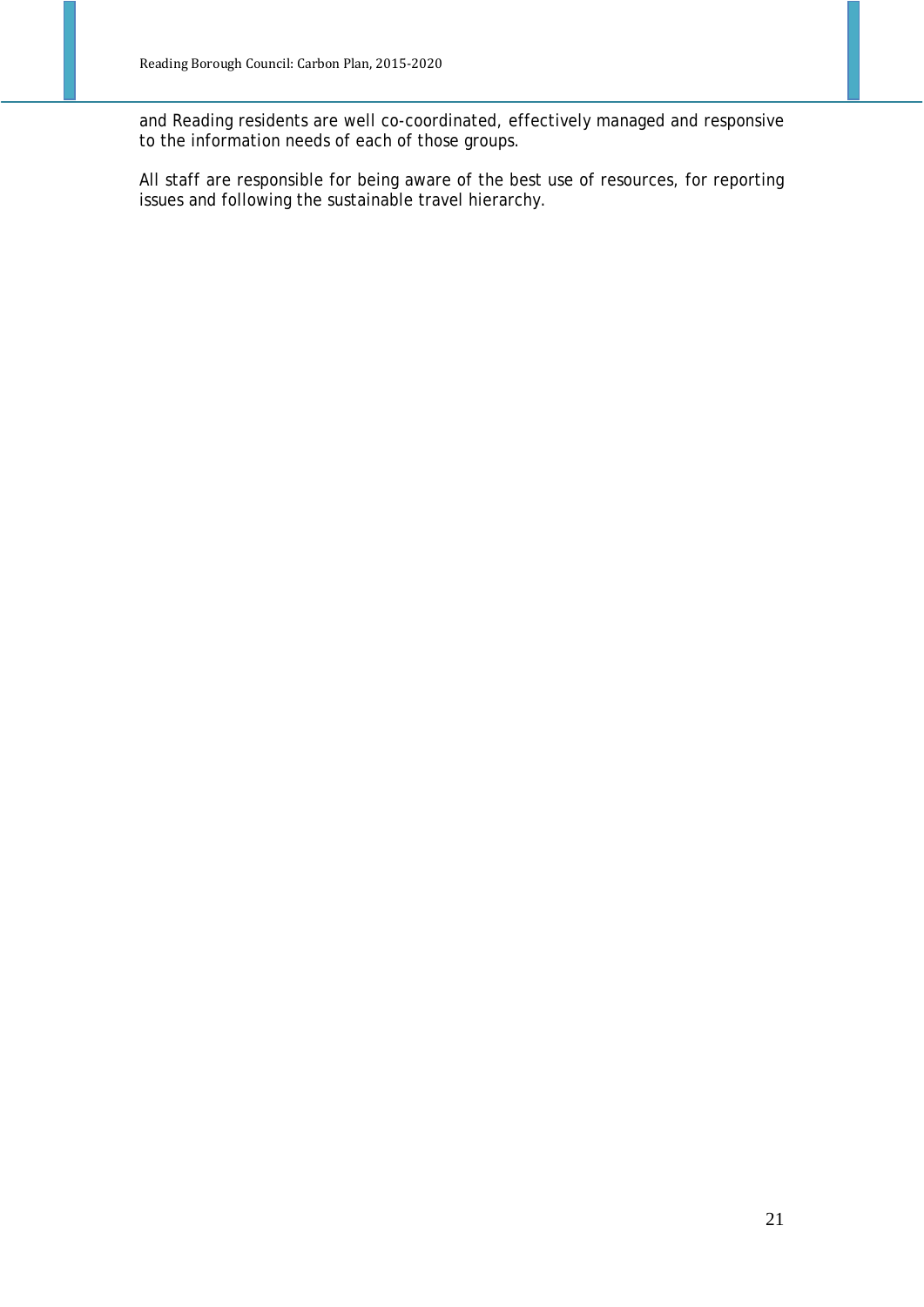### **5 Investment in the future**

The key investments identified for further investigation within this Plan are;

- 1. Further Salix investment in RBC building estate
- 2. Full street lighting upgrade across the borough, including bollards and signage
- 3. Energy Performance Contracting, potentially using the RE:FIT framework, to upgrade key buildings using a 'whole building approach'
- 4. Further investment in renewable technology to generate additional, long-term income and carbon savings, for example, further pv on corporate buildings, a solar farm and on school expansions

Salix Funding is invest-to-save funding which was secured in 2008, and will remain available to the Council should appropriate investment opportunities continue to be identified. Any projects must meet strict Salix Funding investment criteria.

Funding has been secured from the Department For Transport (DfT) to cover 70% of the cost of upgrading all street lighting across the borough, in collaboration with Slough and Wokingham Borough Council. The remaining 30% of our cost will be met by the council.

Any further significant investment to undertake energy performance contracting or to install additional renewable technologies will require further business cases to be developed before finances are committed.

The cost of ongoing energy and water management activities will be met within current budgets.

#### **Value at stake**

The value at stake represents the total potential cost savings in energy and water that can be obtained through adopting the proposed activity within this Plan.

Should RBC adopt the Carbon Plan, the potential savings over and above the energy savings recently identified, represent at least a further £500 k per year. Should energy prices increase, which over a 5 year period is likely to occur, with the Department of Energy and Climate Change predicting on average an annual increase of 1.7%, these avoided costs would be higher.

Avoided costs should also be taken into consideration. Organisations which do not monitor and manage their energy use effectively across their estate typically experience a drift in energy use upwards of around 1.5% per year (Carbon Trust). By managing our energy use closely and effectively the Council would avoid this drift in energy use, which would be over £380k per year, in 2020/21, assuming no energy price increases.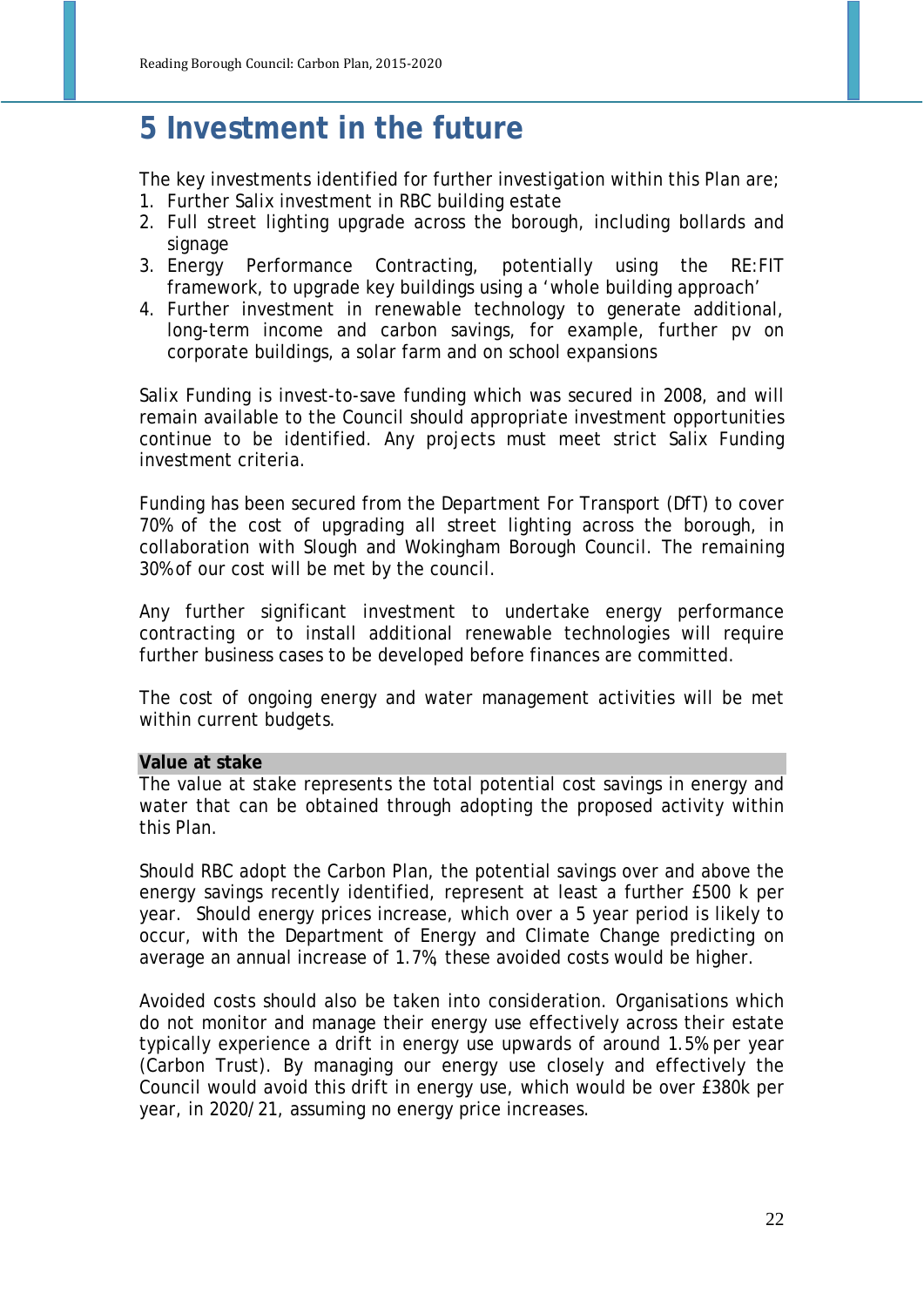# **Glossary of terms**

| <b>A/C Assessments</b>                                           | Inspection and assessment of energy efficiency of Air Conditioning<br>systems. Systems totalling 12kW and over in a building. Aircon<br>inspection Reports and Certificates in accordance with Part 4 of the<br>Energy Performance of Buildings (Certificates and Inspections) (England<br>& Wales) Regulations 2007 which implements Article 9 of the EU Energy<br>Performance of Buildings Directive.                                             |
|------------------------------------------------------------------|-----------------------------------------------------------------------------------------------------------------------------------------------------------------------------------------------------------------------------------------------------------------------------------------------------------------------------------------------------------------------------------------------------------------------------------------------------|
| <b>AMR</b>                                                       | Automatic Meter Read - automatically read meter, which pulses<br>automatic read to a centralised data collation point.                                                                                                                                                                                                                                                                                                                              |
| <b>APSE</b>                                                      | <b>Association for Public Services Excellence</b>                                                                                                                                                                                                                                                                                                                                                                                                   |
| <b>Baseline</b>                                                  | A starting point (year) to allow for future comparisons. RBC's baseline<br>year is 2008/09                                                                                                                                                                                                                                                                                                                                                          |
| <b>Bill validation</b>                                           | Validation of utility bills (gas and electricity) against various different<br>factors, such as unit cost, meter readings, standing charges etc. Bill<br>validation services provided by TEAM follows up queries on bills which<br>fail validation.                                                                                                                                                                                                 |
| Carbon<br>emissions (or<br>equivalent) or<br>Greenhouse<br>Gases | Any of the atmospheric gases that contribute to the greenhouse effect,<br>such as carbon dioxide, methane and fluorocarbons. In this context, any<br>greenhouses gases released as a result of activities by the Council.<br>$CO2$ equivalents (CO <sub>2</sub> -e) offer a universal standard measurement that<br>allows for the comparison of different greenhouse gases based on their                                                           |
|                                                                  | ability to trap heat in the atmosphere. There are many types of<br>greenhouse gases, and some gases are more effective at warming the<br>atmosphere than others because they trap heat more effectively and<br>longer.                                                                                                                                                                                                                              |
| Central<br>Management<br>System (CMS)                            | Central Management System for remotely controlled street lighting.<br>RBC's CMS is currently Mayflower.                                                                                                                                                                                                                                                                                                                                             |
| Commodity                                                        | A raw material or primary product that can be bought and sold. In this<br>context, the commodities of gas or electricity. Charges on a gas or<br>electricity bill are split out into commodity and non-commodity<br>elements. The commodity charge would be cover the kWh supplied to<br>site. Non-commodity charges would cover, for example, network<br>delivery charges, standing charges and taxes.                                             |
| Crown<br>Commercial<br><b>Services</b>                           | The Crown Commercial Service is an executive agency and trading fund<br>of the Cabinet Office of the UK Government. The CCS is responsible for<br>improving government commercial and procurement activity.                                                                                                                                                                                                                                         |
| Decarbonisation                                                  | To remove carbon from, for example, to remove the release of carbon<br>emissions, or greenhouse gases, from the generation of energy, by<br>renewably generating energy and reducing energy generation from<br>fossil fuels.                                                                                                                                                                                                                        |
| <b>Demand Side</b><br>Management<br>(DSM)                        | Actions undertaken on the demand side (customer side) of energy<br>metres. Usually, the goal of demand side management is to encourage<br>the consumer to use less energy during peak hours, or to move the time<br>of energy use to off-peak times such as nighttime and weekends.                                                                                                                                                                 |
| Demand-Side<br>Response (DSR)                                    | Electricity demand-side response (DSR) is when consumers adjust the<br>amount of electricity they use at particular times in response to a<br>signal or alert.                                                                                                                                                                                                                                                                                      |
| <b>Display Energy</b><br>Certificates and<br>advisory reports    | A Display Energy Certificate (DEC) shows the energy performance of a<br>building based on actual energy consumption as recorded over the last<br>12 months within the validity period of the DEC (operational rating).<br>The operational rating is a numerical indicator of the actual annual<br>carbon dioxide emissions from the building. This rating is shown on a<br>scale from A to G, where A is the lowest $CO2$ emissions (best) and G is |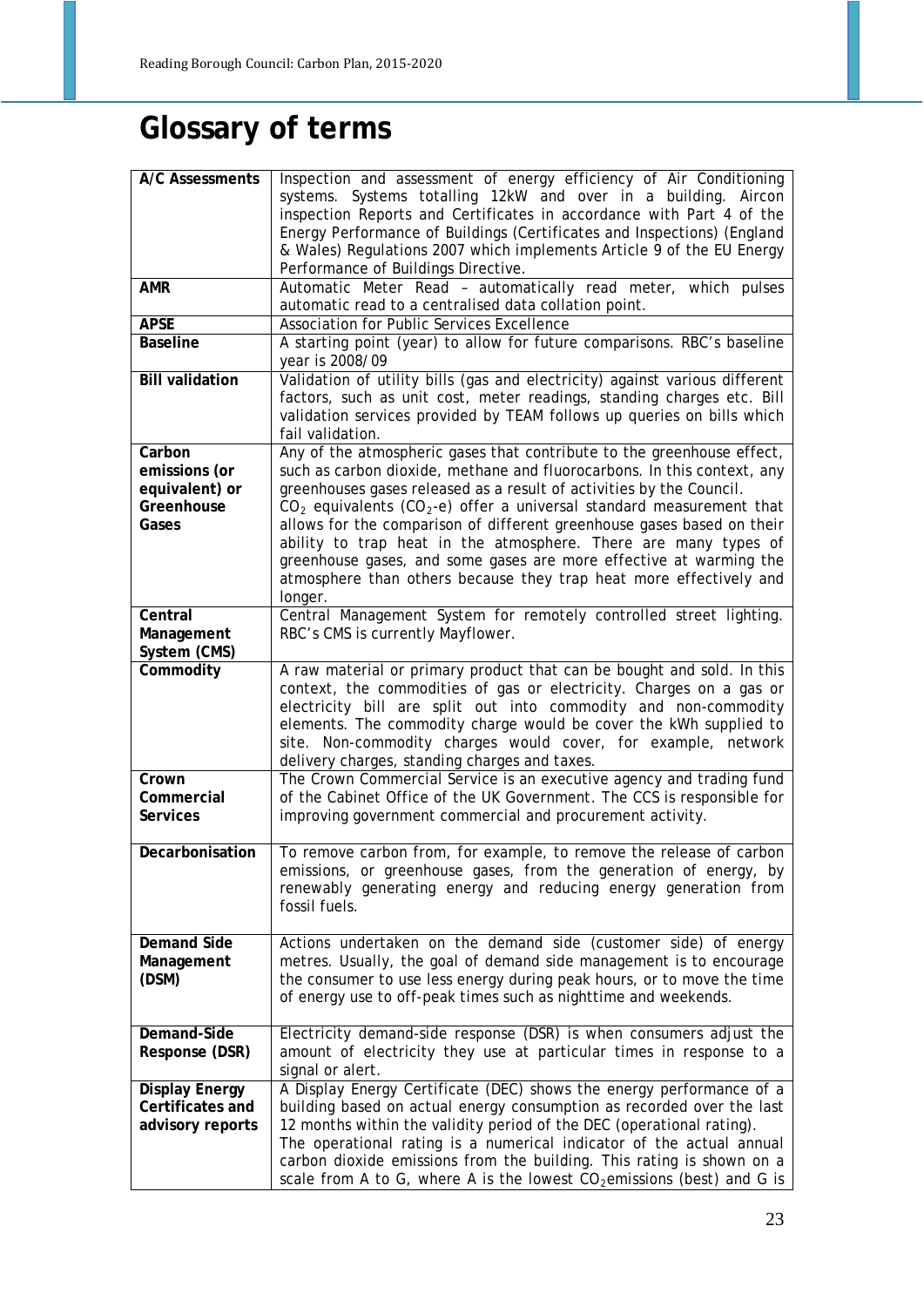| <b>DUOS/DUOS</b>                                                        | the highest CO2 emissions (worst).<br>A DEC and advisory report are required for buildings with a total useful<br>floor area over $500m^2$ that are occupied in whole or part by public<br>authorities and frequently visited by the public. A DEC must be<br>accompanied by an advisory report and the owner of the building must<br>have a valid one available. The advisory report highlights<br>recommendations to improve the energy performance of the building.<br>Distribution Use of System charge. This charge is included on all<br>electricity bills and covers the use of the regional electricity networks<br>to distribute electricity to homes and businesses. The DUoS charge<br>covers the cost of receiving electricity from the national transmission<br>system and feeding it directly into homes and businesses through the<br>regional distribution networks. These networks are operated by<br>Distribution Network Operators (DNOs). The distribution networks<br>include overhead lines and underground cables, as well as substations |
|-------------------------------------------------------------------------|------------------------------------------------------------------------------------------------------------------------------------------------------------------------------------------------------------------------------------------------------------------------------------------------------------------------------------------------------------------------------------------------------------------------------------------------------------------------------------------------------------------------------------------------------------------------------------------------------------------------------------------------------------------------------------------------------------------------------------------------------------------------------------------------------------------------------------------------------------------------------------------------------------------------------------------------------------------------------------------------------------------------------------------------------------------|
| Electricity<br>Demand                                                   | and transformers, which reduce the electricity's voltage to safe levels<br>for use in homes and businesses. This is a non-commodity element of<br>your electricity bill.<br>Reducing the amount of electricity consumed through being more<br>efficient. In particular, electricity savings at peak times are focused on,                                                                                                                                                                                                                                                                                                                                                                                                                                                                                                                                                                                                                                                                                                                                        |
| Reduction<br><b>EMO</b>                                                 | by installing more efficient equipment or increasing the efficiency of<br>selected existing electrical systems.                                                                                                                                                                                                                                                                                                                                                                                                                                                                                                                                                                                                                                                                                                                                                                                                                                                                                                                                                  |
|                                                                         | <b>Energy Management Officer</b>                                                                                                                                                                                                                                                                                                                                                                                                                                                                                                                                                                                                                                                                                                                                                                                                                                                                                                                                                                                                                                 |
| Energy<br>Management<br>System<br>Energy<br>Performance<br>Contracting  | A management system model to develop and embed processes and<br>procedures within an organisation to help continual improvement in<br>energy management. For example, the international standard ISO<br>50001. The ISO 50001:2011 Energy Management System provides a<br>framework of requirements for organizations to develop a policy for<br>more efficient use of energy, fix targets and objectives to meet the<br>policy, use data to better understand and make decisions about energy<br>use, measure the results, review how well the policy works, and<br>continually improve energy management.<br>An Energy Performance Contract (EPC) offers a financing mechanism<br>designed to<br>accelerate<br>investment in cost<br>effective<br>Energy<br>Conservation Measures. An EPC is a partnership between a customer                                                                                                                                                                                                                                   |
|                                                                         | and an energy services company that allows the improvement of<br>building energy efficiency without any upfront capital costs to the end<br>client.<br>Under an EPC, the energy services company will probably implement a<br>number of Energy Conservation Measures (ECMs). But what is different<br>about an EPC compared to a normal programme of upgrades is that the<br>provider will guarantee that the energy savings delivered will pay for<br>the capital investments in new equipment.                                                                                                                                                                                                                                                                                                                                                                                                                                                                                                                                                                 |
| <b>ENRG</b>                                                             | <b>Energy and Natural Resources Group</b>                                                                                                                                                                                                                                                                                                                                                                                                                                                                                                                                                                                                                                                                                                                                                                                                                                                                                                                                                                                                                        |
| EPBD / Energy<br>Performance of<br><b>Buildings</b><br><b>Directive</b> | EU Energy Performance of Buildings Directive (EPBD) was introduced in<br>the UK from January 2006 with a three year implementation period<br>ending January 2009. Its objective is to improve energy efficiency and<br>reduce carbon emissions as part of the government's strategy to<br>achieve a sustainable environment and meet climate change targets<br>agreed under the Kyoto Protocol. The EPBD introduced higher standards<br>of energy conservation for new and refurbished buildings from April<br>2006 and will require energy performance certification for all buildings<br>when sold or leased. In addition it will introduce regular inspections for<br>larger air conditioning systems and advice on more efficient boiler<br>operation for commercial property.                                                                                                                                                                                                                                                                               |
|                                                                         | Directive 2002/91/EC of the European Parliament and of the Council of                                                                                                                                                                                                                                                                                                                                                                                                                                                                                                                                                                                                                                                                                                                                                                                                                                                                                                                                                                                            |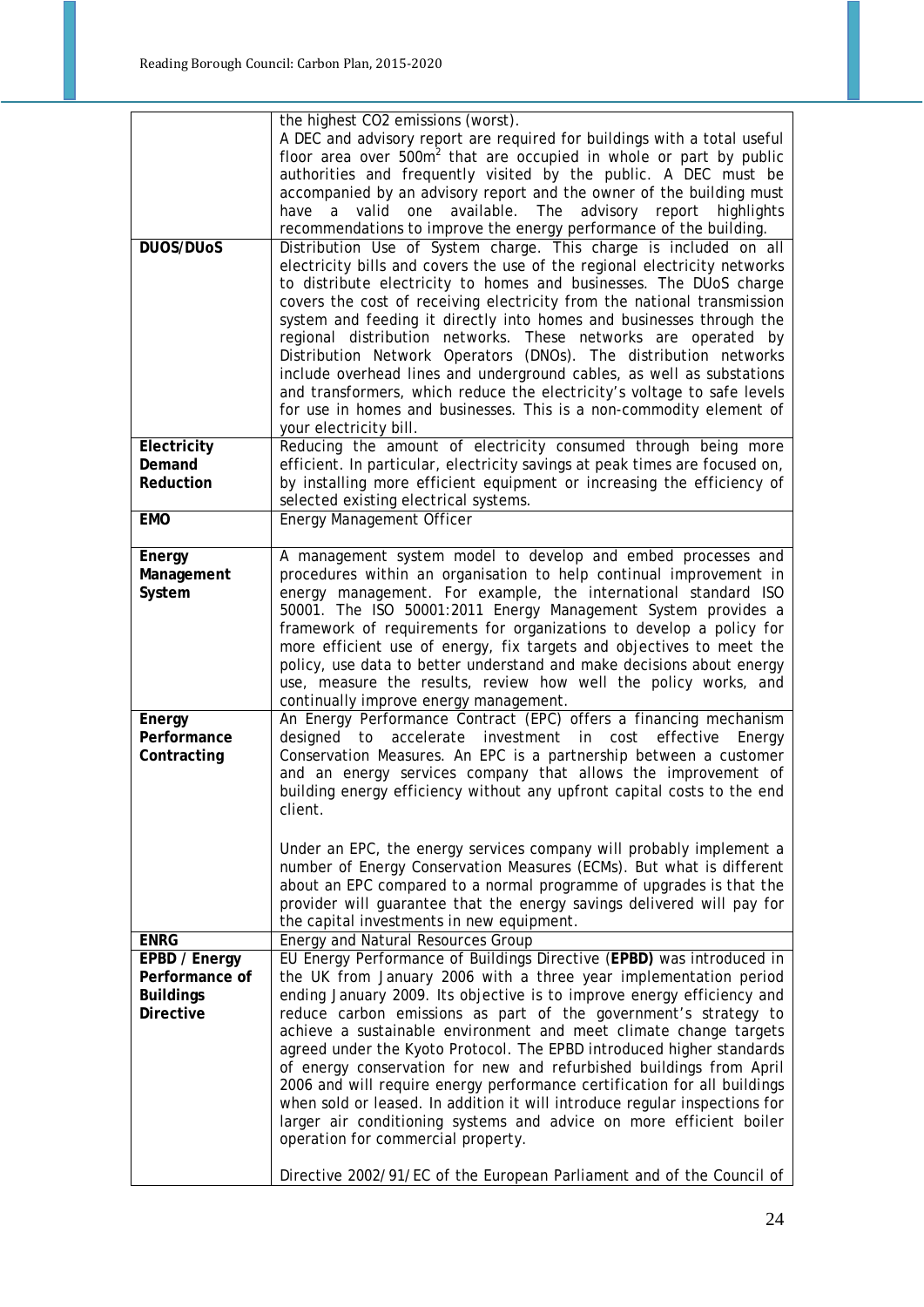|                                         | 16 December 2002 on the energy performance of buildings                    |
|-----------------------------------------|----------------------------------------------------------------------------|
| <b>Feed in Tariff</b>                   | Government renewable generation incentive scheme.                          |
| (FiT)                                   | set amount for each unit (kilowatt hour or kWh) of electricity you         |
|                                         | generate - a 'generation tariff'.                                          |
| <b>Fossil fuels</b>                     | A natural fuel such as coal or gas, formed in the geological past from     |
|                                         | the remains of living organisms.                                           |
| <b>GHG Protocol</b>                     | The Greenhouse Gas (GHG) Protocol, developed by World Resources            |
|                                         | Institute (WRI) and World Business Council on Sustainable Development      |
|                                         | (WBCSD), sets the global standard for how to measure, manage, and          |
|                                         | report greenhouse gas emissions.                                           |
| Greenhouse                              | Any of the atmospheric gases that contribute to the greenhouse effect,     |
| gases (or carbon                        | such as carbon dioxide, methane and fluorocarbons. In this context, any    |
| emissions)                              | greenhouses gases released as a result of activities by the Council.       |
| HH                                      | Half-hourly meter - utility meter automatically read on a half-hourly      |
|                                         | basis. Some electricity meters are mandatory HH meters. For customers      |
|                                         | with an electricity capacity of 100kW or more, half hourly metering is     |
|                                         | not only mandatory, but a pre requisite in electricity supply              |
|                                         | agreements.                                                                |
| <b>LED</b>                              | Light-emitting diode                                                       |
| Low carbon                              | Technologies which result in fewer carbon emissions than traditional       |
|                                         |                                                                            |
| technology                              | technologies, either through generation of energy or improving energy      |
| <b>National Grid</b>                    | efficiency.                                                                |
|                                         | The National Grid is the high-voltage electric power transmission          |
|                                         | network in Great Britain, connecting power stations and major              |
|                                         | substations and ensuring that electricity generated anywhere in            |
|                                         | England, Scotland and Wales can be used to satisfy demand elsewhere        |
| <b>NHH</b>                              | Supplies under 100kVA tend to be Non Half-Hourly (NHH) metered,            |
|                                         | using standard meters that are read manually, or meters that feature       |
|                                         | Automated Meter Reading (AMR) technology.                                  |
| Nottingham                              | Declaration on climate change which signalled political commitment to      |
| Declaration on                          | taking action to tackle climate change. Over 300 councils signed up to     |
| <b>Climate Change</b>                   | the original statement.                                                    |
| Off-grid                                | Generation of energy, typically electricity, not on the centralised        |
|                                         | network, the National Grid.                                                |
| <b>RCCP</b>                             | Reading Climate Change Partnership                                         |
| <b>RE:FIT</b>                           | A national procurement framework for Energy Performance Contracting        |
|                                         | available to the public sector. The scheme uses an Energy Service          |
|                                         | Company (ESCo) to implement energy efficiency measures which               |
|                                         | enables organisations to cut running costs, energy consumption and         |
|                                         | carbon emissions. The ESCo guarantees the level of energy savings at       |
|                                         | the outset.                                                                |
| Renewable                               | Energy from a source that is not depleted when used, such as wind or       |
| energy                                  | solar power                                                                |
| <b>Renewable Heat</b>                   | Government incentive scheme which pays participants of the scheme          |
| Incentive (RHI)                         | that generate and use renewable energy to heat their buildings.            |
| <b>Salix Funding</b>                    | Salix was established in 2004 as an independent, publicly funded           |
|                                         | company, dedicated to providing the public sector with loans for energy    |
|                                         | efficiency projects.                                                       |
| Solar PV/solar                          | A photovoltaic system, also photovoltaic power system, solar PV            |
| panels                                  | system, PV system or, casually, solar array, is a power system designed    |
|                                         | to supply usable solar power by means of photovoltaics. It consists of an  |
|                                         | arrangement of several components, including solar panels to absorb        |
|                                         | and directly convert sunlight into electricity, a solar inverter to change |
|                                         | the electrical current from DC to AC, as well as mounting, cabling and     |
|                                         | other electrical accessories to set-up a working system.                   |
| Tonnes of $CO2$                         | Unit of measure of carbon emissions                                        |
| equivalent $\text{or}$ tCO <sub>2</sub> |                                                                            |
|                                         |                                                                            |
| <u>(e)</u><br>TUOS / TUOS /             | Transmission Network Use of System Charge (TNUoS). This covers the         |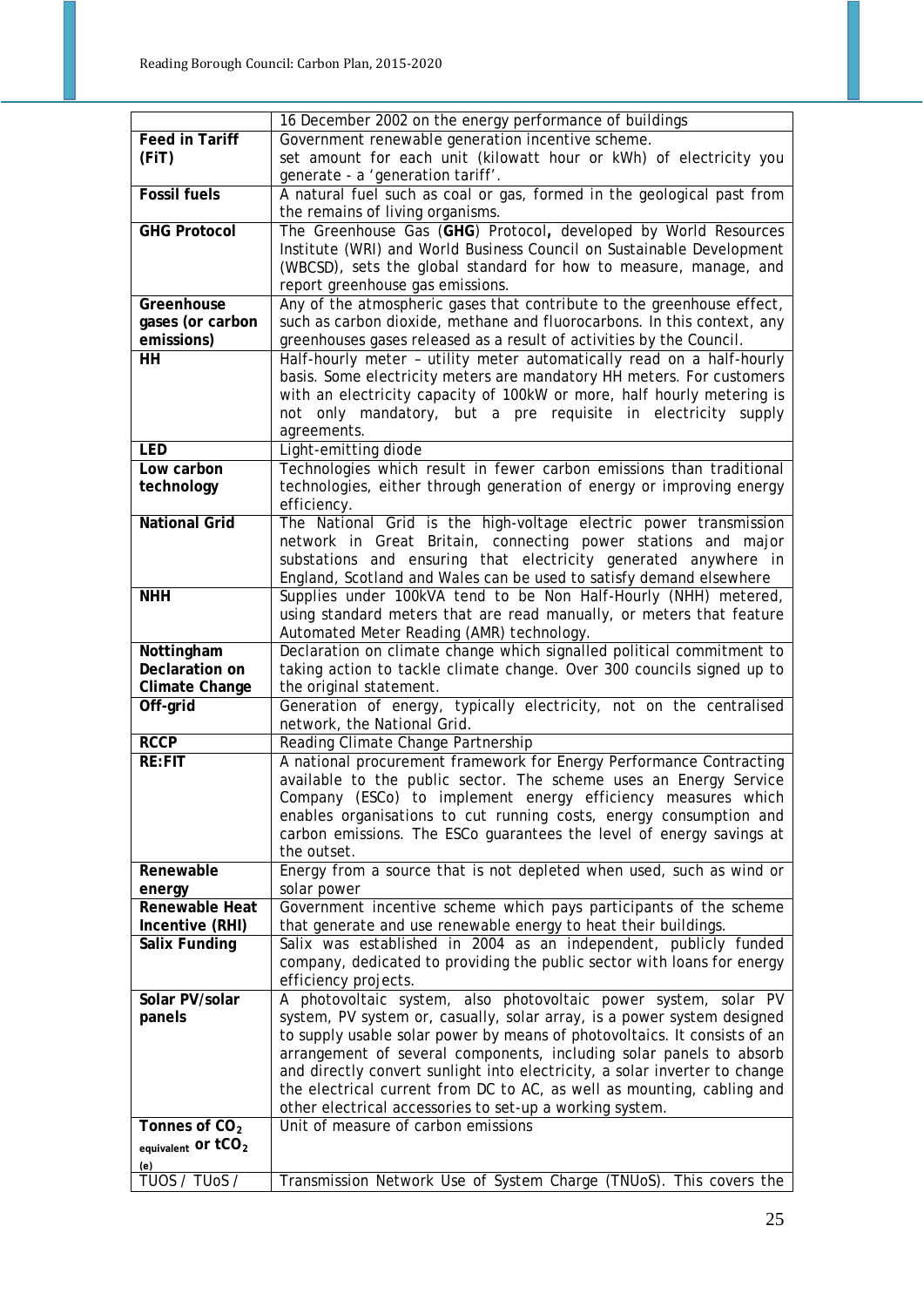| <b>TNUOS</b> | cost of using the National Transmission System, owned and operated by<br>National Grid, to deliver electricity from power stations into and across<br>the transmission network. Your electricity supplier will repay this<br>charge to National Grid on your behalf. This is a non-commodity<br>element of your electricity bill. |  |  |  |  |  |
|--------------|-----------------------------------------------------------------------------------------------------------------------------------------------------------------------------------------------------------------------------------------------------------------------------------------------------------------------------------|--|--|--|--|--|
| TVF          | Thames Valley Energy - regional energy agency to encourage and help<br>local people progress from non-sustainable energy resources to<br>sustainable energy resources                                                                                                                                                             |  |  |  |  |  |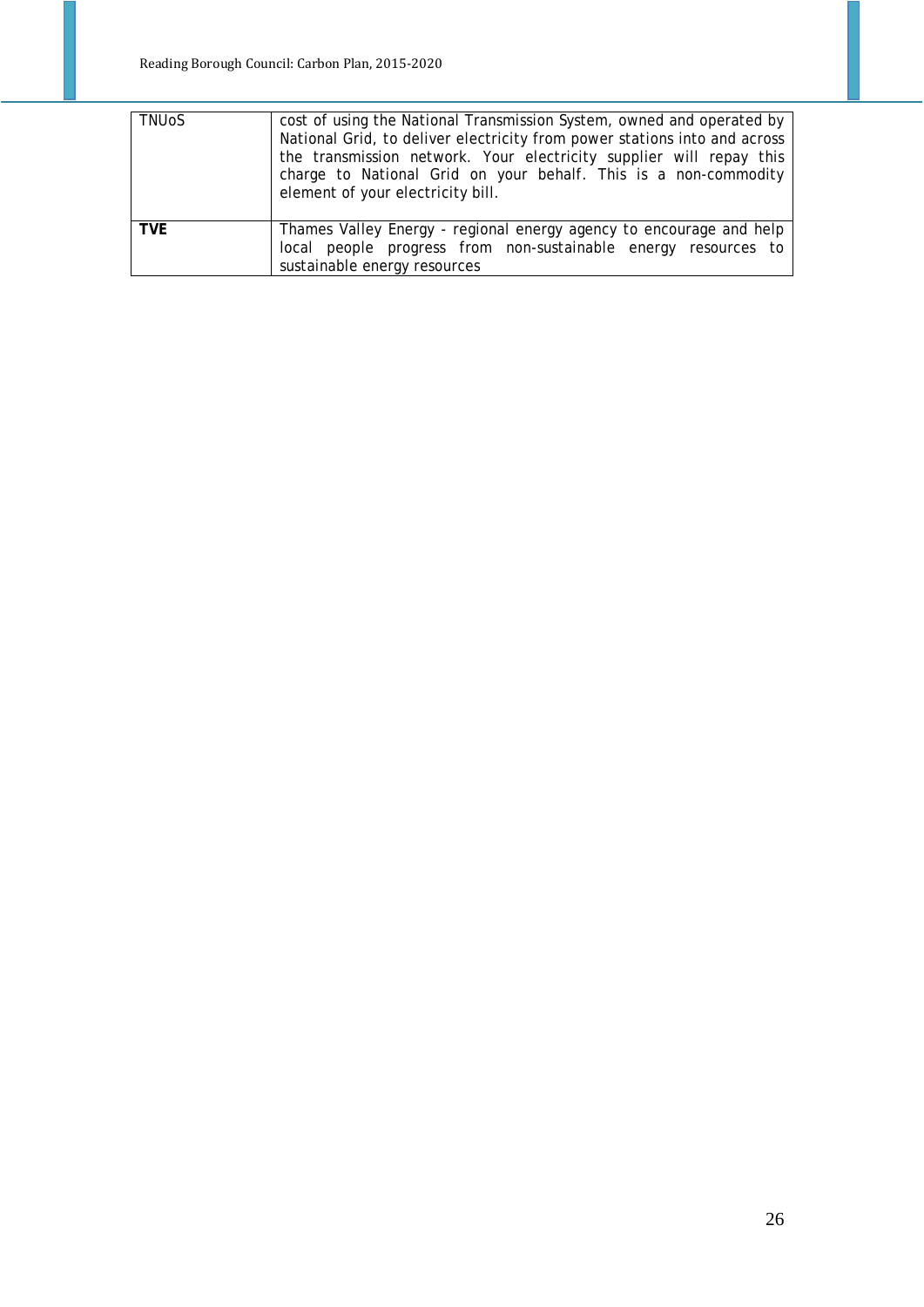### **Appendix 1**

1. Background

#### 1.1.Early work

Since Reading Borough Council signed the Nottingham Declaration on Climate Change in 2006 there has been numerous local and national policies and targets, and legislation which have influenced the council's energy management work.

#### 1.2.**National Policies**

The 2008 Climate Change Act established the world's first legally binding climate change target. The act aims to reduce the UK's greenhouse gas emissions by at least 80% (from the 1990 baseline) by 2050. The net UK carbon account for the year 2050 is at least 80% lower than the 1990 baseline. Moving to a more energy efficient, low-carbon economy will help to meet this target. It will also help the UK become less reliant on imported fossil fuels and less exposed to higher energy prices in the future.

A number of actions set out by the UK government are relevant to Reading Borough Council's work on energy and carbon reduction;

Setting national policy and strategy

• setting carbon budgets to limit the amount of greenhouse gases the UK is allowed to emit over a specified time

Reducing the demand for energy and helping people and businesses to use energy more efficiently

- reducing demand for energy with smart meters and other energy-efficient measures for industry, businesses and the public sector
- providing incentives for public and private sector organisations to take up more energy-efficient technologies and practices through the CRC Energy Efficiency Scheme
- reducing greenhouse gases and other emissions from transport

Investing in low-carbon technologies

- taking action to increase the use of low-carbon technologies and creating an industry for carbon capture and storage
- providing over £200 million of funding for innovation in low-carbon technologies from 2011 to 2015

Publicly reporting carbon emissions from businesses and the public sector

• asking English local authorities to measure and report their greenhouse gas emissions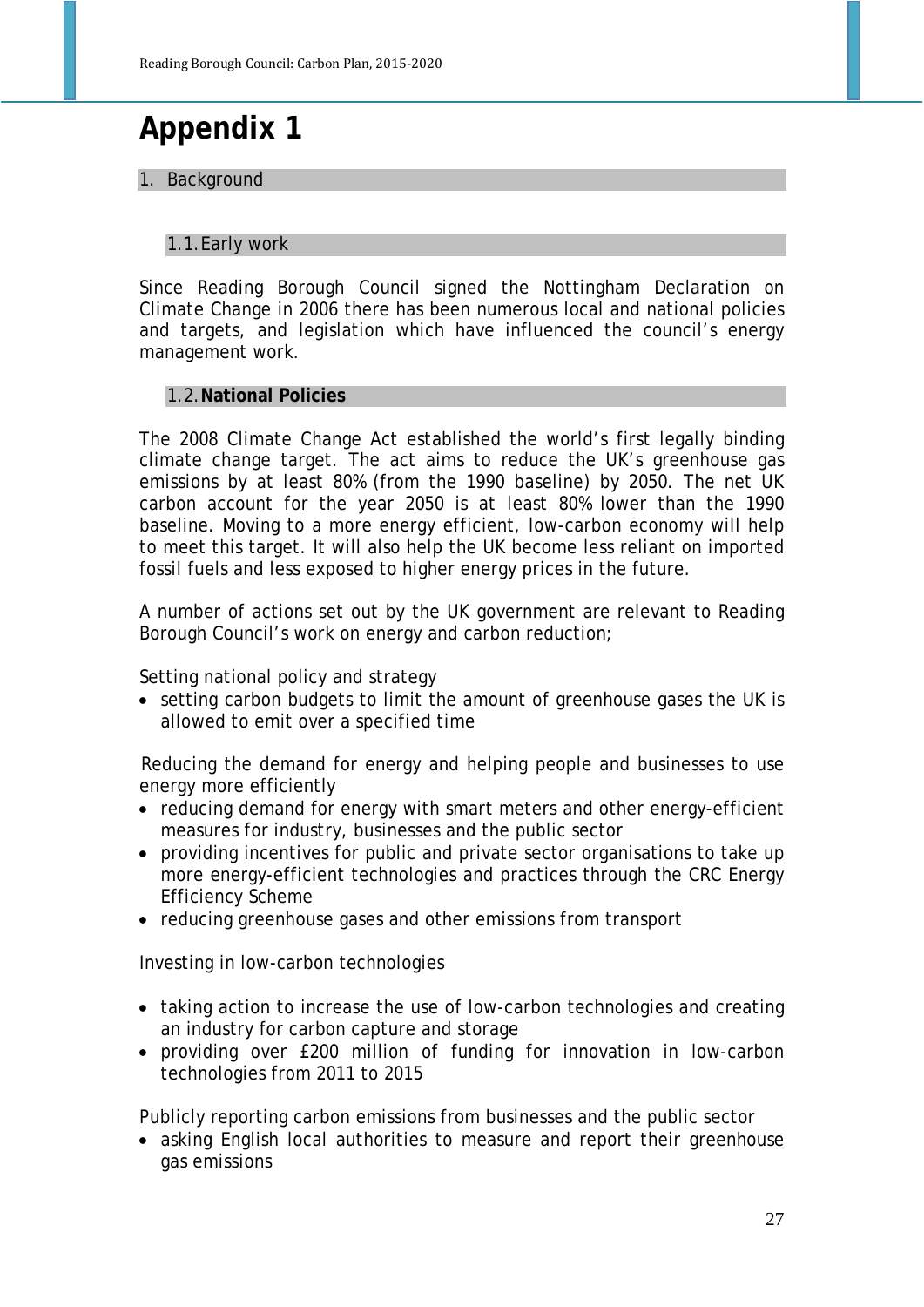#### 1.3.Carbon management and climate change

In 2007 RBC worked with the Carbon Trust to produce Reading's Local Authority Carbon Management Plan (LACM), which measured and reported the authority's carbon footprint, set targets for reduction and identified potential activities to make carbon reductions. The Council went on to successfully win Salix Finance (interest-free loan) funding in 2008 and has continued to invest this, totalling almost £1m investment to date, and delivering over 70 projects.

The LACM set an annual reduction target of 2%, against a 2005/6 baseline. In addition the LACM helped inform Reading's Climate Change Strategy 2008- 2013, which set a target of 20% reduction for RBC by 2012/13 and 50% by 2020 (against 2006/7 baseline), which equated to an annual reduction target of 4%. This has been superseded by the Reading Climate Change Strategy 2013-20, a collaborative strategy with business, community and public sector which sets out to 'develop a low carbon Reading [and] prepare for a changing climate'. This strategy set a target for borough-wide carbon emissions reductions of 34% by 2020, against a 2005 (2005/6) baseline. This would be achieved in part by encouraging participants to achieve a 7% per annum reduction. The annual carbon footprint figures are outlined later, in the Section 4.

#### 1.4.Data, measuring and monitoring

Significant improvements in measuring, monitoring and reporting of energy use have occurred since the original carbon footprint was published in 2007. In 2010 RBC entered into a contract with TEAM (Energy Auditing Agency Ltd) for a bill validation of all RBC's gas and electricity bills. This service validates all aspects of energy bills, identifying any financial or consumption related issues. All bills are stored on a centralised database, enabling interrogation and monitoring of the energy consumption for each site.

Over the last 2 years, since April 2012, a significant number of electricity and gas meters have been upgraded to 'smart' meters. These meters automatically pulse meter readings to a data collector, who pass them to the supplier, ensuring that all bills are based on actual energy consumption at site. Significant benefits have been realised through this, as RBC now only pays for energy actually consumed, and energy consumption data stored on the database is appreciably more accurate.

#### 1.5.Legal requirements

In 2010 RBC was required to participate in a new mandatory carbon reduction scheme, the Carbon Reduction Commitment (CRC) Energy Efficiency Scheme. The council has been required to measure, report and in later years, to purchase credits equivalent to the tonnes of  $CO<sub>2</sub>$  emitted by the organisation's activities (mainly from buildings, excluding housing). In addition, the government has required all local authorities to annually report carbon emissions from their wider activities, originally through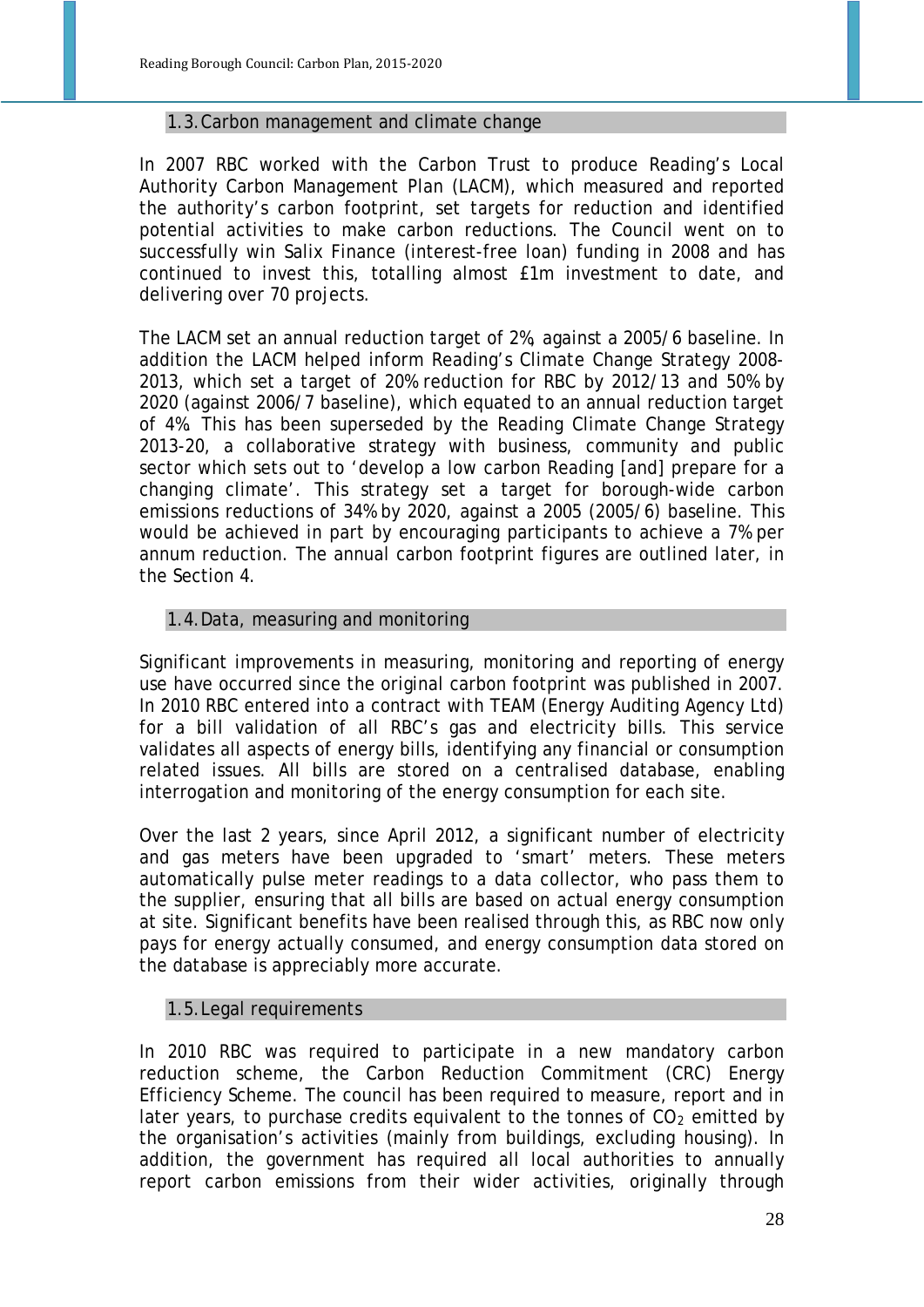National Indicator 185 (NI 185), and more recently through the Green House Gas (GHG) Protocol. The GHG Protocol calls for reporting in three scopes; Scope 1 are all direct emissions, from sources that are owned or controlled by the reporting entity, such as from gas fired boilers; Scope 2 are indirect GHG emissions from consumption of purchased electricity, heat or steam; and Scope 3 are other indirect emissions, electricity-related activities (e.g. Transmission & Distribution losses) not covered in Scope 2, outsourced activities, waste disposal, etc. The GHG Protocol figures are outlined in Appendix 3.

All buildings over 1,000m<sup>2</sup> have required Display Energy Certificates (DEC), since 2008, and more recently (since 2013) buildings over 500 $m^2$ . A DEC shows the actual energy usage and the operational rating of the building, which is an indicator of how efficiently energy is being used in the building. In the first year the DEC is produced, an Advisory Report is also required, which contains recommendations to improve the energy performance of the building. RBC has 25 corporate sites which require certificates, and 39 schools that have one or more DEC.

#### 1.6.Investment

#### 1.6.1 Salix & SEELS

In 2008 RBC set up its internal Salix Fund of £390,000 (£195k awarded from Salix Finance and £195k RBC match funding). This is an invest-to-save, ringfenced, revolving fund for energy efficiency projects which meet a set payback and carbon savings criteria. Following four years of continued investment, totalling over £590,000 for nearly 40 projects, an additional £270,000 of RBC funds (known as Client Contribution) was added to the fund. The Salix Fund now has an annual investment target of £250,000.

Since 2011/12 RBC has been awarded two SEELS (Salix Energy Efficiency Loans Scheme) funds for two larger projects, a street lighting upgrade and energy efficiency upgrades to the new Civic offices at Plaza West. RBC also supported Prospect College in their successful application for a SEELS fund, of almost £95,000 to upgrade their lighting, in 2013/14. The annual investment in energy efficiency through the Salix and SEELS funds are illustrated in Figure 1 below.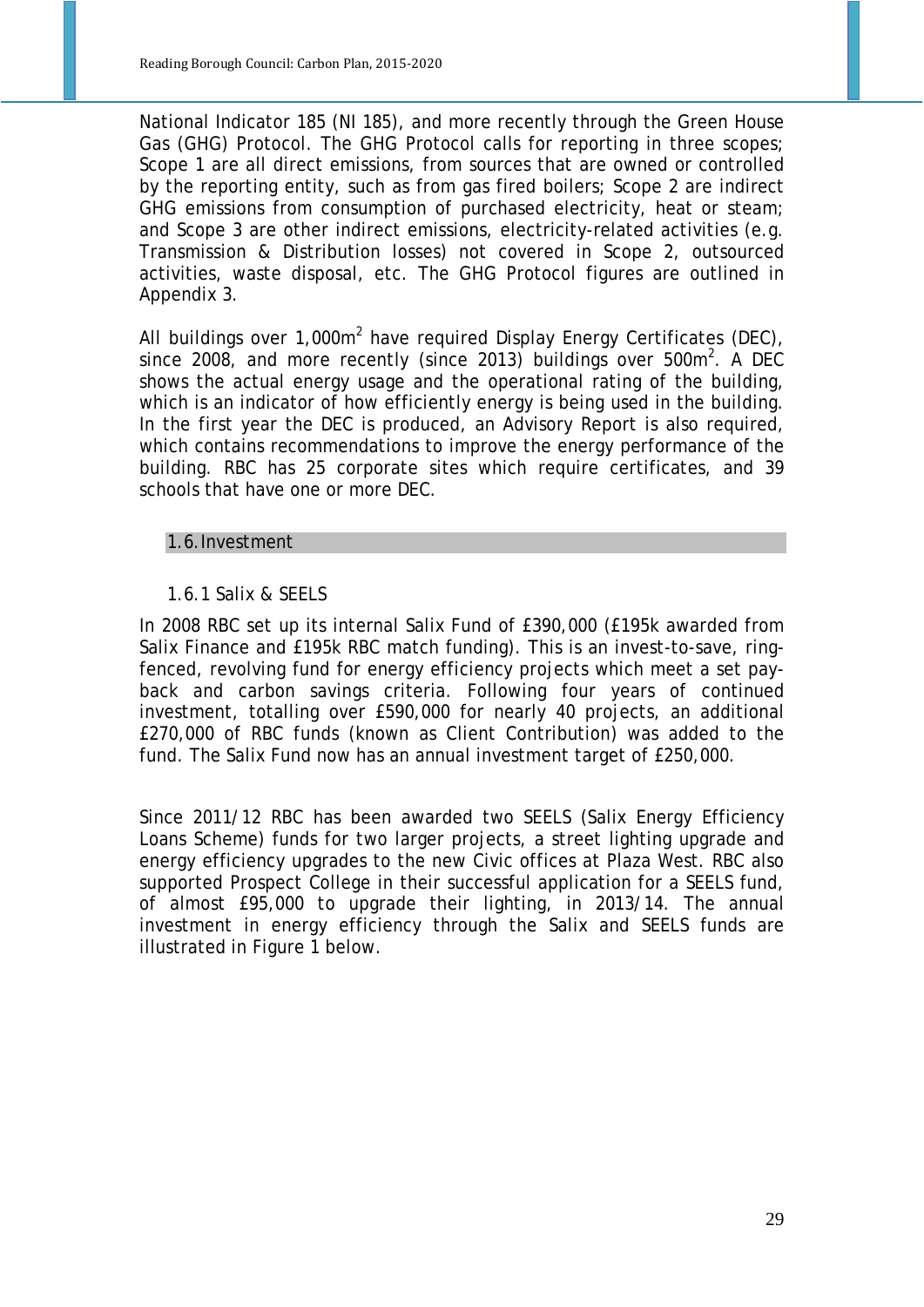



1.6.2 Other recent investment

In 2013/14 the council invested in an initial street lighting upgrade, of 1,300 LED lights. The technology is capable of reducing energy use from the lamps by over 70% and make savings on maintenance.

In 2013, a project to install approximately 6,500 PV solar panels on to 465 Council houses was instigated. Tenants will benefit from free electricity from the panels and the Council will receive payment from the Feed-in Tariff and export of electricity to the National Grid, which is predicted to total £177,000 per year. Installation began in early 2015, with completion scheduled for summer 2015.

In 2014/15 the Council invested £1.1 m on energy efficiency and renewable energy measures in the newly refurbished Civic offices, which is predicted to reduce the energy use from the Council's headquarters by 75%.

In 2014/15 initial investigations have been made into the potential for an upgrade of the whole of the Council's street-lighting with LED lamps. This major investment will aim to reduce the Council's single largest electricity consuming service by over 70%. Initial predictions indicate that the upgrade could reduce the RBC carbon footprint by  $1,650$  tCO<sub>2</sub>.

#### 1.7.Purchasing energy and water

In 2010/11 RBC moved to purchase its central electricity (Half-Hourly and Non-Half-Hourly) and gas contracts through a group buying framework, with the central aim of gaining economies of scale on the price of energy. The first framework used by RBC was with the NHS Purchasing and Supply Agency (pasa), which has had various moves to now become Crown Commercial Services. The framework continues to perform well and it is RBC's intention to remain with the suppliers on the framework.

RBC continues to purchase water through Thames Water as the water market is yet to open up to competition. The water industry is due to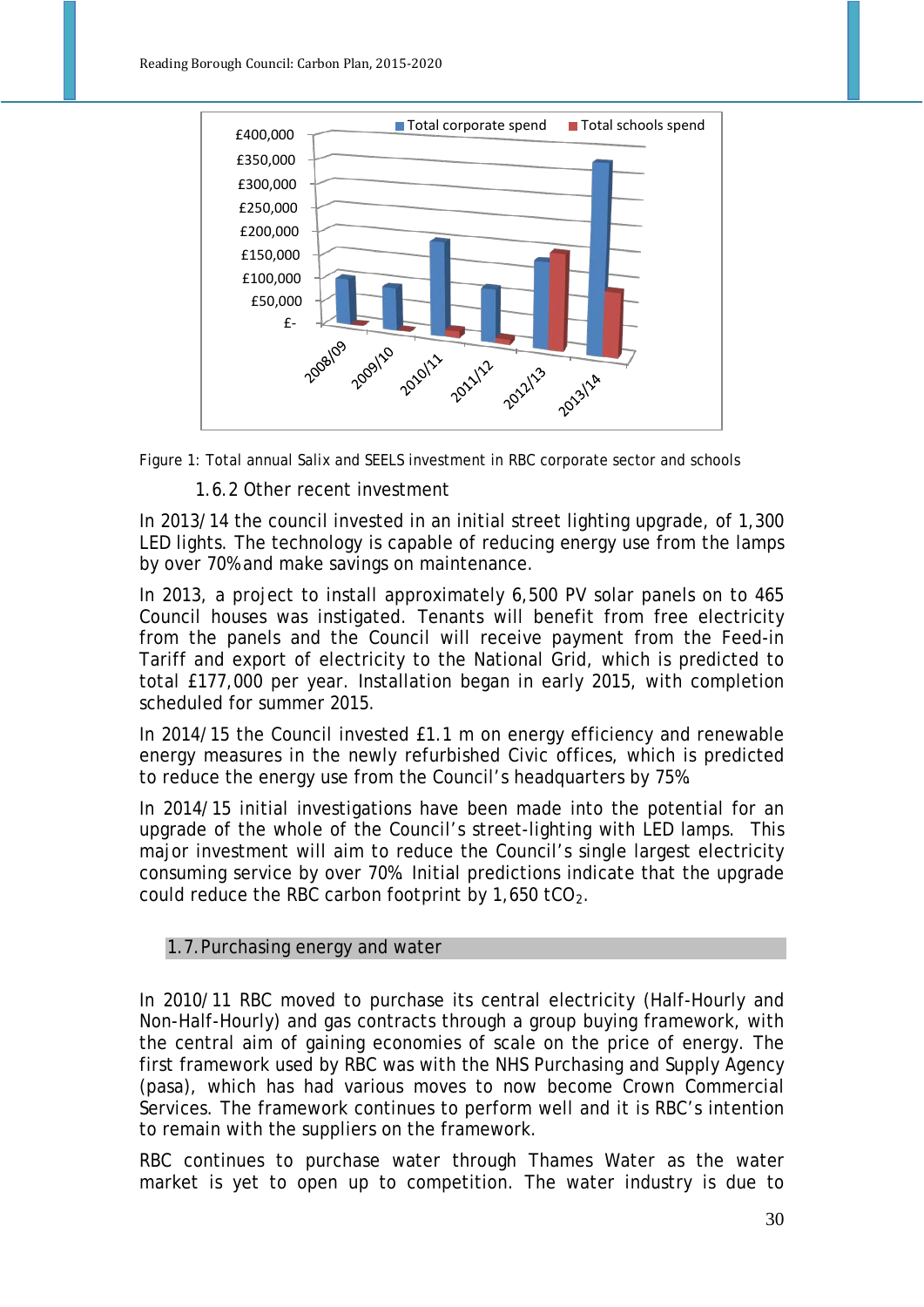enable all business, charity and public sector customers in England to switch their water and sewerage supplier in 2017.

#### 1.8.Working with others

Prior to 2010 the Sustainability Team supported schools directly or through the Education Asset Management Unit on an ad-hoc basis. Communication, data provision and quality was always patchy with schools, and with the prospect of the CRC reporting requirements and potential fines, RBC recruited for a Schools Energy and Carbon Management Officer in 2010, who sat in the Education Asset Management Unit and provided an Energy and Carbon Management SLA to schools. This officer was highly successful and significantly improved communication and the relationships with the schools community.

Reading Transport Ltd have continued to invest in their bus fleet. These investments include electric hybrid vehicles and more recently a fleet of renewably sourced, Compressed Natural Gas (CNG) fuelled buses. This investment included the infrastructure at the bus depot to fuel the vehicles with CNG which has also been made available to external fleet operators, including Reading's taxi operators in conjunction with the Council's Cleaner Vehicle CNG conversion grant scheme. RTL have begun replacing Euro IV vehicles with more efficient Euro VI double deck buses. This substantial investment in the bus fleet has reduced the fuel consumption and associated carbon emissons of the fleet and helped to improve the air quality of the Borough.

#### 1.9.Renewables

In 2011/12 RBC invested in 46 PV solar installations on various buildings across the borough, with a view to generate onsite electricity, reduce electricity purchased from the National Grid, gain income from the Feed In Tariff and from electricity charging and to lead the way in renewable energy. To date, the annual FiT income from these 46 sites is over £115,000, and recharge for supplied electricity is around £20,000, as illustrated in Table 1 below. FiT income from community sites is diverted into the 'Reading Climate Change Partnership project support fund', to support projects that meet the delivery of Climate Change Strategy 2013-2020.

|                  | 2008/09 | 2009/10 | 2010/11 | 2011/12 | 2012/13 | 2013/14 |         |
|------------------|---------|---------|---------|---------|---------|---------|---------|
| PV installations |         |         |         | 46      |         |         |         |
| PV kWh           |         |         |         |         |         |         |         |
| generation       |         |         |         | 38,295  | 391,662 |         | 458,395 |
| FiT income (not  |         |         |         |         |         |         |         |
| LSP sites)       |         |         |         |         | 110,464 |         | 115,729 |

Table 1: Income and electricity generation from the 46 solar installations from the Solar1 programme.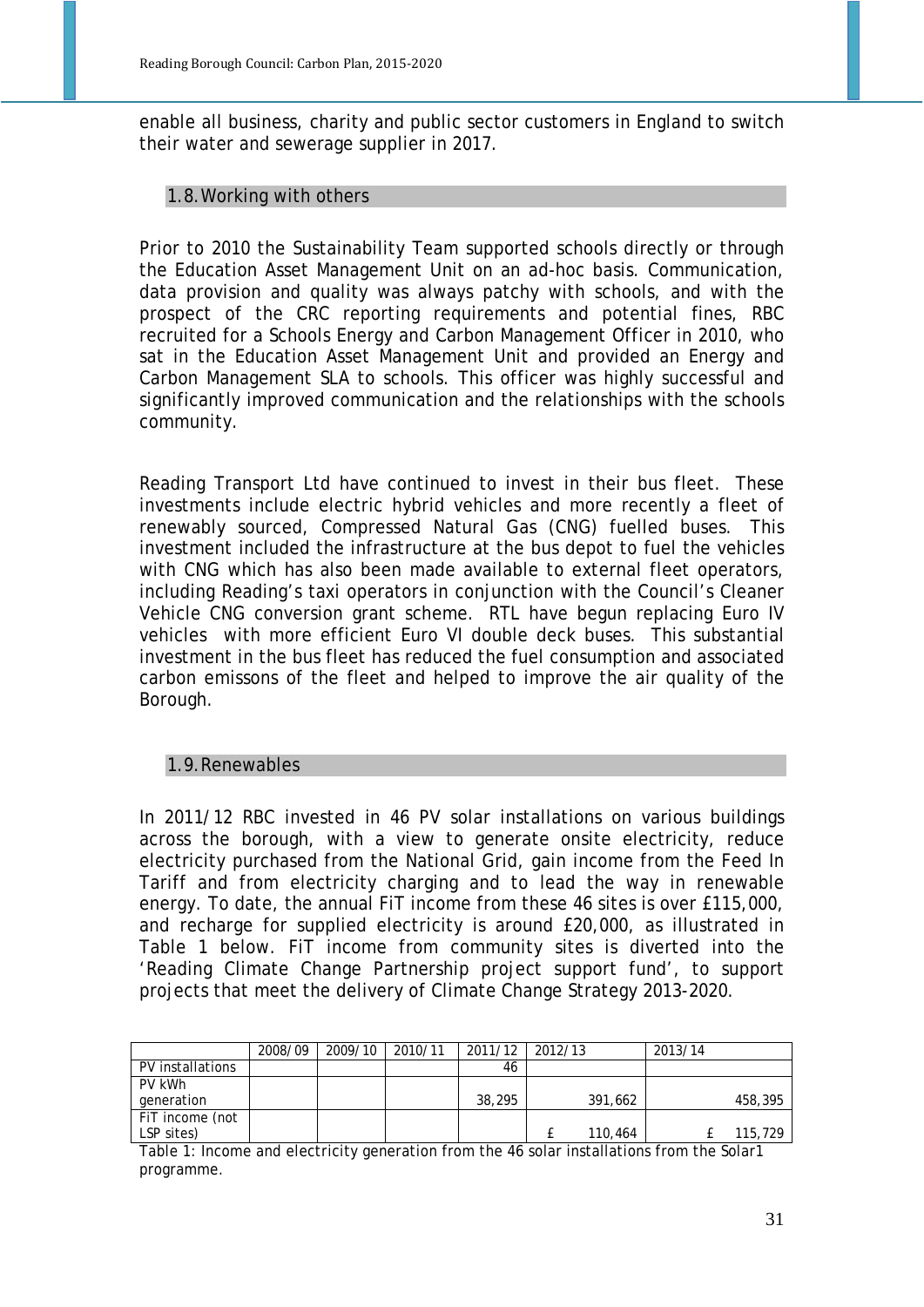#### 1.10. Water

Between 2006- 2008 RBC took part in the Liquid Assets programme, funded by Thames Water. Surveys were completed on 8 corporate sites, and water reducing measures were undertaken based on the reports recommendations'. In addition 19 schools took part in the same programme, and installed various water saving measures, such as urinal controls, save-aflush and push taps.

More recently a number of corporate sites have had water surveys undertaken by Thames Water. Following these surveys various water saving activities were completed.

RBC's water consumption has previously been monitored on an annual basis.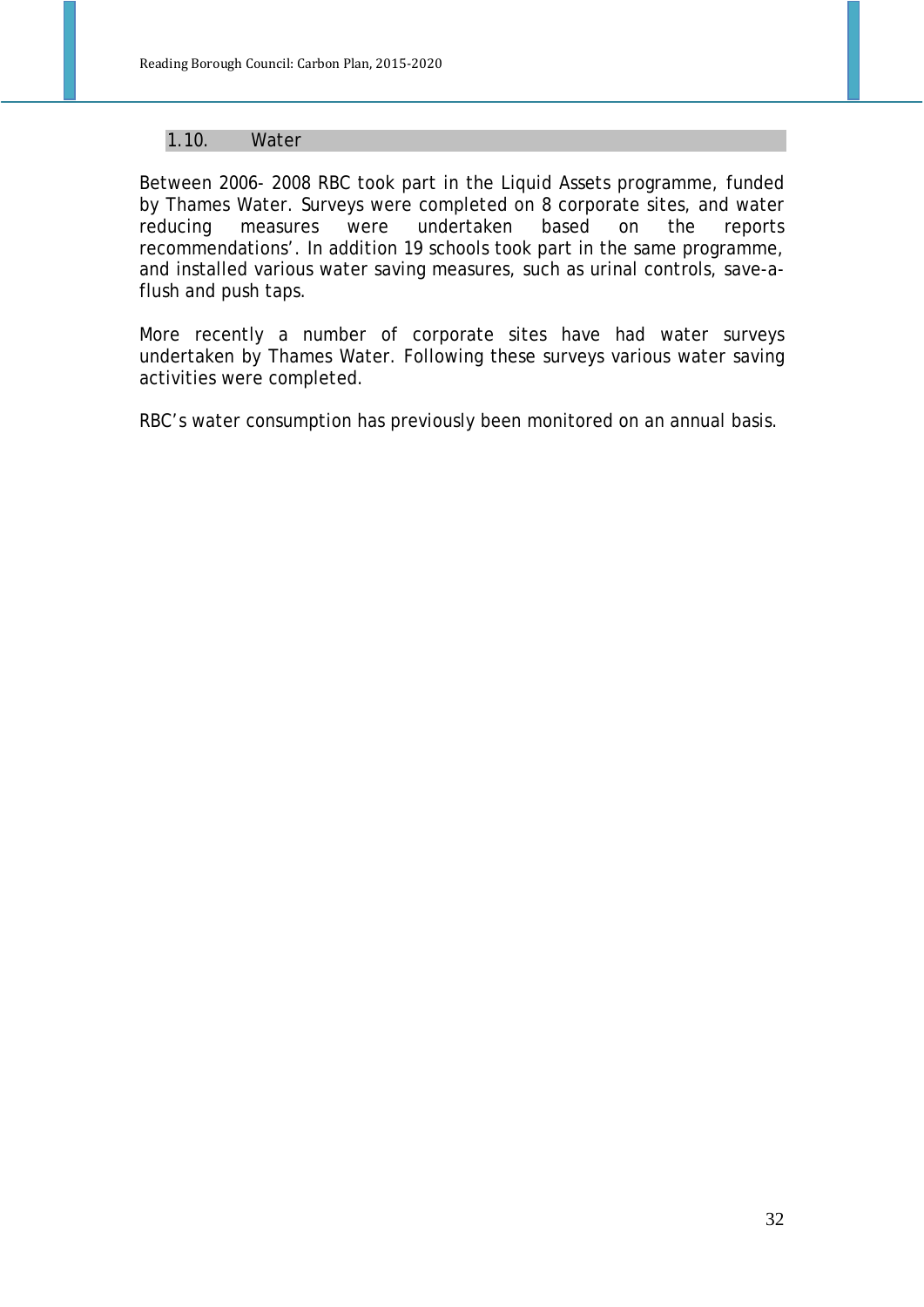### **Appendix 2**

#### 2. Scope of measuring and reporting Reading Borough Council's carbon footprint

The use of energy and water, either directly or indirectly, is far reaching. The carbon emissions (and equivalent) from energy and water use will be reported using the Green house gas (GHG) Protocol, as set out in 'Environmental Reporting Guidelines: including mandatory greenhouse gas emissions reporting guidance' (12 June 2013).

For the purposes of an energy and water management policy and strategy it is important to define the scope of this resource use, so that it can be managed and monitored effectively, and to ensure that actions are achievable. In previous reporting years, through the LACM and NI 185, energy use and carbon emissions from schools and outsources services have been reported within the council's total scope. In more recent years, through the GHG Protocol reporting, outsourced services have been reported in Scope 3, but with limited recognition of their operational distinctiveness from the council.

Following DEFRA's Environmental Reporting Guidelines (June 2013) on defining an organisation's boundary, the most appropriate way to define the scope of the energy & water use of the organisation is by 'Operational control boundary', where by '[y]our organisation reports on all sources of environmental impact over which it has operational control.' Importantly this boundary definition recognises the significance of the ability of the organisation to have the 'full authority to introduce and implement its operating policies at the operation'. By keeping the scope of this policy within this 'Operational control boundary' the council will ensure that any actions will be implementable and achievable.

However, due to the far reaching role of a local authority, RBC has many working relationships with a variety of other organisations which the council has a degree of influence with. Where possible this policy and strategy will attempt to address the energy and water use by these related organisations. The energy use and resulting emissions from these associated activities will be reported in Scope 3 of the carbon footprint.

Figure 2 below illustrates the three scopes of reported carbon emissions from energy use within the GHG Protocol. Energy use and carbon emissions will be reported in Scope 3 where only influence, rather than control, on operations can be exerted. The principal energy users that will be reported within Scope 3 are schools (including community, voluntary aided, diocese, Academy and Free schools) and managed, or outsourced services (included Rivermead Leisure Centre, Academy Sports, Reading Buses and NCP car parks). Appendix 1 provides details of what energy and water is reported within each scope.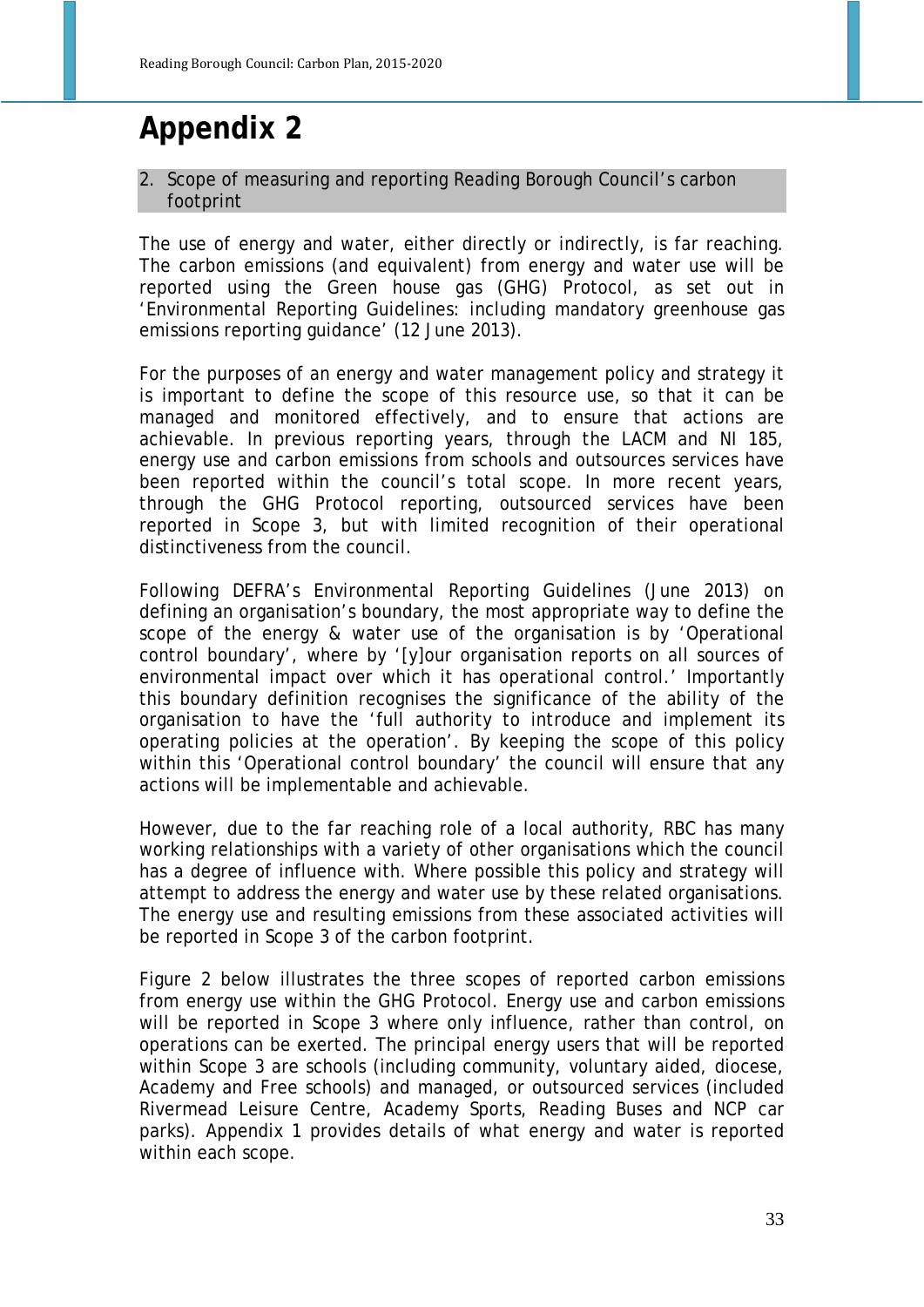

Figure 2: Three scopes of reporting carbon emissions (from energy use) within the GHG Protocol, showing where RBC has control or influence over energy use.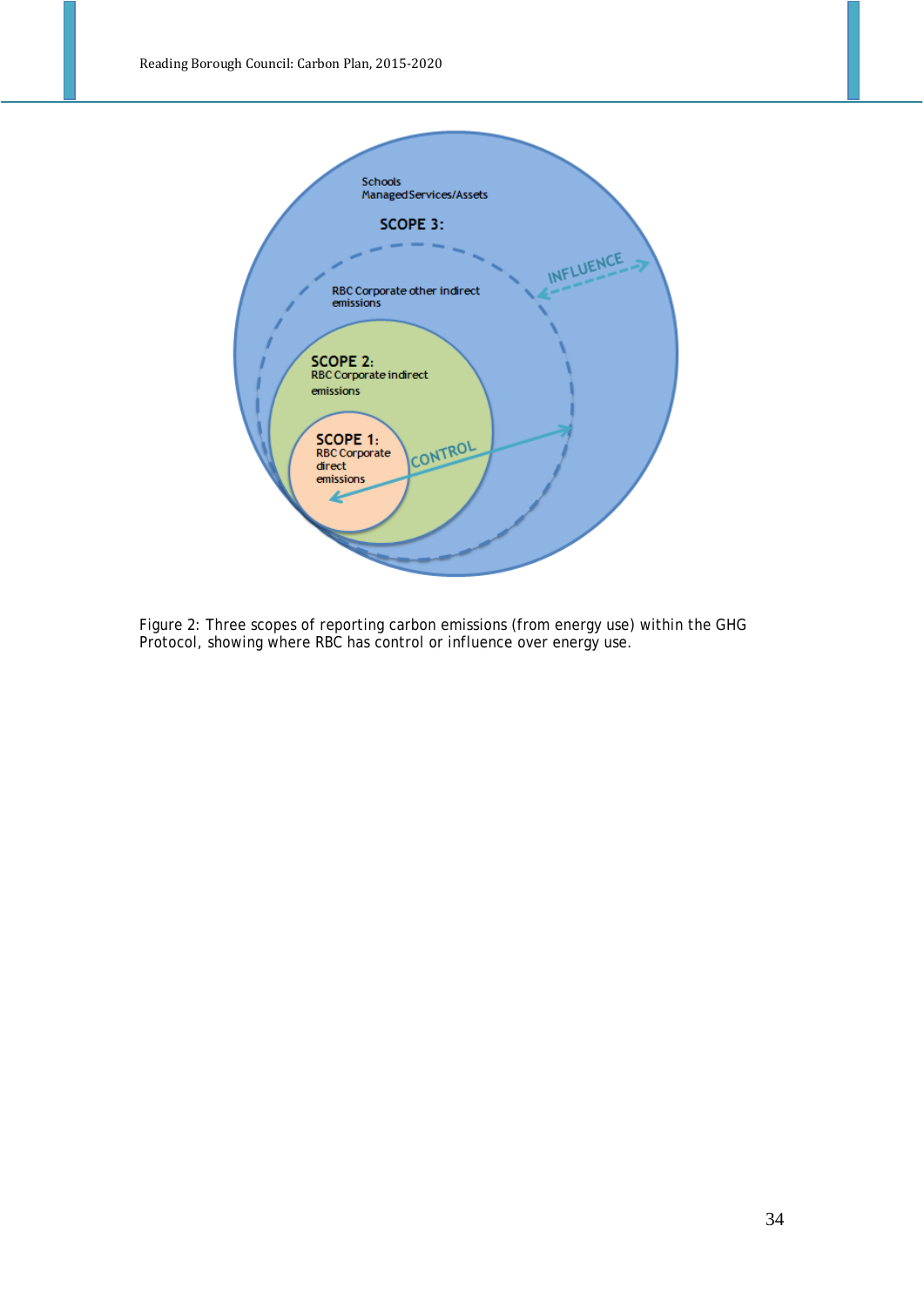### **Appendix 3**

3. Energy and carbon emissions baseline and progress against target

#### 3.1.Energy use and spend

Reading Borough Council's current corporate energy use is principally through electricity and gas, for buildings and street lighting, with a small volume of fuel oil for heating buildings. Other energy is used to fuel cars for the RBC fleet and business travel. Figure 3 illustrates the annual energy use (kWh) of the authority over the last six years from static sources (buildings and street lighting).



Figure 3: (a) Annual consumption (kWh) by Reading Borough Council (corporate) of electricity, gas and oil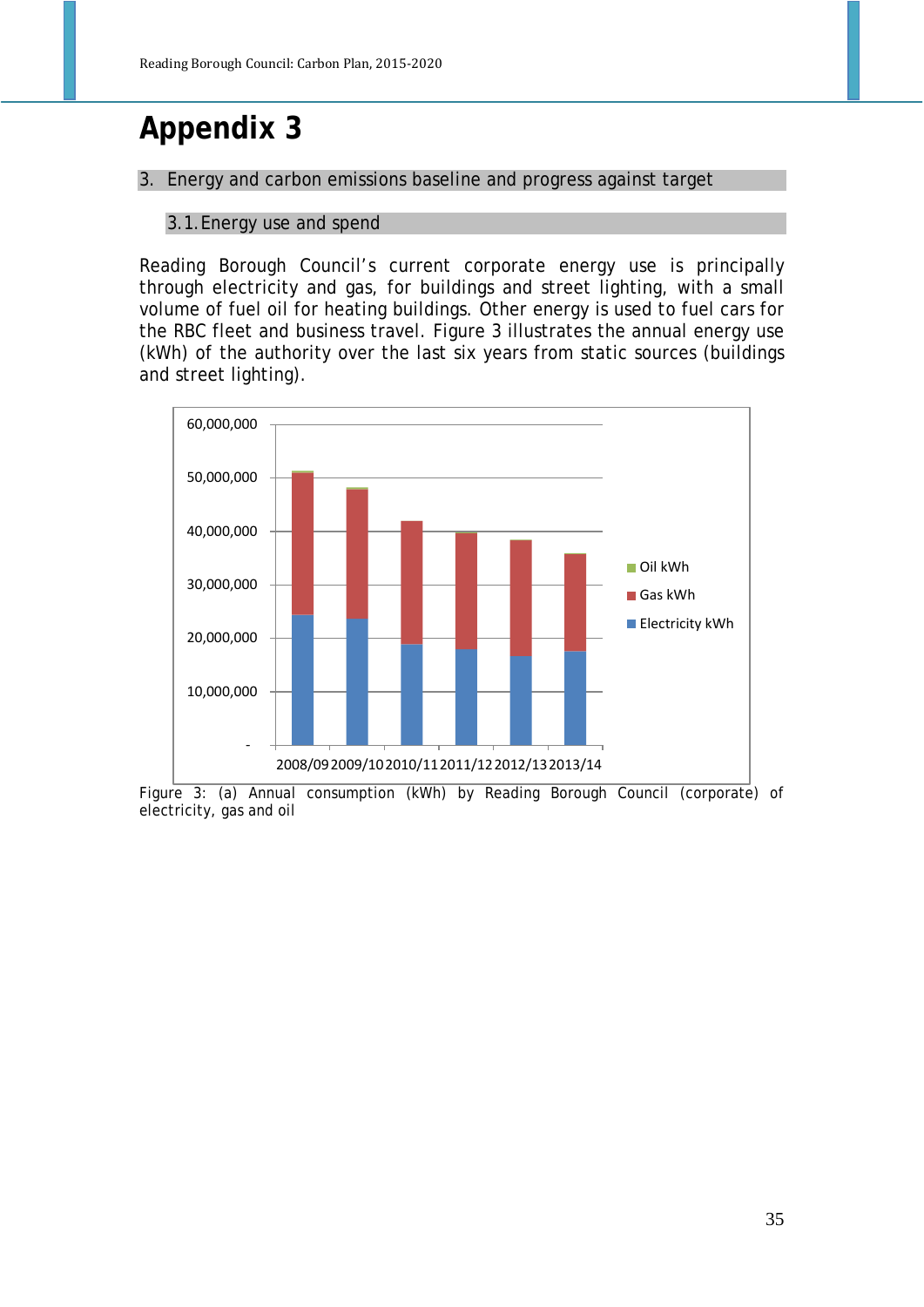

Figure 3: (b) Annual consumption (kWh) by Schools and Managed Assets of electricity, gas and oil

The approximate corporate annual spend on gas and electricity for RBC is around £2.1m (non-commodity elements are not included in this figure). Unit prices for energy have gradually increased over the last six years, as shown in Table 2 below. So although energy use in kWh has decreased, spend on energy has slightly increased due to these price rises, as illustrated in the Figure 4 below. This rising cost of energy puts increasing pressure on financial resources, with the need to make consistent energy savings ever more critical.

|                                                                                        | 2008/09 | 2009/10      | 2010/11 | 2011/12 | 2012/13 | 2013/14 |  |  |
|----------------------------------------------------------------------------------------|---------|--------------|---------|---------|---------|---------|--|--|
| Electricity p/kWh                                                                      | 5.6     | 5.6          | 8.3     |         |         | 9.58    |  |  |
| Gas p/kWh                                                                              | 2.33    | າາາ<br>دد. ∠ |         | 2.15    | 2.39    | 2.46    |  |  |
| Table 2. Average unit price of cleatricity and gee ner veer, on DDCs control contracts |         |              |         |         |         |         |  |  |



Table 2: Average unit price of electricity and gas per year, on RBC's central contracts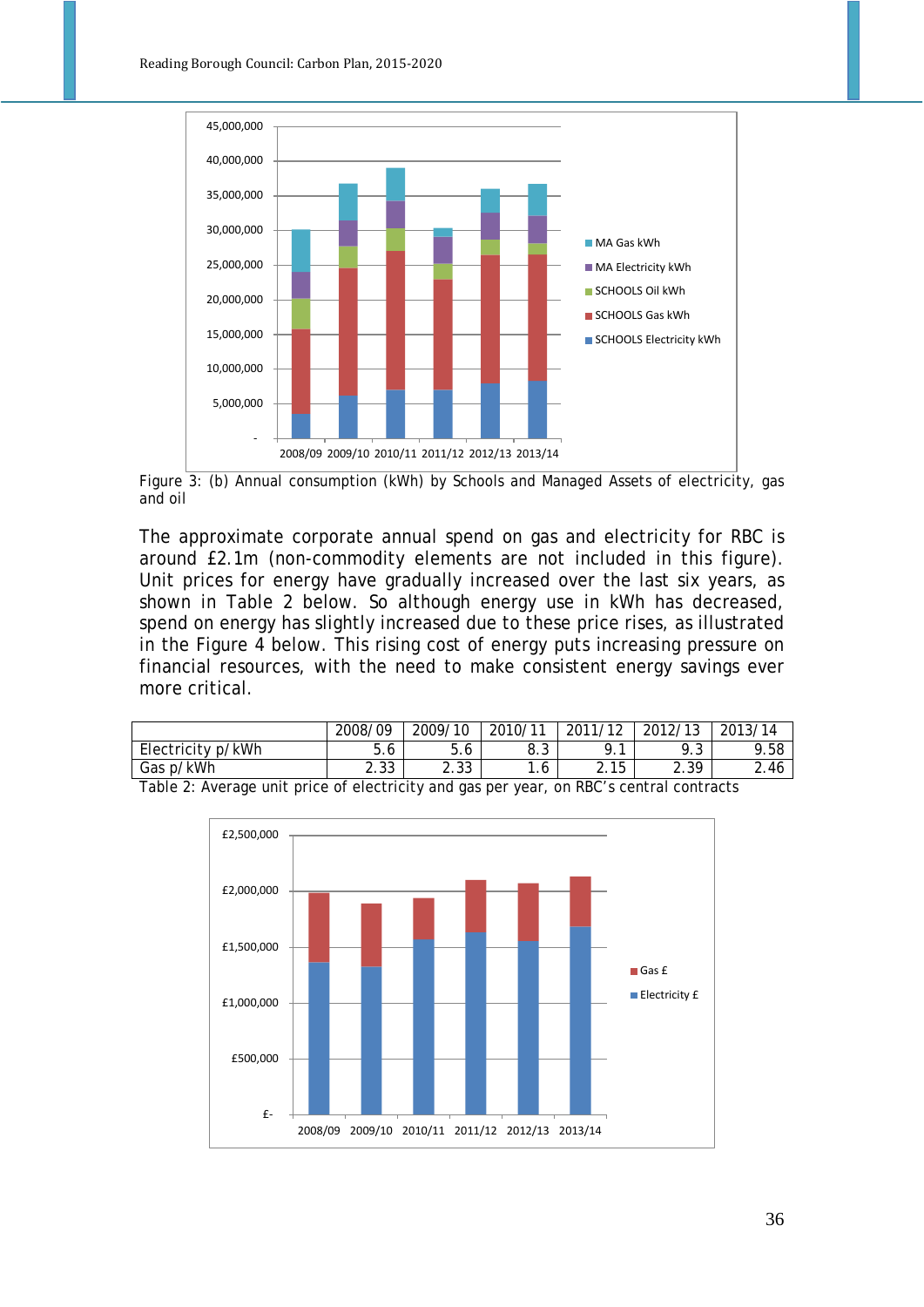Figure 4: Annual spend on gas and electricity (excluding non-commodity elements) by, in (a) the corporate estate



Figure 4: (b) schools and managed assets

#### 3.2.Carbon emissions

Table 3 below displays a breakdown of the annual carbon footprints and Figure 5 illustrates the corporate carbon footprint of the local authority, for the last six years.

|                                 |                                 | 2008/09 | 2009/10 | 2010/11 | 2011/12 | 2012/13 | 2013/14 |
|---------------------------------|---------------------------------|---------|---------|---------|---------|---------|---------|
|                                 | Electricity<br>tCO <sub>2</sub> | 12,804  | 12,160  | 9,396   | 8,692   | 8,310   | 8,508   |
|                                 | Gas tCO2                        | 4,888   | 4,962   | 5,036   | 5,112   | 4,001   | 3,353   |
|                                 | Oil tCO <sub>2</sub>            | 81      | 20      | 7       | 30      | 34      | 38      |
|                                 | <b>Business</b><br>travel       |         |         |         |         |         |         |
|                                 | tCO <sub>2</sub>                | 363     | 354     | 341     | 300     | 288     | 253     |
|                                 | Fleet<br>tCO <sub>2</sub>       | 1,625   | 1,396   | 1,481   | 1,439   | 1,425   | 1,429   |
|                                 | Car club<br>tCO <sub>2</sub>    |         | 0       | 4       | 7       | 5       | 4       |
| CORPORATE                       | Total<br>tCO <sub>2</sub>       | 19,761  | 18,892  | 16,265  | 15,579  | 14,063  | 13,585  |
|                                 | 4% annual<br>target             | 19,761  | 18,971  | 18,212  | 17,484  | 16,784  | 16,113  |
|                                 | Electricity                     |         |         |         |         |         |         |
|                                 | tCO <sub>2</sub>                | 1,888   | 3,054   | 3,389   | 3,408   | 3,724   | 4,384   |
|                                 | Gas tCO <sub>2</sub>            | 2,248   | 3,376   | 3,678   | 2,932   | 3,465   | 3,352   |
|                                 | Oil tCO <sub>2</sub>            | 1,080   | 773     | 810     | 542     | 422     | 402     |
| OTHER -<br>SCHOOLS              | Total<br>tCO <sub>2</sub>       | 5,216   | 7,203   | 7,877   | 6,882   | 7,611   | 8,138   |
| ag                              | Electricity<br>tCO <sub>2</sub> | 2,004   | 1,833   | 1,969   | 1,901   | 1,939   | 1,939   |
| OTHE<br>$\bar{\mathbf{\sigma}}$ | Gas tCO2                        | 1,121   | 973     | 869     | 227     | 641     | 837     |
| M<br>$\propto$                  | Oil tCO <sub>2</sub>            |         |         |         |         |         |         |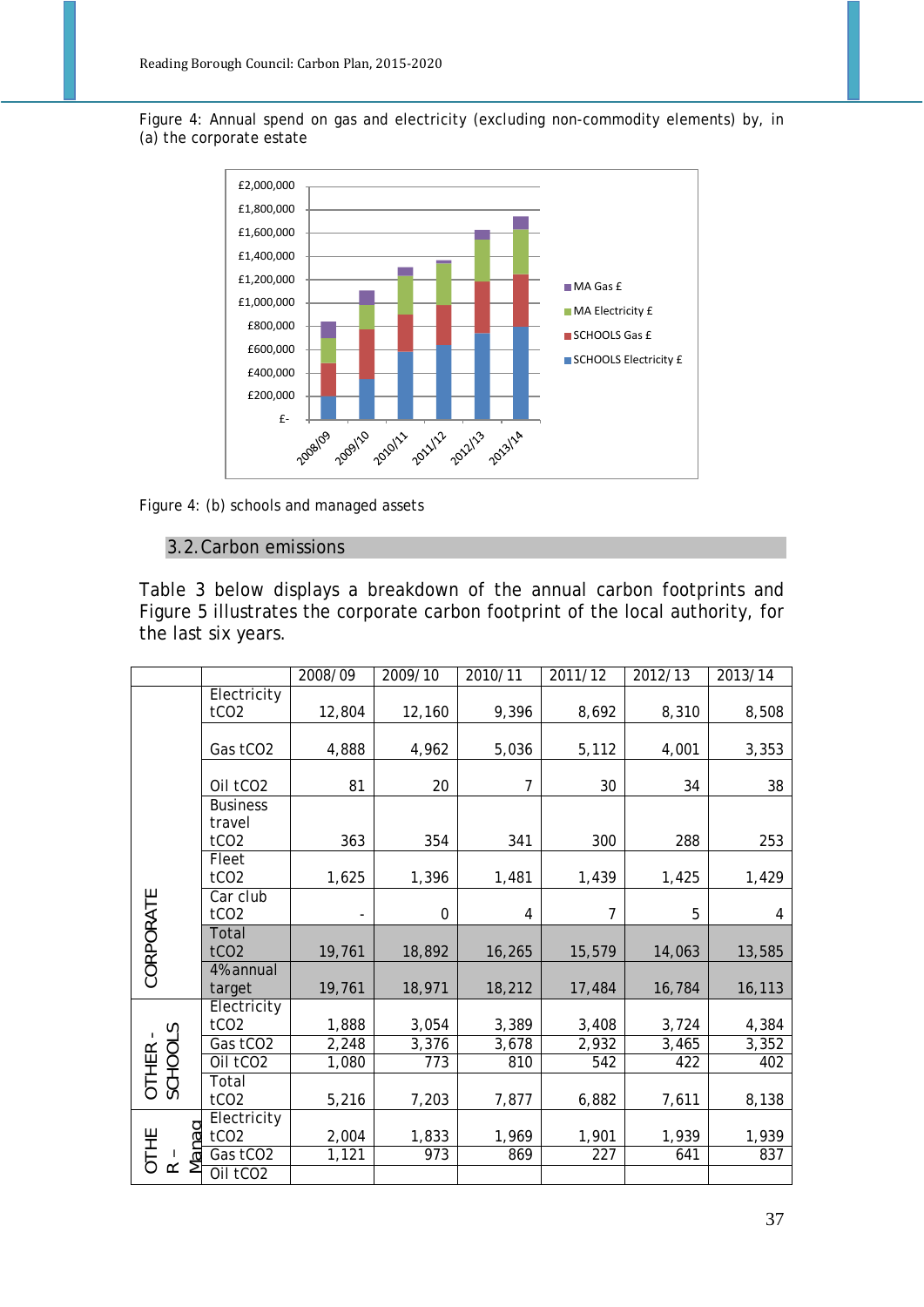|   | Total<br>tCO <sub>2</sub> | 3,125  | 2,806  | 2,838  | 2,128  | 2,580  | 2,776  |
|---|---------------------------|--------|--------|--------|--------|--------|--------|
|   | Total<br>tCO <sub>2</sub> | 28,102 | 28,901 | 26,980 | 24,589 | 24,254 | 24,499 |
| ⋜ | 4% annual<br>target       | 28,102 | 26,978 | 25,899 | 24,863 | 23,868 | 22,914 |

Table 3: Breakdown of RBC's corporate annual carbon footprint.





Figure 5: Reading Borough Council's annual carbon footprint, from (a) the corporate estate

Figure 5: (b) Reading borough schools and managed assets annual carbon footprint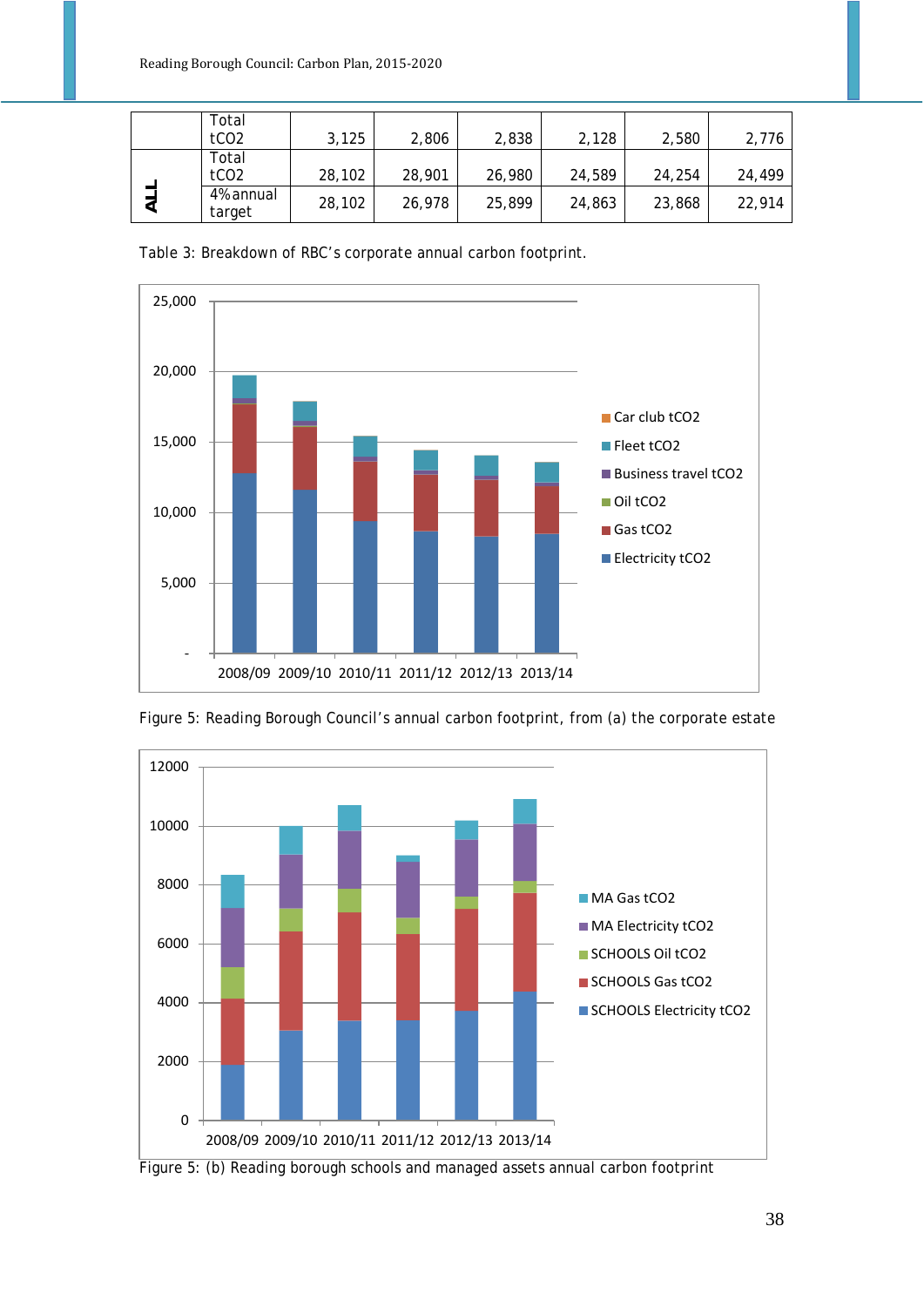As part of the Council's continuing commitment to work with others and to better understand and report the wider scope of the organisation's activities, the carbon emissions from Reading Transport Ltd will now be reported in scope 3 of the greenhouse gas report. Table 4 below provides a breakdown of historic fuel use of Reading Transport's bus fleet fuel use. With the inclusion of CNG fuelled vehicles in 2012/13, the carbon emissions per kilometre travelled has fallen by 13% over 6 years. Figure 6 illustrates this fall in absolute carbon emissions and carbon emission intensity per kilometre travelled.

|                        | 2008/09   | 2009/10   | 2010/11   | 2011/12   | 2012/13   | 2013/14   |
|------------------------|-----------|-----------|-----------|-----------|-----------|-----------|
| <b>Diesel</b>          | 9,820     | 9,996     | 8,992     | 8,439     | 7971      | 6889      |
| tCO <sub>2</sub>       |           |           |           |           |           |           |
| $CNG$ tCO <sub>2</sub> |           | 0         |           |           | 79        | 299       |
| Total $tCO2$           | 9,820     | 9,996     | 8,992     | 8,439     | 8,050     | 7,188     |
| Km                     | 3,817,389 | 3,885,546 | 3,495,589 | 3,280,318 | 3,250,816 | 3,344,522 |
| travelled              |           |           |           |           |           |           |
| tCO <sub>2</sub> /km   | 0.001068  | 0.001168  | 0.001145  | 0.001134  | 0.001069  | 0.000927  |

Table 4: Annual fleet fuel use and kilometres travelled of Reading Transport Ltd bus fleet.



Figure 6: (a) Total annual carbon emissions from Reading Transport Ltd bus fleet



Figure 6: (b) Total carbon emissions per kilometre travelled from Reading Transport Ltd bus fleet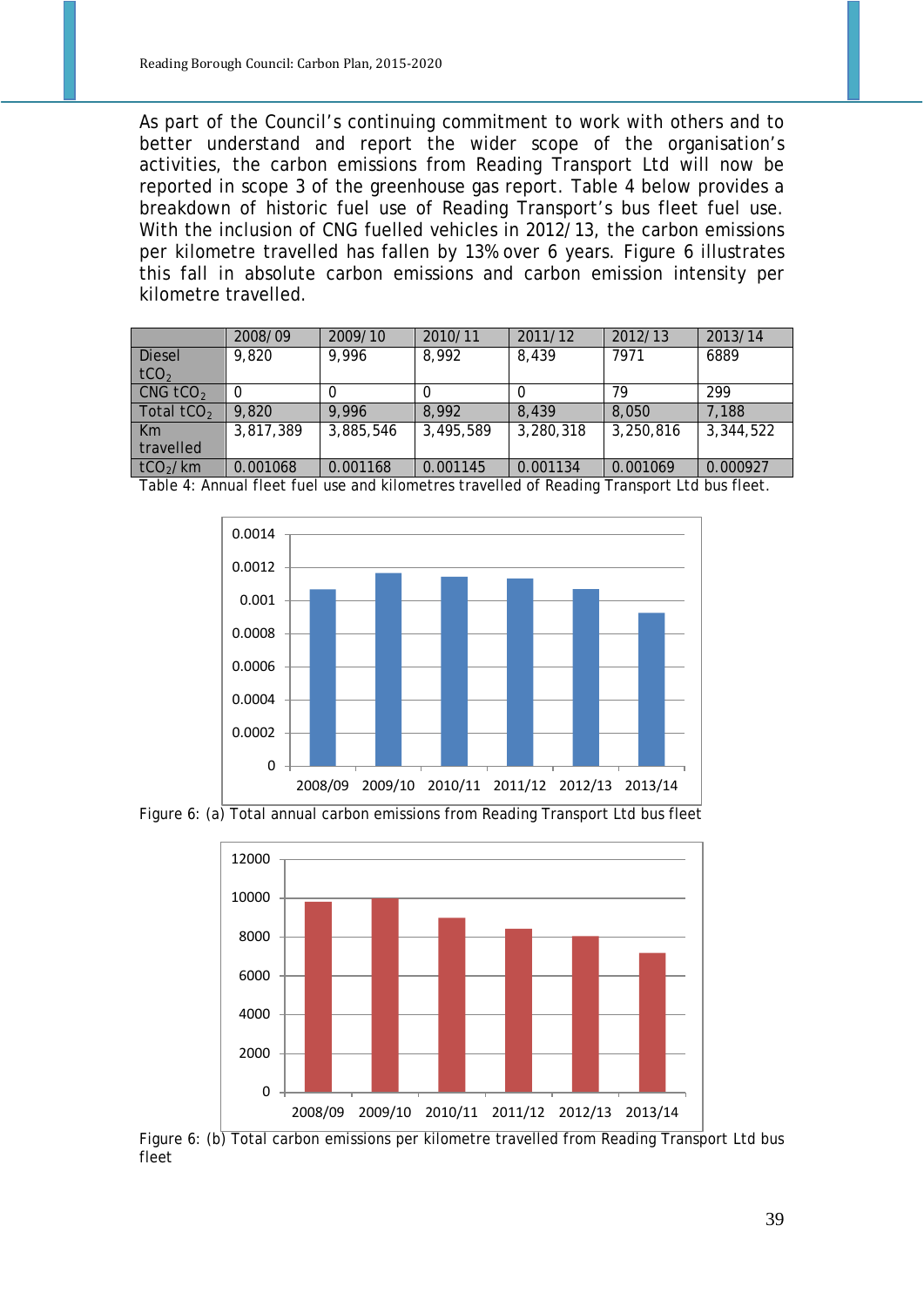#### 3.3.Avoided costs to date

By taking a simple review of the data, it can be seen that by undertaking these energy efficiency measures significant energy costs have been avoided. Had RBC's energy consumption continued as Business As Usual (BAU), increasing at 1.5% per year (percentage increase based on assumptions used by Carbon Trust), since 2008/9, then the total annual energy spend would likely be closer to ~£3.2m, rather than ~£2.1m, as illustrated in Figure 7 below.



Figure 7: Value at Stake: Actual spend on energy vs BAU spend on energy (assuming 1.5% annual increase of energy consumption) by RBC (corporate).

#### 3.4.Progress against target

RBC's carbon emissions reduction target was set by the Climate Change Strategy 2008-2013 as 50 % by 2020, or 7 % per year. The 2013/14 carbon footprint for the Council's corporate activities is now 31.3% lower than the baseline emissions in 2008/09, 10% ahead of target, which is significant progress to meet the 50% reduction target, as illustrated in Figure 8 below. The 2013/14 carbon footprint for the Council's wider activities (including schools and managed services) is 14.1% lower than the baseline emissions in 2008/09.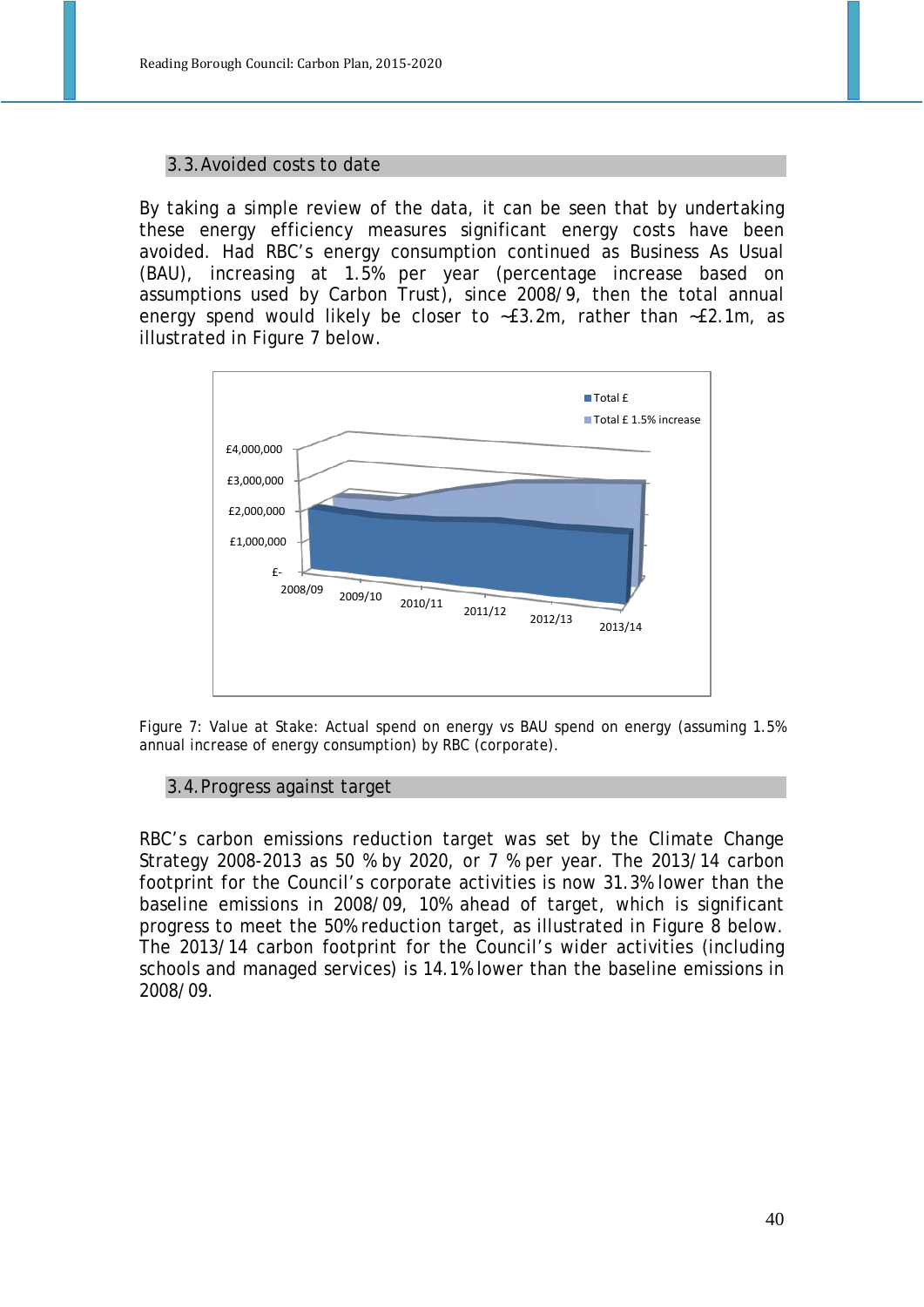

Figure 8: RBC annual corporate carbon footprint vs target carbon footprint, against 2008/9 baseline.

#### 3.5.The 2020 reduction target – savings gap

Initial calculations were made to predict energy and carbon savings made through the most recent investments (new Civic Offices refurbishment, and street lighting), which have totalled  $2,400$  tCO<sub>2</sub>. Predicted electricity generation from planned and installed pv would allow offset of around 839 tCO<sub>2</sub>. Should RBC maintain its current energy consumption, and make only these recently identified savings, the carbon footprint would be around 1,300 tCO<sub>2</sub> adrift from its corporate 2020 target, or over 10% above the target emissions, as shown in Figure 9. When taking into account the wider influence of the council, the emissions reductions by these recent projects would see the wider carbon footprint reduce by 30% against its baseline emissions, 20 % off the 2020 target. The aims, objectives and actions set out in this strategy should bridge this savings gap, as illustrated in Figure 10. Details of these proposed reductions is discussed in more detail below.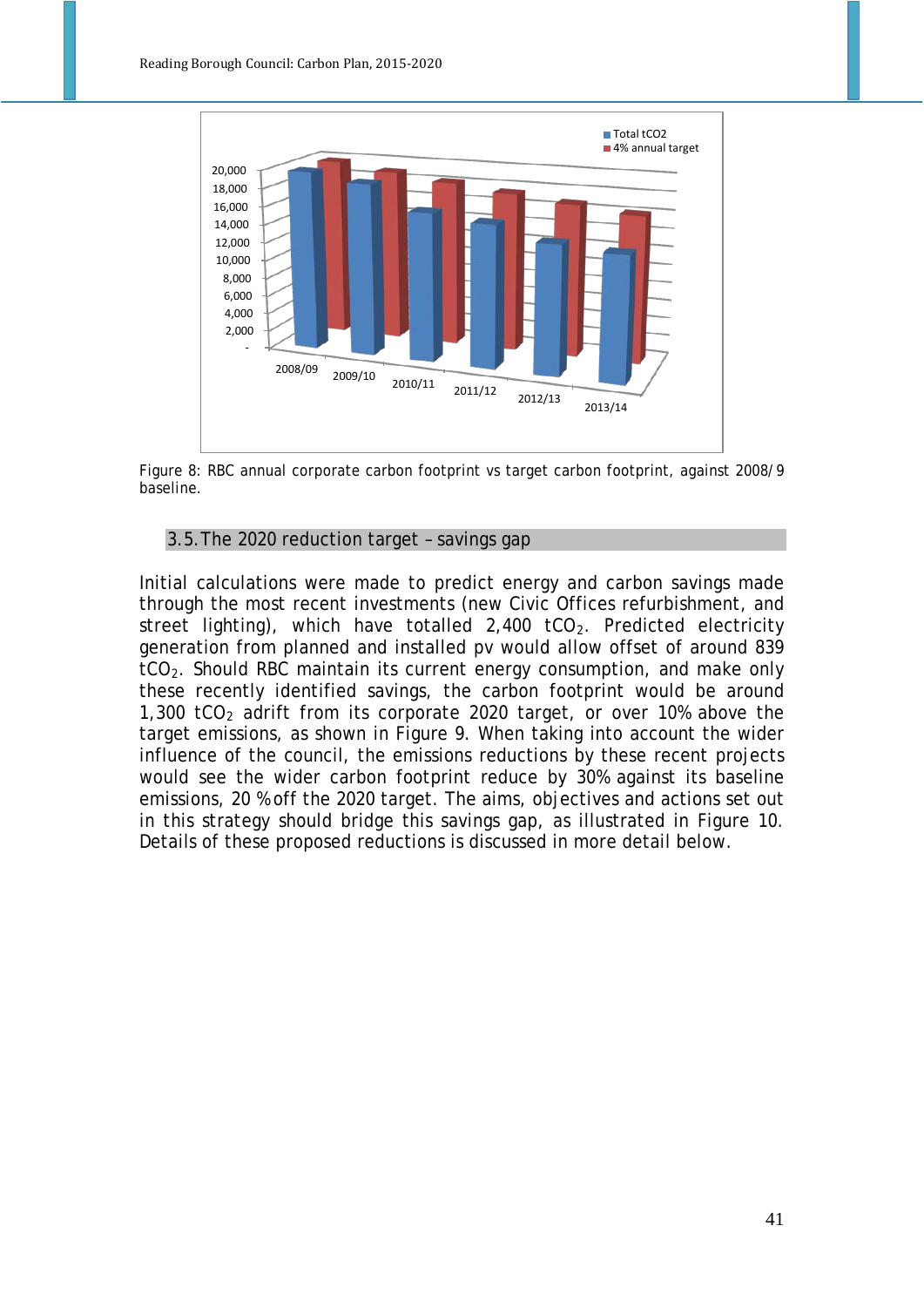

Figure 9: RBC corporate carbon footprint, and 'offset' from pv generation, predicted to 2020/21 based on current predicted savings from in progress projects, compared against 50% reduction target.



Figure 10: RBC corporate carbon footprint predicted to 2020/21 based on predicted savings from the Carbon Plan 2015-2020, compared against the 50% reduction target.

The additional savings predicted from the other proposed work programmes (RE:FIT, additional renewables, general energy management/awareness raising) are predicted to save around 3,400 tCO2, as shown in Figure 11. In combination with the emissions offset through the installed and in progress pv systems, the wider carbon footprint would meet its 50% reduction target, as illustrated in Figure 12.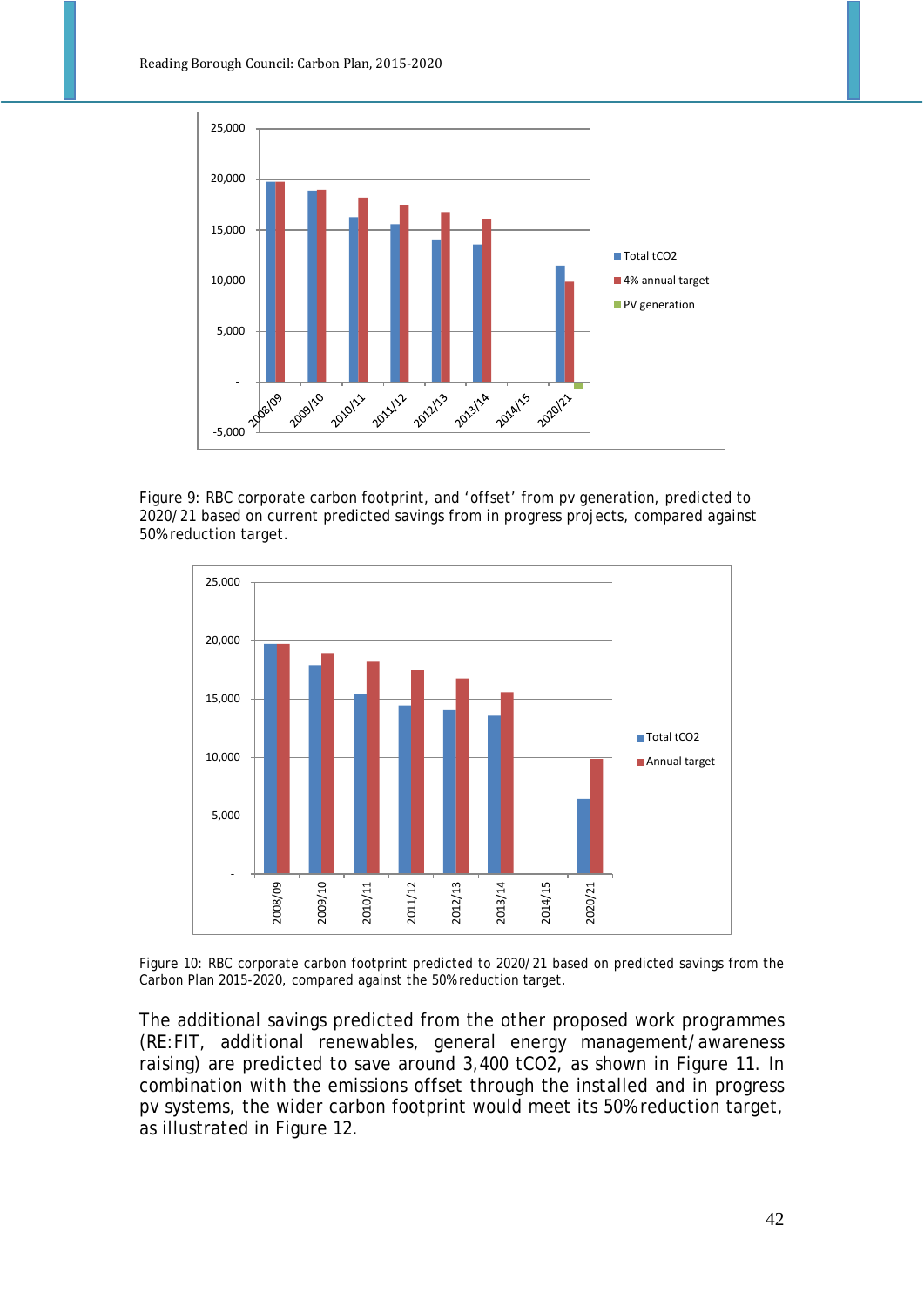

Figure 11: Breakdown of potential carbon emissions savings as proposed in the Carbon Plan 2015-2020 (Note: Street lighting and Solar are carbon savings in progress)



Figure 12: RBC wider carbon footprint predicted to 2020/21 based on predicted savings from the Carbon Plan 2015-2020, compared against the 50% reduction target.

The Carbon Plan sets out the council's policy and targets on corporate energy, water and carbon management, and identifies actions to achieve these within the time period 2015-2020. The plan sets out actions to ensure the authority is compliant with relevant legislation (such as Energy Performance in Buildings legislation) and national reporting requirements (GreenHouse Gas Protocol). The strategy will assist the council in making energy and water management an integral part of decision making processes, to ensure efficient use of these resources today and in the future.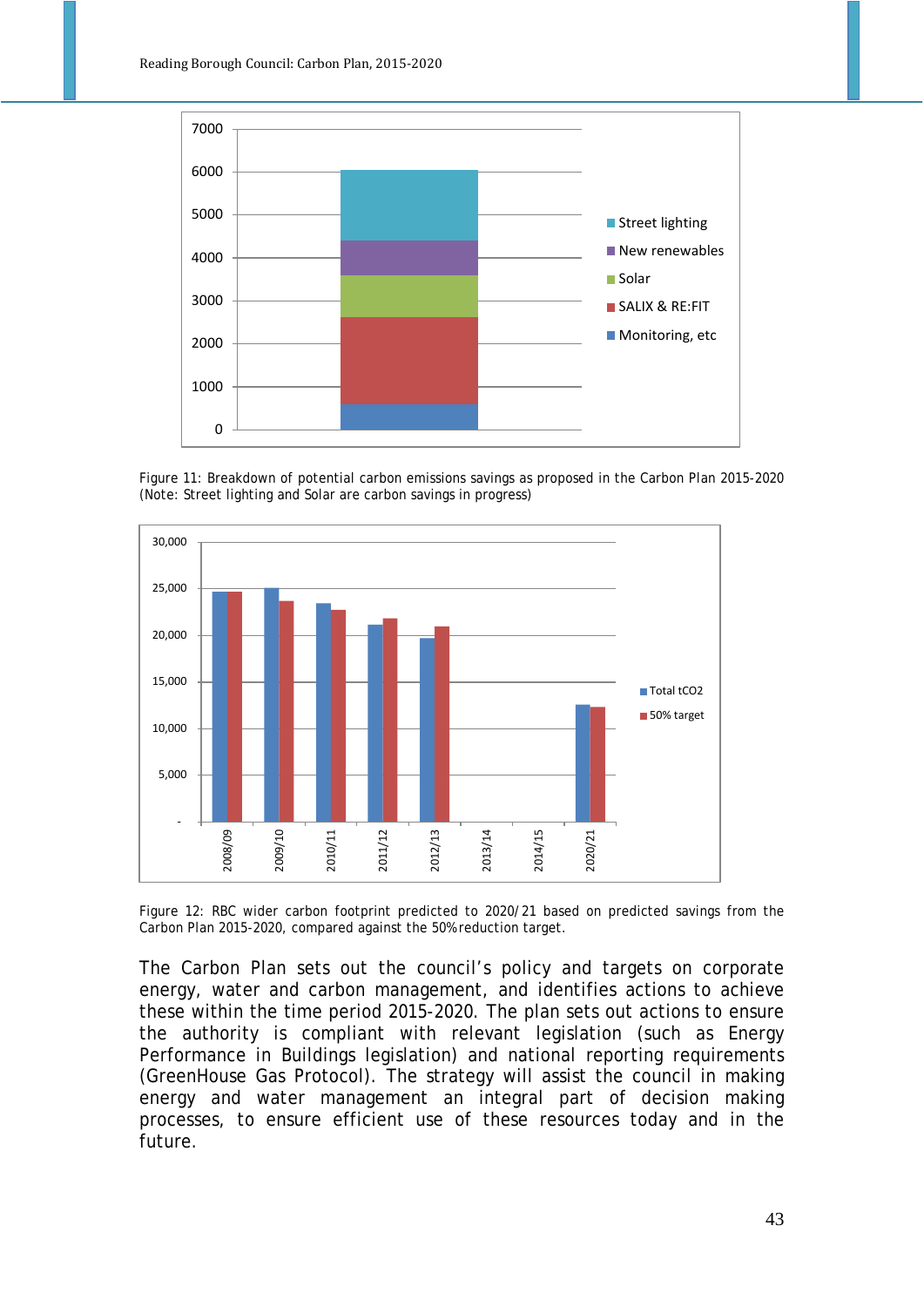#### Appendix 4

#### **4. Likely investment & savings**

The key investments identified for further investigation within this Strategy are;

- 5. Further Salix investment in RBC building estate
- 6. Full street lighting upgrade across the borough, including bollards and signage
- 7. Energy Performance Contracting, potentially using the RE:FIT framework, to upgrade key buildings using a 'whole building approach'
- 8. Further investment in renewable technology to generate additional, long-term income, for example, further pv on corporate buildings, a solar farm and on school expansions

Salix investment will be required to meet Salix Finance investment criteria. Any projects to upgrade street lighting, to undertake energy performance contracting and to install additional renewable technologies will require further business cases to be developed before finances are committed. Figure 13 illustrates the possible scale of investment required over the next 5 years.



Figure 13: Likely investment required for actions set out in the Carbon Plan 2015-2020.

Following from the the investments and other ongoing energy and water management activities, further potential new financial savings would be realised. Figure 14 below illustrates the potential savings identified within the Carbon Plan, and the timing these savings are likely to be realised, should necessary resources be allocated appropriately. Project management and specialist officers will be necessary for implementation of the significant investment programmes identified. In addition, continued monitoring, awareness raising and contract management will be required to maintain savings and identify futher opportunities.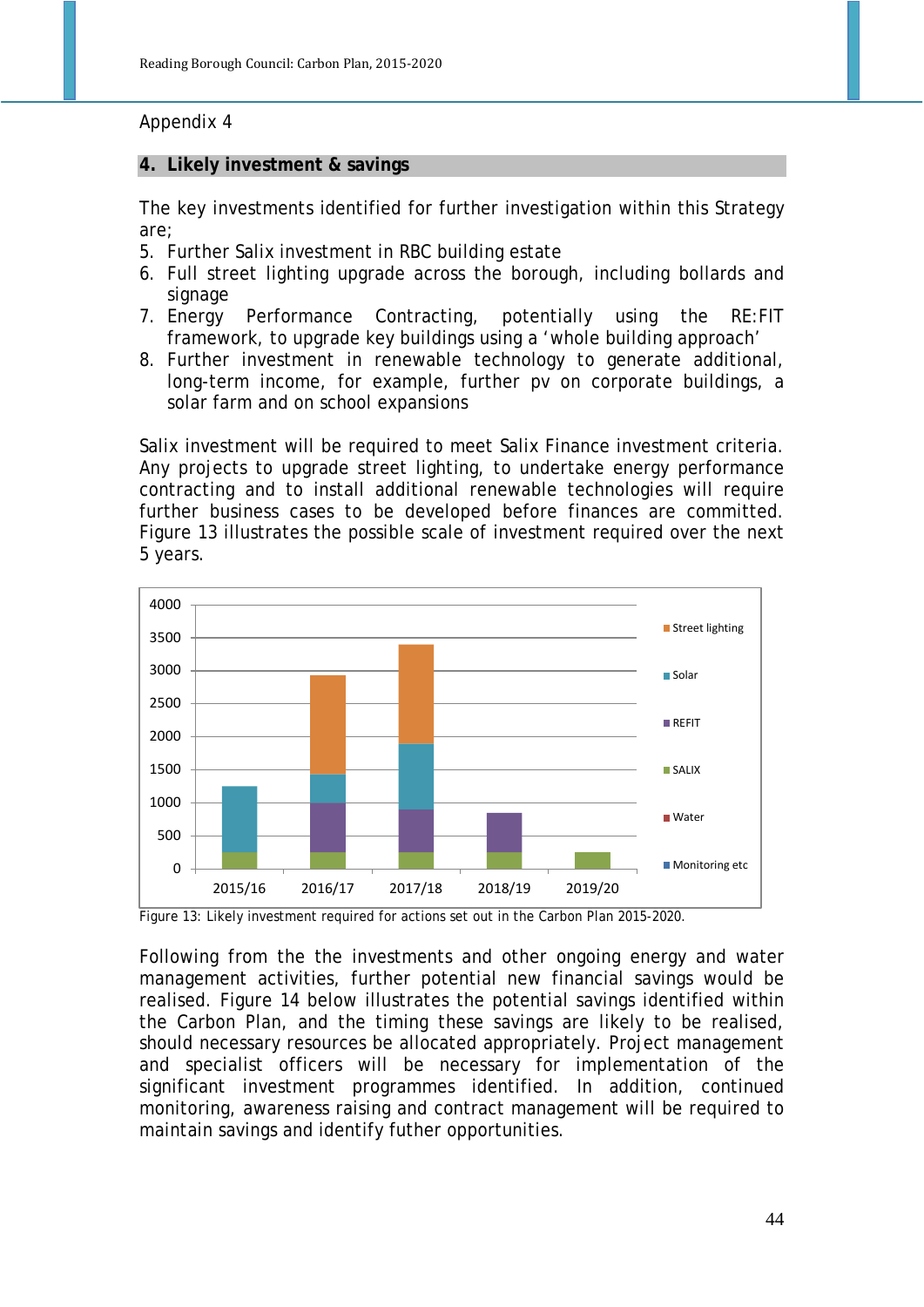

Figure 14: Potential new savings/income from actions set out in the Carbon Plan 2015-2020.

#### **5. Value at Stake**

The value at stake represents the total potential cost savings in energy and water that can be obtained through adopting the proposed activity within this strategy.

There is a significant Value at Stake should these proposed savings be realised, and maintained, within the timescale of the Carbon Plan. The potential energy savings are illustrated in Figure 15 below, compared against the 'Business As Usual' scenario, which assumes an annual energy consumption increase of 1.5 % per year, assuming no energy management activity (based on Carbon Trust recommendations) and no unit price increases. Based on these assumptions, by the end of the Carbon Plan period, the actions set out within the Carbon Plan have the potential to avoid costs of over £1.4m (by 2020/21). Should energy prices increase, which over a 5 year period is likely to occur, with the Department of Energy and Climate Change predicting on average an annual increase of 1.7%, these avoided costs would be higher. Furthermore, these savings do not include the potential savings from water, which conservatively could total 20% of costs.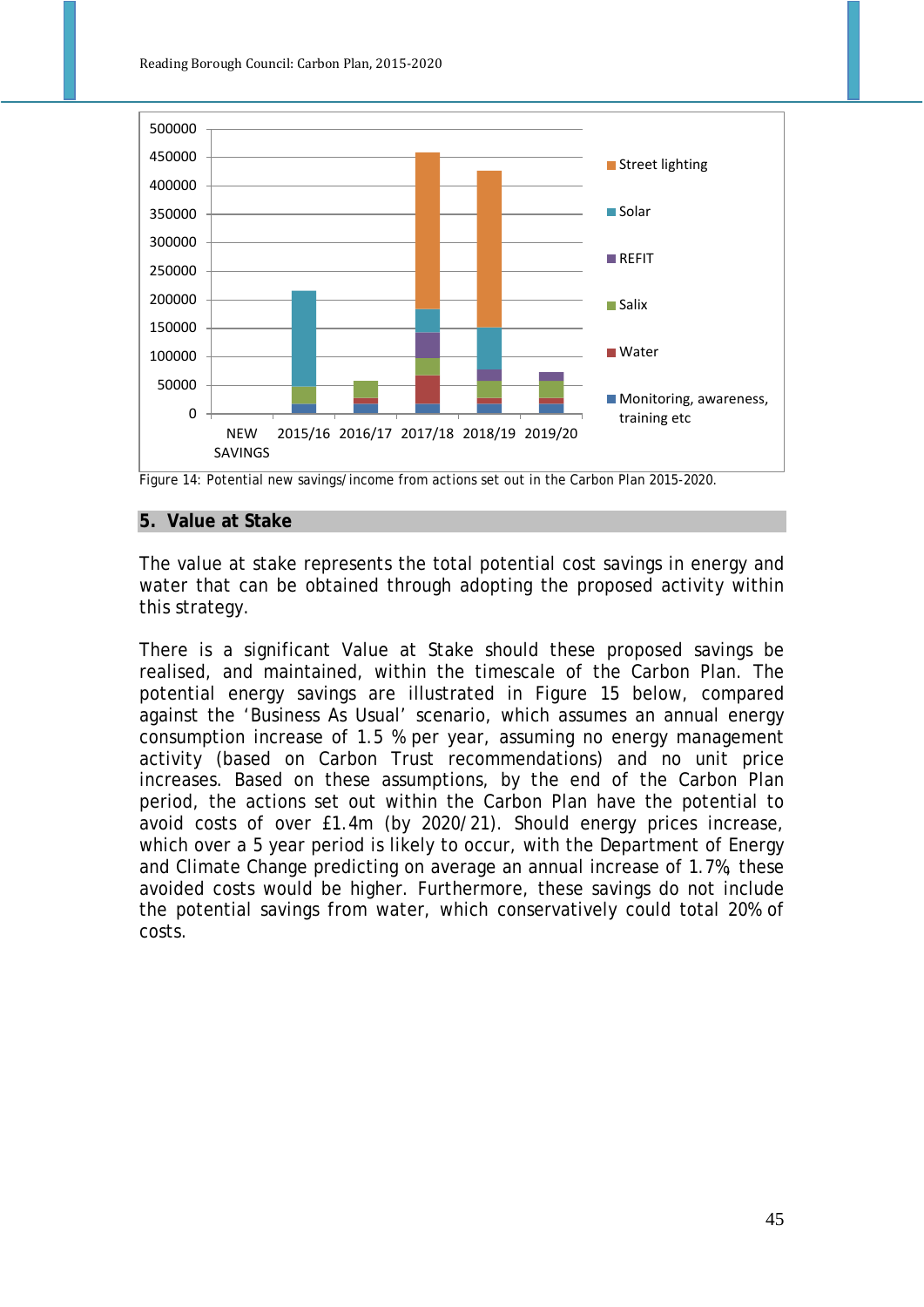

Figure 15: Potential avoided costs from actions set out in Carbon Plan, compared against Business as Usual scenario, assuming a 1.5% annual increase in energy use, based on current energy unit prices.